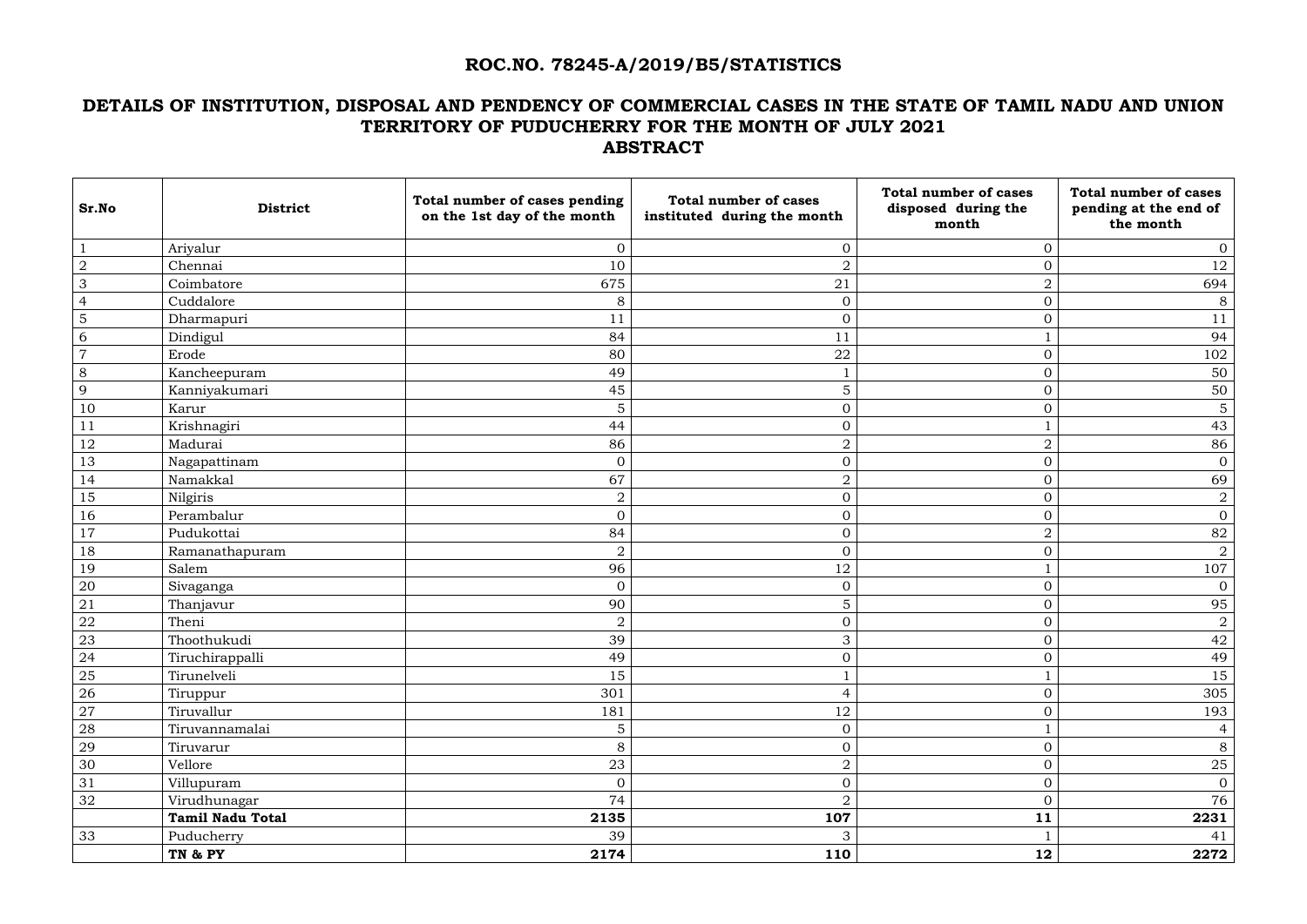|                      |                                                        |                 |                    | Form 1                                                                                                                                                                                                            |                                                                      |                                            |                                                          |                             |                      |
|----------------------|--------------------------------------------------------|-----------------|--------------------|-------------------------------------------------------------------------------------------------------------------------------------------------------------------------------------------------------------------|----------------------------------------------------------------------|--------------------------------------------|----------------------------------------------------------|-----------------------------|----------------------|
|                      |                                                        |                 |                    | List of cases e-filed during the month of JULY 2021                                                                                                                                                               |                                                                      |                                            |                                                          |                             |                      |
| Sr.N<br>$\mathbf{o}$ | Court                                                  | <b>District</b> | Case<br>No.        | <b>Petitioner Name Vs. Respondent</b><br><b>Name</b>                                                                                                                                                              | <b>Advocate</b>                                                      | <b>Advocate</b><br>Mobile<br><b>Number</b> | <b>Advocate E-mail</b><br>Id                             | Date of<br>Registratio<br>n | Date of e-<br>filing |
|                      | Principal District<br>Court                            | Ariyalur        | <b>NIL</b>         | <b>NIL</b>                                                                                                                                                                                                        | <b>NIL</b>                                                           | NIL                                        | NIL                                                      | NIL                         | <b>NIL</b>           |
| $\overline{2}$       | Principal Judge's<br>Court                             | Chennai         | <b>COS</b><br>8/21 | M/s. AHL Freight India Pvt. Ltd., Rep.<br>by its Credit Controller, Mr.M.Lokesh<br>Plaintiff vs- M/s Bhavani Agency &<br>Co., Rep. by its Proprietors,<br>Mr.Ganesh Rajan Indira &<br>Mr.Senthilkumar.  Defendant | M/s V.J.Arul Raj,<br>M.Kirubaharan,<br>B.Nirmala,<br>K.Backiaraj     | 9884821010/<br>9962382338                  | vjarulraj@gmail.<br>Com/advocatenirm<br>alalab@gmail.com | 23.07.2021                  |                      |
|                      | Principal Judge's<br>Court                             | Chennai         | <b>COS</b><br>9/21 | M/s. AHL Freight India Pvt Ltd., Rep.<br>by its Credit Controller,<br>Mr.M.Lokesh Plaintiff -vs- M/s.TAW<br>Exports Pvt. Ltd., Rep. by its<br>Managing Director, Mr.T.Faizan<br>Ahmed Defendant                   | M/s V.J.Arul Raj<br>M.Kirubaharan<br><b>B.Nirmala</b><br>K.Backiaraj | 9884821010/<br>9962382338                  | vjarulraj@gmail.<br>Com/advocatenirm<br>alalab@gmail.com | 23.07.2021                  |                      |
| 3                    | Prl. District Court,<br>CBE.                           | Coimbatore      | <b>NIL</b>         | <b>NIL</b>                                                                                                                                                                                                        | <b>NIL</b>                                                           | <b>NIL</b>                                 | <b>NIL</b>                                               | <b>NIL</b>                  | <b>NIL</b>           |
|                      | I Addl.District<br>Court, CBE                          | Coimbatore      | <b>NIL</b>         | <b>NIL</b>                                                                                                                                                                                                        | NIL                                                                  | NIL                                        | NIL                                                      | NIL                         | <b>NIL</b>           |
|                      | III Addl. Dist. Court,<br><b>CBE</b>                   | Coimbatore      | NIL                | NIL                                                                                                                                                                                                               | NIL                                                                  | NIL                                        | NIL                                                      | NIL                         | NIL                  |
|                      | IV Addl. Dist. Court,<br>CBE                           | Coimbatore      | NIL                | NIL                                                                                                                                                                                                               | NIL                                                                  | <b>NIL</b>                                 | NIL                                                      | NIL                         | NIL                  |
|                      | V Addl. Dist. Court,<br><b>CBE</b>                     | Coimbatore      | <b>NIL</b>         | <b>NIL</b>                                                                                                                                                                                                        | NIL                                                                  | NIL                                        | <b>NIL</b>                                               | NIL                         | <b>NIL</b>           |
|                      | PSJ Court, CBE                                         | Coimbatore      | <b>NIL</b>         | $\mbox{NIL}$                                                                                                                                                                                                      | $\mbox{NIL}$                                                         | <b>NIL</b>                                 | <b>NIL</b>                                               | <b>NIL</b>                  | <b>NIL</b>           |
|                      | I ASJ Court, CBE                                       | Coimbatore      | NIL                | <b>NIL</b>                                                                                                                                                                                                        | $\mbox{NIL}$                                                         | <b>NIL</b>                                 | <b>NIL</b>                                               | <b>NIL</b>                  | <b>NIL</b>           |
|                      | II ASJ Court, CBE                                      | Coimbatore      | <b>NIL</b>         | <b>NIL</b>                                                                                                                                                                                                        | $\mbox{NIL}$                                                         | <b>NIL</b>                                 | <b>NIL</b>                                               | $\mbox{NIL}$                | <b>NIL</b>           |
|                      | III ASJ Court, CBE                                     | Coimbatore      | <b>NIL</b>         | $\mbox{NIL}$                                                                                                                                                                                                      | $\mbox{NIL}$                                                         | <b>NIL</b>                                 | <b>NIL</b>                                               | $\mbox{NIL}$                | $\mbox{NIL}$         |
|                      | Sub Court, Pollachi                                    | Coimbatore      | <b>NIL</b>         | $\mbox{NIL}$                                                                                                                                                                                                      | $\mbox{NIL}$                                                         | <b>NIL</b>                                 | $\mbox{NIL}$                                             | NIL                         | $\mbox{NIL}$         |
| 4                    | Principal District<br>and Sessions Court,<br>Cuddalore | Cuddalore       | <b>NIL</b>         | $\rm NIL$                                                                                                                                                                                                         | $\mbox{NIL}$                                                         | $\rm NIL$                                  | NIL                                                      | NIL                         | NIL                  |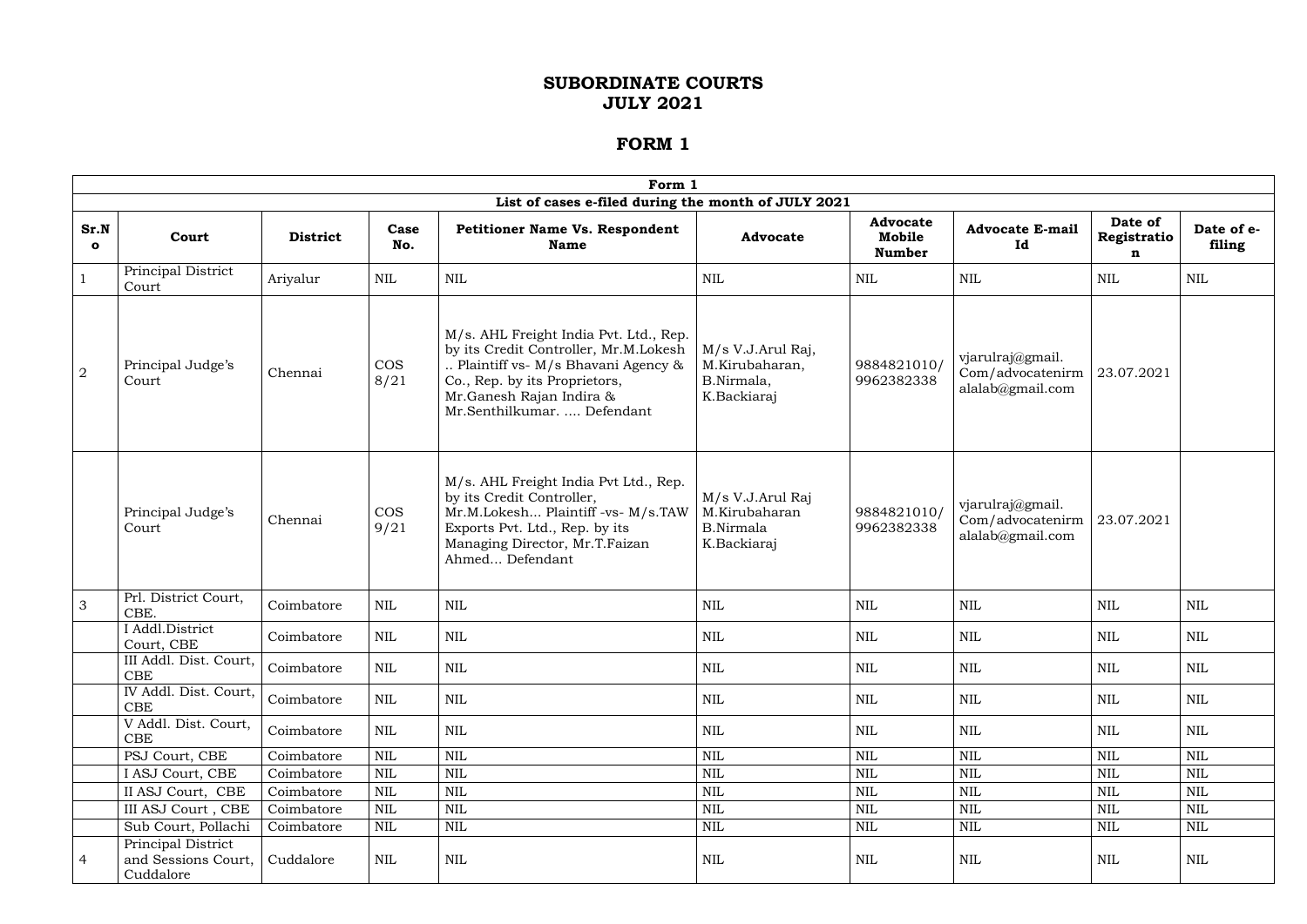|                      |                                                         |                   |              | Form 1                                               |                 |                                            |                              |                                       |                      |
|----------------------|---------------------------------------------------------|-------------------|--------------|------------------------------------------------------|-----------------|--------------------------------------------|------------------------------|---------------------------------------|----------------------|
|                      |                                                         |                   |              | List of cases e-filed during the month of JULY 2021  |                 |                                            |                              |                                       |                      |
| Sr.N<br>$\mathbf{o}$ | Court                                                   | <b>District</b>   | Case<br>No.  | <b>Petitioner Name Vs. Respondent</b><br><b>Name</b> | <b>Advocate</b> | <b>Advocate</b><br>Mobile<br><b>Number</b> | <b>Advocate E-mail</b><br>Id | Date of<br>Registratio<br>$\mathbf n$ | Date of e-<br>filing |
|                      | All other Courts                                        | Cuddalore         | $\mbox{NIL}$ | <b>NIL</b>                                           | <b>NIL</b>      | <b>NIL</b>                                 | <b>NIL</b>                   | $\mbox{NIL}$                          | NIL                  |
| $\overline{5}$       | Principal District<br>Court, Dharmapuri.                | Dharmapuri        | NIL          | <b>NIL</b>                                           | <b>NIL</b>      | <b>NIL</b>                                 | NIL                          | <b>NIL</b>                            | <b>NIL</b>           |
| 6                    | Principal District<br>Court, Dindigul.                  | Dindigul.         | <b>NIL</b>   | <b>NIL</b>                                           | <b>NIL</b>      | <b>NIL</b>                                 | <b>NIL</b>                   | <b>NIL</b>                            | $\mbox{NIL}$         |
| $\overline{7}$       | Principal District<br>Court, Erode                      | Erode             | <b>NIL</b>   | <b>NIL</b>                                           | <b>NIL</b>      | <b>NIL</b>                                 | <b>NIL</b>                   | <b>NIL</b>                            | <b>NIL</b>           |
| 8                    | Principal District<br>Court, Chengalpattu               | Kancheepura<br>m  | $\mbox{NIL}$ | <b>NIL</b>                                           | <b>NIL</b>      | $\text{NIL}$                               | <b>NIL</b>                   | $\mbox{NIL}$                          | $\mbox{NIL}$         |
| 9                    | Principal District<br>Court, Nagercoil                  | Kanniyakuma<br>ri | $\mbox{NIL}$ | <b>NIL</b>                                           | <b>NIL</b>      | <b>NIL</b>                                 | <b>NIL</b>                   | <b>NIL</b>                            | <b>NIL</b>           |
| 10                   | Principal District<br>Court, Karur                      | Karur             | $\mbox{NIL}$ | <b>NIL</b>                                           | $\mbox{NIL}$    | $\text{NIL}$                               | <b>NIL</b>                   | $\mbox{NIL}$                          | $\mbox{NIL}$         |
| 11                   | Principal District<br>Court, Krishnagiri                | Krishnagiri       | <b>NIL</b>   | $\mbox{NIL}$                                         | $\mbox{NIL}$    | $\mbox{NIL}$                               | $\mbox{NIL}$                 | NIL                                   | $\mbox{NIL}$         |
|                      | <b>Additional District</b><br>Court, Krishnagiri        | Krishnagiri       | NIL          | <b>NIL</b>                                           | <b>NIL</b>      | <b>NIL</b>                                 | NIL                          | <b>NIL</b>                            | <b>NIL</b>           |
|                      | <b>Additional District</b><br>Court, Hosur.             | Krishnagiri       | <b>NIL</b>   | <b>NIL</b>                                           | <b>NIL</b>      | <b>NIL</b>                                 | <b>NIL</b>                   | <b>NIL</b>                            | <b>NIL</b>           |
| 12                   | Prl. Dist. &<br><b>Sessions Court</b>                   | Madurai           | <b>NIL</b>   | <b>NIL</b>                                           | <b>NIL</b>      | $\mbox{NIL}$                               | <b>NIL</b>                   | $\mbox{NIL}$                          | $\mbox{NIL}$         |
|                      | I Addl. Dist. &<br>Sessions Court                       | Madurai           | <b>NIL</b>   | <b>NIL</b>                                           | <b>NIL</b>      | <b>NIL</b>                                 | <b>NIL</b>                   | $\mbox{NIL}$                          | $\mbox{NIL}$         |
|                      | I Addl. Sub Court                                       | Madurai           | <b>NIL</b>   | <b>NIL</b>                                           | <b>NIL</b>      | <b>NIL</b>                                 | <b>NIL</b>                   | <b>NIL</b>                            | <b>NIL</b>           |
|                      | II Addl. Sub Court                                      | Madurai           | $\mbox{NIL}$ | <b>NIL</b>                                           | <b>NIL</b>      | <b>NIL</b>                                 | <b>NIL</b>                   | <b>NIL</b>                            | $\mbox{NIL}$         |
| 13                   | District Court,<br>Nagapattinam                         | Nagapattinam      | NIL          | <b>NIL</b>                                           | <b>NIL</b>      | $\text{NIL}$                               | NIL                          | $\mbox{NIL}$                          | $\mbox{NIL}$         |
|                      | Fast Track Mahila<br>Court,<br>Nagapattinam.            | Nagapattinam      | NIL          | <b>NIL</b>                                           | <b>NIL</b>      | NIL                                        | <b>NIL</b>                   | $\mbox{NIL}$                          | NIL                  |
|                      | <b>Additional District</b><br>Court,<br>Mayiladuthurai. | Nagapattinam      | NIL          | <b>NIL</b>                                           | <b>NIL</b>      | <b>NIL</b>                                 | <b>NIL</b>                   | <b>NIL</b>                            | <b>NIL</b>           |
|                      | Sub Court,<br>Nagapattinam.                             | Nagapattinam      | NIL          | <b>NIL</b>                                           | <b>NIL</b>      | NIL                                        | <b>NIL</b>                   | NIL                                   | NIL                  |
|                      | Principal Sub<br>Court,<br>Mayiladuthurai.              | Nagapattinam      | NIL          | <b>NIL</b>                                           | <b>NIL</b>      | NIL                                        | <b>NIL</b>                   | NIL                                   | NIL                  |
|                      | Additional Sub<br>Court,<br>Mayiladuthurai.             | Nagapattinam      | NIL          | <b>NIL</b>                                           | <b>NIL</b>      | NIL                                        | <b>NIL</b>                   | NIL                                   | NIL                  |
|                      | The Principal<br>District Judge                         | Nagapattinam      | $\mbox{NIL}$ | $\mbox{NIL}$                                         | <b>NIL</b>      | $\mbox{NIL}$                               | NIL                          | NIL                                   | NIL                  |
| 14                   | The Principal<br>District Judge                         | Namakkal          | NIL          | $\mbox{NIL}$                                         | <b>NIL</b>      | $\mbox{NIL}$                               | <b>NIL</b>                   | NIL                                   | NIL                  |
| 15                   | District Court<br>Udhagamandalam,                       | Nilgiris          | <b>NIL</b>   | NIL                                                  | NIL             | NIL                                        | <b>NIL</b>                   | NIL                                   | NIL                  |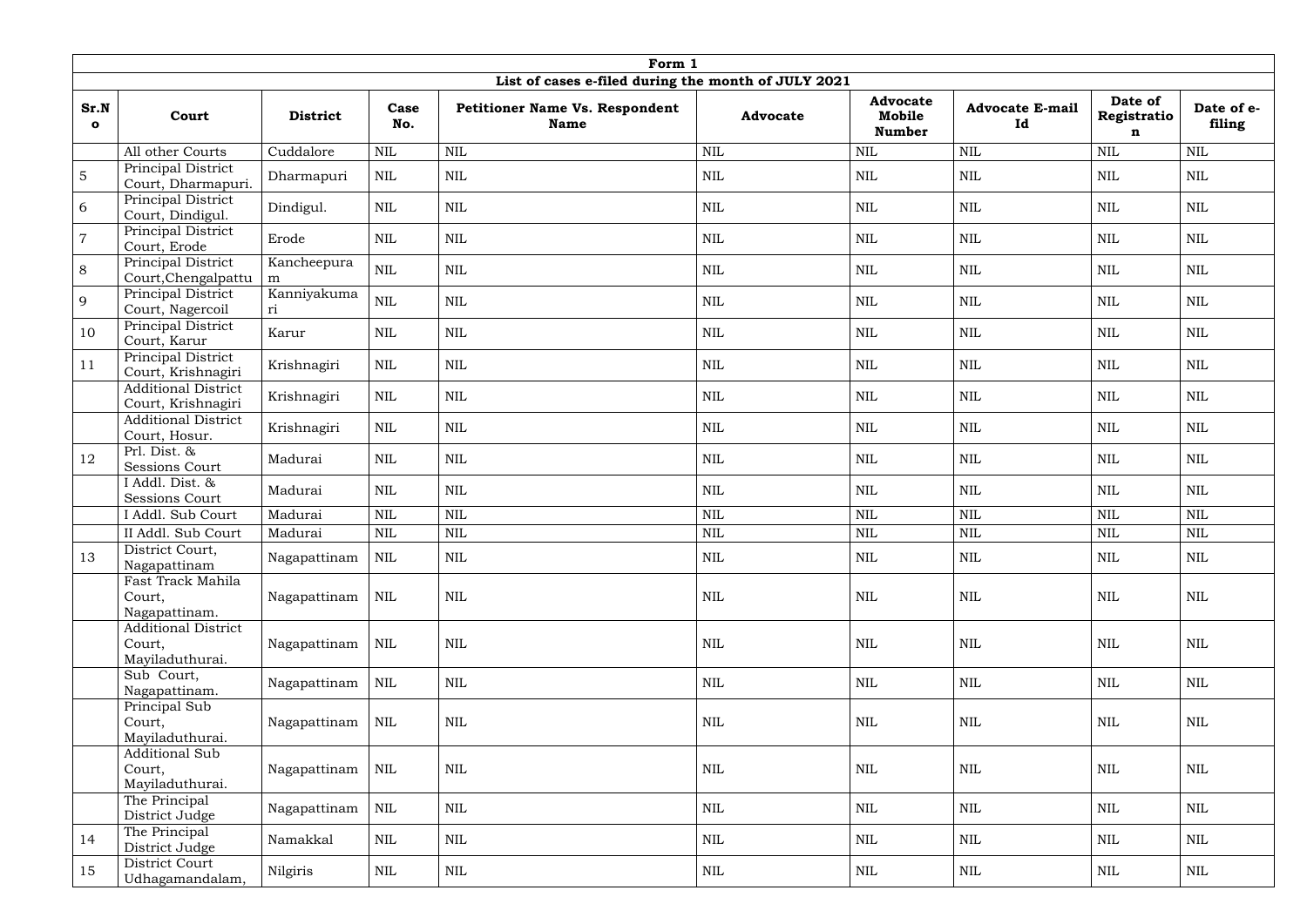|                      |                                                           |                    |                       | Form 1                                                                                                      |                 |                                            |                                            |                             |                      |
|----------------------|-----------------------------------------------------------|--------------------|-----------------------|-------------------------------------------------------------------------------------------------------------|-----------------|--------------------------------------------|--------------------------------------------|-----------------------------|----------------------|
| Sr.N<br>$\mathbf{o}$ | Court                                                     | <b>District</b>    | Case<br>No.           | List of cases e-filed during the month of JULY 2021<br><b>Petitioner Name Vs. Respondent</b><br><b>Name</b> | <b>Advocate</b> | <b>Advocate</b><br>Mobile<br><b>Number</b> | <b>Advocate E-mail</b><br>Id               | Date of<br>Registratio<br>n | Date of e-<br>filing |
|                      | Nilgiri                                                   |                    |                       |                                                                                                             |                 |                                            |                                            |                             |                      |
| 16                   | Principal District<br>Court                               | Perambalur         | $\mbox{NIL}$          | <b>NIL</b>                                                                                                  | NIL             | <b>NIL</b>                                 | <b>NIL</b>                                 | $\mbox{NIL}$                | <b>NIL</b>           |
|                      | Mahila Court                                              | Perambalur         | NIL                   | <b>NIL</b>                                                                                                  | <b>NIL</b>      | <b>NIL</b>                                 | <b>NIL</b>                                 | <b>NIL</b>                  | NIL                  |
|                      | Sub Court                                                 | Perambalur         | <b>NIL</b>            | <b>NIL</b>                                                                                                  | <b>NIL</b>      | <b>NIL</b>                                 | <b>NIL</b>                                 | <b>NIL</b>                  | <b>NIL</b>           |
| 17                   | The Principal<br>District Court                           | Pudukkottai        | <b>NIL</b>            | <b>NIL</b>                                                                                                  | NIL             | <b>NIL</b>                                 | <b>NIL</b>                                 | <b>NIL</b>                  | NIL                  |
| 18                   | Principal District<br>Court                               | Ramanathapu<br>ram | <b>NIL</b>            | <b>NIL</b>                                                                                                  | <b>NIL</b>      | $\mbox{NIL}$                               | <b>NIL</b>                                 | $\mbox{NIL}$                | <b>NIL</b>           |
| 19                   | Principal District<br>Court, Salem                        | Salem              | <b>NIL</b>            | <b>NIL</b>                                                                                                  | NIL             | <b>NIL</b>                                 | <b>NIL</b>                                 | $\mbox{NIL}$                | <b>NIL</b>           |
| 20                   | Principal District<br>and Sessions Court                  | Sivaganga          | <b>NIL</b>            | <b>NIL</b>                                                                                                  | NIL             | NIL                                        | <b>NIL</b>                                 | <b>NIL</b>                  | <b>NIL</b>           |
| 21                   | Prl. District<br>Court, Thanjavur                         | Thanjavur          | OS.<br>113/202        | Bank of India, Papanadu Branch Vs<br>R.Mathiyazhagan and 3 Others                                           | S.Saranya       | 7667656664                                 | ssaranyababl $1 \quad \omega$<br>gmail.com | 06.07.2021                  | 27.04.2021           |
|                      | Prl. District<br>Court, Thanjavur                         | Thanjavur          | OS.<br>121/202        | City Union Bank Limited,<br>Palavathankattalai Branch Vs<br><b>B.Vignesh and 3others</b>                    | R.Lakshmi       | 9443489084                                 | lakshmiravi96 $@$<br>gmail.com             | 23.07.2021                  | 28.04.2021           |
|                      | Prl. District<br>Court, Thanjavur                         | Thanjavur          | OS.<br>122/202        | Bank of India, Papanadu Branch Vs<br>N.Narayanansamy and 2 others                                           | S.Saranya       | 7667656664                                 | ssaranyababl $1 \quad \omega$<br>gmail.com | 26.07.2021                  | 22.07.2021           |
|                      | Prl. District<br>Court, Thanjavur                         | Thanjavur          | OS.<br>123/202        | Bank of India, Papanadu Branch Vs<br>V.Govindarasu and 2 others                                             | S.Saranya       | 7667656664                                 | ssaranyababl1 @<br>gmail.com               | 26.07.2021                  | 22.07.2021           |
|                      | Prl. District<br>Court, Thanjavur                         | Thanjavur          | OS.<br>124/202        | Bank of India, Papanadu Branch Vs<br>T.Natarajan and 3 others                                               | S.Saranya       | 7667656664                                 | ssaranyababl1 @<br>gmail.com               | 26.07.2021                  | 22.07.2021           |
|                      | <b>III</b> Additional<br>District Judge,<br>Pattukkottai. | Thanjavur          | <b>NIL</b>            | <b>NIL</b>                                                                                                  | <b>NIL</b>      | NIL                                        | <b>NIL</b>                                 | $\mbox{NIL}$                | $\mbox{NIL}$         |
| 22                   | Principal District<br>Court, Theni                        | Theni              | <b>NIL</b>            | <b>NIL</b>                                                                                                  | <b>NIL</b>      | NIL                                        | <b>NIL</b>                                 | $\mbox{NIL}$                | $\mbox{NIL}$         |
| 23                   | Principal District<br>Court, Thoothukudi                  | Thoothukudi        | <b>NIL</b>            | <b>NIL</b>                                                                                                  | <b>NIL</b>      | NIL                                        | <b>NIL</b>                                 | NIL                         | <b>NIL</b>           |
| 24                   | Principal District<br>Court                               | Tiruchirappall     | $\mbox{NIL}$          | <b>NIL</b>                                                                                                  | <b>NIL</b>      | $\mbox{NIL}$                               | <b>NIL</b>                                 | $\mbox{NIL}$                | $\mbox{NIL}$         |
| 25                   | Principal District<br>Court                               | Tirunelveli        | <b>NIL</b>            | <b>NIL</b>                                                                                                  | <b>NIL</b>      | NIL                                        | <b>NIL</b>                                 | <b>NIL</b>                  | <b>NIL</b>           |
| 26                   | Principal District<br>Court, Tiruppur                     | Tiruppur           | <b>COS</b><br>19/2021 | M/s Shiva Texyarn Ltd,<br>Karanampettai.<br>Vs. M/s South India INC, Tiruppur.                              | P. Sakthivel    |                                            |                                            | 01.07.2021                  | 03.07.2021           |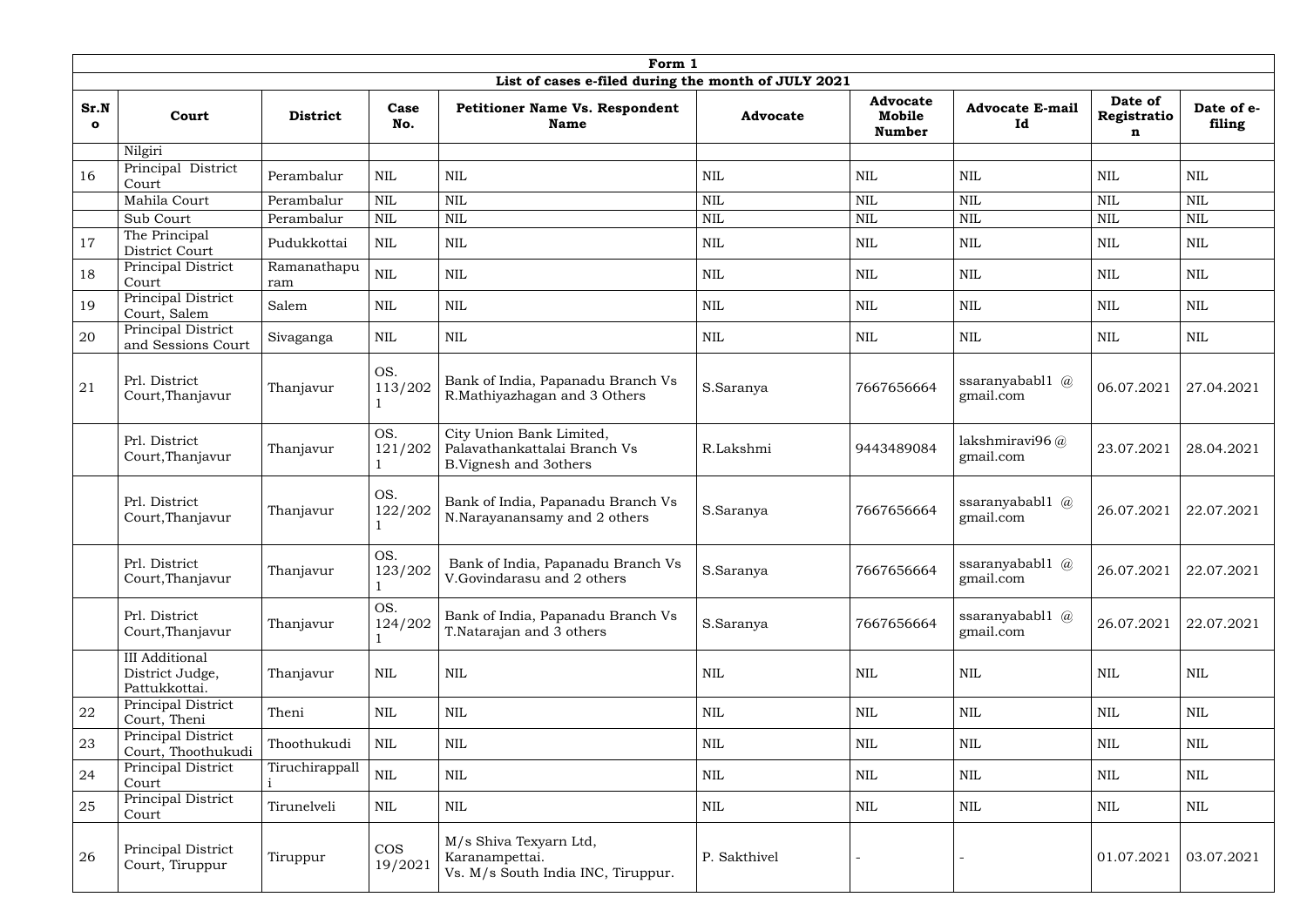|                      | Form 1                                                                                                                   |                 |                                                                      |                                                                                                              |                 |                                            |                              |                             |                      |
|----------------------|--------------------------------------------------------------------------------------------------------------------------|-----------------|----------------------------------------------------------------------|--------------------------------------------------------------------------------------------------------------|-----------------|--------------------------------------------|------------------------------|-----------------------------|----------------------|
|                      |                                                                                                                          |                 |                                                                      | List of cases e-filed during the month of JULY 2021                                                          |                 |                                            |                              |                             |                      |
| Sr.N<br>$\mathbf{o}$ | Court                                                                                                                    | <b>District</b> | Case<br>No.                                                          | <b>Petitioner Name Vs. Respondent</b><br><b>Name</b>                                                         | <b>Advocate</b> | <b>Advocate</b><br>Mobile<br><b>Number</b> | <b>Advocate E-mail</b><br>Id | Date of<br>Registratio<br>n | Date of e-<br>filing |
|                      | Principal District<br>Court, Tiruppur                                                                                    | Tiruppur        | <b>COS</b><br>20/2021                                                | M/s Tirumala Milk Producers Private<br>Limited, Chennai. VS 1.M/s. Sentur<br>Milk Producers<br>2. Mrs. Manju | N. Balaji       | 9600923560                                 |                              | 28.04.2021                  | 27.07.2021           |
|                      | Principal District<br>Court, Tiruppur                                                                                    | Tiruppur        | $\cos$<br>21/2021                                                    | M/s 1. ABC Textiles, Tiruppur 2.<br>Sundarrajan 3. Jayanthi Vs<br>Dhanraj @ Dhanraju                         | M. Nagarajan    | 9865396805                                 |                              | 23.07.2021                  | 27.07.2021           |
|                      | <b>COS</b><br>Principal District<br>Tiruppur<br>22/2021<br>Court, Tiruppur<br><b>I</b> Additional District<br><b>NIL</b> |                 | ECGC Ltd, Tiruppur<br>Vs. Renaissance RTW Asia Pvt Ltd.,<br>Tiruppur | C.P.Subramaniam                                                                                              | 7871470571      |                                            | 15.07.2021                   | 29.07.2021                  |                      |
|                      | Court, Tiruppur                                                                                                          | Tiruppur        |                                                                      | NIL                                                                                                          | <b>NIL</b>      | <b>NIL</b>                                 | <b>NIL</b>                   | <b>NIL</b>                  | <b>NIL</b>           |
|                      | <b>II</b> Additional District<br>Tiruppur<br><b>NIL</b><br>Court, Tiruppur                                               |                 |                                                                      | <b>NIL</b>                                                                                                   | <b>NIL</b>      | <b>NIL</b>                                 | <b>NIL</b>                   | <b>NIL</b>                  | $\mbox{NIL}$         |
|                      | Principal Sub<br>Court, Tiruppur                                                                                         | Tiruppur        | <b>NIL</b>                                                           | NIL                                                                                                          | <b>NIL</b>      | <b>NIL</b>                                 | NIL                          | <b>NIL</b>                  | <b>NIL</b>           |
|                      | <b>Additional Sub</b><br>$\mbox{NIL}$<br>Tiruppur<br>Court, Tiruppur                                                     |                 |                                                                      | $\mbox{NIL}$                                                                                                 | <b>NIL</b>      | $\mbox{NIL}$                               | NIL                          | <b>NIL</b>                  | $\mbox{NIL}$         |
|                      | Sub Court,<br>Udumalpet                                                                                                  | Tiruppur        | $\mbox{NIL}$                                                         | <b>NIL</b>                                                                                                   | <b>NIL</b>      | $\mbox{NIL}$                               | <b>NIL</b>                   | <b>NIL</b>                  | <b>NIL</b>           |
|                      | Sub Court, Avinashi                                                                                                      | Tiruppur        | $\mbox{NIL}$                                                         | <b>NIL</b>                                                                                                   | <b>NIL</b>      | <b>NIL</b>                                 | <b>NIL</b>                   | <b>NIL</b>                  | <b>NIL</b>           |
| 27                   | Principal District<br>Court, Tiruvallur                                                                                  | Tiruvallur      | $\mbox{NIL}$                                                         | $\mbox{NIL}$                                                                                                 | $\mbox{NIL}$    | $\mbox{NIL}$                               | $\mbox{NIL}$                 | $\mbox{NIL}$                | NIL                  |
|                      | The I Additional<br>District and<br>Sessions Court,<br>Tiruvallur.                                                       | Tiruvallur      | $\text{NIL}$                                                         | <b>NIL</b>                                                                                                   | NIL             | <b>NIL</b>                                 | NIL                          | NIL                         | NIL                  |
|                      | The II Additional<br>District and<br>Sessions Court,<br>Poonamallee.                                                     | Tiruvallur      | $\text{NIL}$                                                         | <b>NIL</b>                                                                                                   | NIL             | NIL                                        | NIL                          | NIL                         | NIL                  |
|                      | The III Additional<br>District and<br>Sessions Court,<br>Poonamallee.                                                    | Tiruvallur      | <b>NIL</b>                                                           | <b>NIL</b>                                                                                                   | NIL             | NIL                                        | NIL                          | NIL                         | NIL                  |
|                      | The IV Additional<br>District and<br>Sessions Court,<br>Ponneri.                                                         | Tiruvallur      | $\text{NIL}$                                                         | <b>NIL</b>                                                                                                   | <b>NIL</b>      | <b>NIL</b>                                 | NIL                          | NIL                         | NIL                  |
|                      | The Sub Court,<br>Tiruvallur.                                                                                            | Tiruvallur      | <b>NIL</b>                                                           | $\mbox{NIL}$                                                                                                 | NIL             | $\mbox{NIL}$                               | NIL                          | NIL                         | NIL                  |
|                      | The Sub Court,<br>Poonamallee.                                                                                           | Tiruvallur      | <b>NIL</b>                                                           | NIL                                                                                                          | <b>NIL</b>      | NIL                                        | NIL                          | NIL                         | NIL                  |
|                      | The Sub Court,                                                                                                           | Tiruvallur      | $\mbox{NIL}$                                                         | $\mbox{NIL}$                                                                                                 | $\mbox{NIL}$    | $\mbox{NIL}$                               | $\mbox{NIL}$                 | NIL                         | $\mbox{NIL}$         |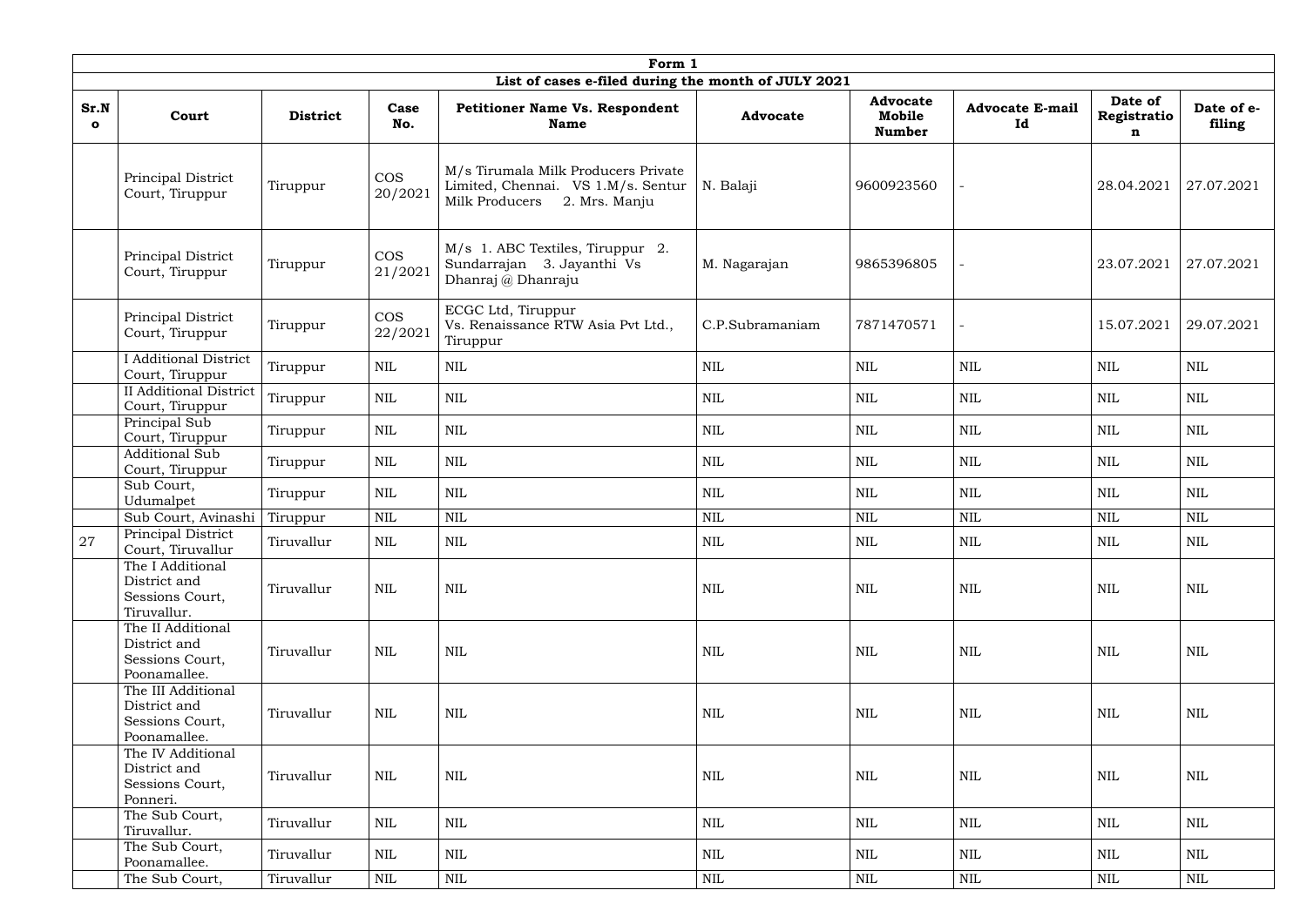|                      |                                                   |                    |              | Form 1                                               |                 |                                            |                              |                             |                      |
|----------------------|---------------------------------------------------|--------------------|--------------|------------------------------------------------------|-----------------|--------------------------------------------|------------------------------|-----------------------------|----------------------|
|                      |                                                   |                    |              | List of cases e-filed during the month of JULY 2021  |                 |                                            |                              |                             |                      |
| Sr.N<br>$\mathbf{o}$ | Court                                             | <b>District</b>    | Case<br>No.  | <b>Petitioner Name Vs. Respondent</b><br><b>Name</b> | <b>Advocate</b> | <b>Advocate</b><br>Mobile<br><b>Number</b> | <b>Advocate E-mail</b><br>Id | Date of<br>Registratio<br>n | Date of e-<br>filing |
|                      | Tiruttani.                                        |                    |              |                                                      |                 |                                            |                              |                             |                      |
| 28                   | Principal District<br>Court,<br>Tiruvannamalai    | Tiruvannamal<br>ai | <b>NIL</b>   | <b>NIL</b>                                           | NIL             | <b>NIL</b>                                 | <b>NIL</b>                   | <b>NIL</b>                  | NIL                  |
| 29                   | Principal District<br>Court                       | Tiruvarur          | <b>NIL</b>   | <b>NIL</b>                                           | <b>NIL</b>      | <b>NIL</b>                                 | <b>NIL</b>                   | <b>NIL</b>                  | <b>NIL</b>           |
| 30                   | Principal District<br>Court, Vellore              | Vellore            | <b>NIL</b>   | <b>NIL</b>                                           | <b>NIL</b>      | NIL                                        | <b>NIL</b>                   | <b>NIL</b>                  | <b>NIL</b>           |
|                      | <b>II</b> Additional District<br>Court, Ranipet   | Vellore            | $\mbox{NIL}$ | <b>NIL</b>                                           | <b>NIL</b>      | <b>NIL</b>                                 | <b>NIL</b>                   | <b>NIL</b>                  | <b>NIL</b>           |
| 31                   | Principal District<br>Court, Villupuram           | Villupuram         | <b>NIL</b>   | $\mbox{NIL}$                                         | <b>NIL</b>      | <b>NIL</b>                                 | <b>NIL</b>                   | <b>NIL</b>                  | <b>NIL</b>           |
| 32                   | Principal District<br>Court,<br>Srivillliputtur   | Virudhunagar       | <b>NIL</b>   | <b>NIL</b>                                           | <b>NIL</b>      | <b>NIL</b>                                 | <b>NIL</b>                   | <b>NIL</b>                  | <b>NIL</b>           |
|                      | Sub Court, Sivakasi                               | Virudhunagar       | NIL          | $\mbox{NIL}$                                         | <b>NIL</b>      | <b>NIL</b>                                 | <b>NIL</b>                   | <b>NIL</b>                  | <b>NIL</b>           |
| 33                   | PRINCIPAL<br>DISTRICT JUDGE,<br><b>PUDUCHERRY</b> | Puducherry         | <b>NIL</b>   | <b>NIL</b>                                           | NIL             | <b>NIL</b>                                 | NIL                          | <b>NIL</b>                  | <b>NIL</b>           |
|                      | DISTRICT JUDGE,<br>KARAIKAL                       | Puducherry         | $\mbox{NIL}$ | $\mbox{NIL}$                                         | <b>NIL</b>      | <b>NIL</b>                                 | <b>NIL</b>                   | $\mbox{NIL}$                | <b>NIL</b>           |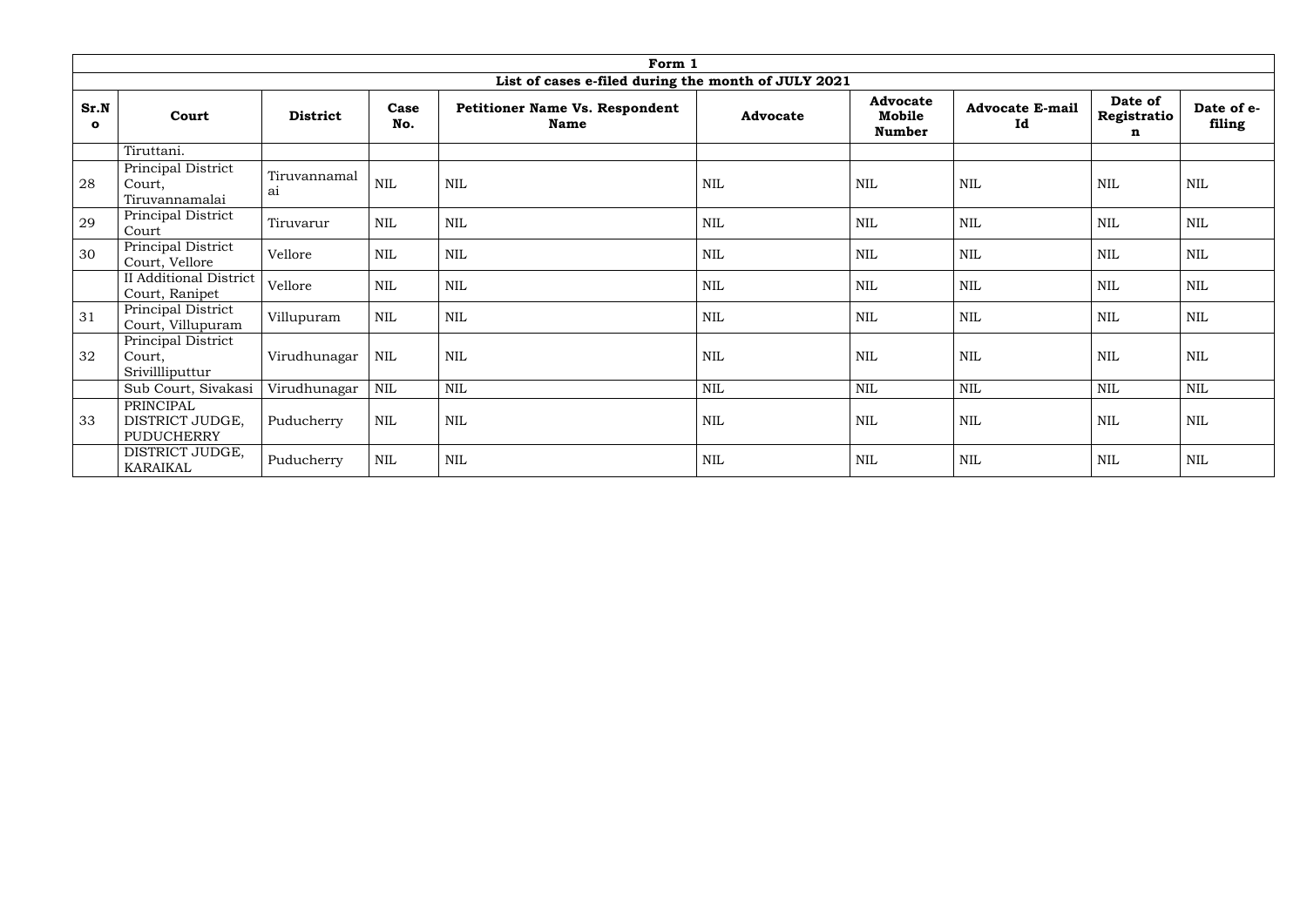|                |                                                     |                 |                    | Form 2                                                                                                                                                                                                        |                                                               |                         |                                               |
|----------------|-----------------------------------------------------|-----------------|--------------------|---------------------------------------------------------------------------------------------------------------------------------------------------------------------------------------------------------------|---------------------------------------------------------------|-------------------------|-----------------------------------------------|
|                |                                                     |                 |                    | List of cases in which e-payment of Court fees was made during the month of JULY 2021                                                                                                                         |                                                               |                         |                                               |
| Sr.No          | Court                                               | <b>District</b> | Case<br>No.        | <b>Petitioner Name Vs. Respondent Name</b>                                                                                                                                                                    | <b>Advocate</b>                                               | Date of<br>Registration | Date of e-<br>payment of<br><b>Court Fees</b> |
| $\mathbf{1}$   | <b>Principal District Court</b>                     | Ariyalur        | $\mbox{NIL}$       | <b>NIL</b>                                                                                                                                                                                                    | <b>NIL</b>                                                    | <b>NIL</b>              | <b>NIL</b>                                    |
| $\overline{2}$ | Principal Judge's Court                             | Chennai         | <b>COS</b><br>8/21 | M/s. AHL Freight India Pvt. Ltd., Rep. by its Credit<br>Controller, Mr.M.Lokesh  Plaintiff vs- M/s Bhavani<br>Agency & Co., Rep. by its Proprietors, Mr. Ganesh Rajan<br>Indira & Mr.Senthilkumar.  Defendant | M/s V.J.Arul Raj,<br>M.Kirubaharan,<br>B.Nirmala, K.Backiaraj | 23.07.2021              | 01.04.2021                                    |
|                | Principal Judge's Court                             | Chennai         | <b>COS</b><br>9/21 | M/s. AHL Freight India Pvt Ltd., Rep. by its Credit<br>Controller, Mr.M.Lokesh Plaintiff -vs- M/s.TAW<br>Exports Pvt. Ltd., Rep. by its Managing Director,<br>Mr.T.Faizan Ahmed Defendant                     | M/s V.J.Arul Raj<br>M.Kirubaharan B.Nirmala<br>K.Backiaraj    | 23.07.2021              | 09.04.2021                                    |
| $\mathbf{3}$   | Prl. District Court, CBE.                           | Coimbatore      | <b>NIL</b>         | NIL                                                                                                                                                                                                           | $\mbox{NIL}$                                                  | <b>NIL</b>              | <b>NIL</b>                                    |
|                | I Addl.District Court,<br>CBE                       | Coimbatore      | <b>NIL</b>         | <b>NIL</b>                                                                                                                                                                                                    | $\mbox{NIL}$                                                  | <b>NIL</b>              | <b>NIL</b>                                    |
|                | III Addl. Dist. Court, CBE                          | Coimbatore      | $\mbox{NIL}$       | <b>NIL</b>                                                                                                                                                                                                    | $\mbox{NIL}$                                                  | <b>NIL</b>              | <b>NIL</b>                                    |
|                | IV Addl. Dist. Court,<br><b>CBE</b>                 | Coimbatore      | <b>NIL</b>         | <b>NIL</b>                                                                                                                                                                                                    | $\mbox{NIL}$                                                  | <b>NIL</b>              | <b>NIL</b>                                    |
|                | V Addl. Dist. Court, CBE                            | Coimbatore      | $\mbox{NIL}$       | <b>NIL</b>                                                                                                                                                                                                    | $\mbox{NIL}$                                                  | <b>NIL</b>              | <b>NIL</b>                                    |
|                | PSJ Court, CBE                                      | Coimbatore      | NIL                | <b>NIL</b>                                                                                                                                                                                                    | $\mbox{NIL}$                                                  | <b>NIL</b>              | <b>NIL</b>                                    |
|                | I ASJ Court, CBE                                    | Coimbatore      | <b>NIL</b>         | <b>NIL</b>                                                                                                                                                                                                    | $\mbox{NIL}$                                                  | <b>NIL</b>              | <b>NIL</b>                                    |
|                | II ASJ Court, CBE                                   | Coimbatore      | NIL                | <b>NIL</b>                                                                                                                                                                                                    | $\mbox{NIL}$                                                  | <b>NIL</b>              | <b>NIL</b>                                    |
|                | III ASJ Court, CBE                                  | Coimbatore      | $\mbox{NIL}$       | <b>NIL</b>                                                                                                                                                                                                    | $\mbox{NIL}$                                                  | <b>NIL</b>              | <b>NIL</b>                                    |
|                | Sub Court, Pollachi                                 | Coimbatore      | <b>NIL</b>         | <b>NIL</b>                                                                                                                                                                                                    | <b>NIL</b>                                                    | <b>NIL</b>              | <b>NIL</b>                                    |
| $\overline{4}$ | Principal District and<br>Sessions Court, Cuddalore | Cuddalore       | NIL                | <b>NIL</b>                                                                                                                                                                                                    | <b>NIL</b>                                                    | NIL                     | NIL                                           |
|                | All other Courts                                    | Cuddalore       | <b>NIL</b>         | <b>NIL</b>                                                                                                                                                                                                    | $\mbox{NIL}$                                                  | <b>NIL</b>              | $\mbox{NIL}$                                  |
| $\overline{5}$ | Principal District Court,<br>Dharmapuri.            | Dharmapuri      | <b>NIL</b>         | <b>NIL</b>                                                                                                                                                                                                    | $\mbox{NIL}$                                                  | NIL                     | <b>NIL</b>                                    |
| 6              | Principal District Court,<br>Dindigul.              | Dindigul.       | $\mbox{NIL}$       | <b>NIL</b>                                                                                                                                                                                                    | $\mbox{NIL}$                                                  | NIL                     | $\mbox{NIL}$                                  |
| $\overline{7}$ | Principal District Court,<br>Erode                  | Erode           | NIL                | <b>NIL</b>                                                                                                                                                                                                    | $\mbox{NIL}$                                                  | NIL                     | <b>NIL</b>                                    |
| 8              | Principal District<br>Court, Chengalpattu           | Kancheepuram    | <b>NIL</b>         | <b>NIL</b>                                                                                                                                                                                                    | $\mbox{NIL}$                                                  | <b>NIL</b>              | $\mbox{NIL}$                                  |
| 9              | Principal District Court,<br>Nagercoil              | Kanniyakumari   | $\mbox{NIL}$       | <b>NIL</b>                                                                                                                                                                                                    | $\mbox{NIL}$                                                  | <b>NIL</b>              | NIL                                           |
| 10             | Principal District Court,<br>Karur                  | Karur           | NIL                | NIL                                                                                                                                                                                                           | $\mbox{NIL}$                                                  | NIL                     | $\rm NIL$                                     |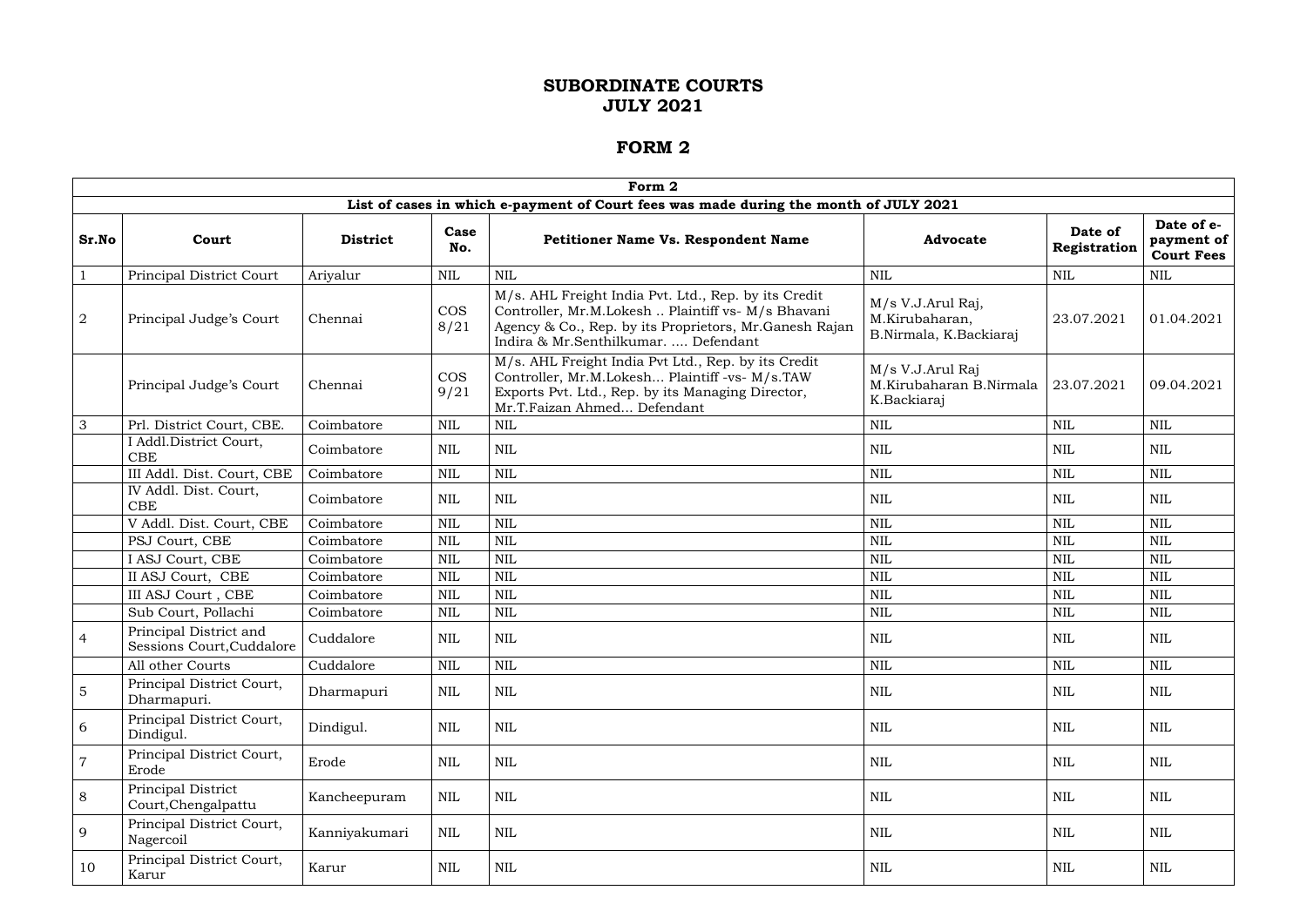|       |                                                        |                 |              | Form 2                                                                                |                 |                         |                                               |
|-------|--------------------------------------------------------|-----------------|--------------|---------------------------------------------------------------------------------------|-----------------|-------------------------|-----------------------------------------------|
|       |                                                        |                 |              | List of cases in which e-payment of Court fees was made during the month of JULY 2021 |                 |                         |                                               |
| Sr.No | Court                                                  | <b>District</b> | Case<br>No.  | Petitioner Name Vs. Respondent Name                                                   | <b>Advocate</b> | Date of<br>Registration | Date of e-<br>payment of<br><b>Court Fees</b> |
| 11    | Principal District Court,<br>Krishnagiri               | Krishnagiri     | <b>NIL</b>   | <b>NIL</b>                                                                            | <b>NIL</b>      | <b>NIL</b>              | <b>NIL</b>                                    |
|       | Additional District Court,<br>Krishnagiri              | Krishnagiri     | <b>NIL</b>   | <b>NIL</b>                                                                            | <b>NIL</b>      | <b>NIL</b>              | <b>NIL</b>                                    |
|       | <b>Additional District Court,</b><br>Hosur.            | Krishnagiri     | <b>NIL</b>   | <b>NIL</b>                                                                            | <b>NIL</b>      | NIL                     | <b>NIL</b>                                    |
| 12    | Prl. Dist. & Sessions<br>Court                         | Madurai         | <b>NIL</b>   | <b>NIL</b>                                                                            | <b>NIL</b>      | NIL                     | <b>NIL</b>                                    |
|       | I Addl. Dist. & Sessions<br>Court                      | Madurai         | <b>NIL</b>   | <b>NIL</b>                                                                            | <b>NIL</b>      | NIL                     | <b>NIL</b>                                    |
|       | I Addl. Sub Court                                      | Madurai         | $\mbox{NIL}$ | <b>NIL</b>                                                                            | <b>NIL</b>      | <b>NIL</b>              | <b>NIL</b>                                    |
|       | II Addl. Sub Court                                     | Madurai         | $\mbox{NIL}$ | <b>NIL</b>                                                                            | $\mbox{NIL}$    | <b>NIL</b>              | $\mbox{NIL}$                                  |
| 13    | District Court,<br>Nagapattinam                        | Nagapattinam    | <b>NIL</b>   | <b>NIL</b>                                                                            | NIL             | NIL                     | <b>NIL</b>                                    |
|       | Fast Track Mahila Court,<br>Nagapattinam.              | Nagapattinam    | <b>NIL</b>   | <b>NIL</b>                                                                            | NIL             | NIL                     | NIL                                           |
|       | Additional District Court,<br>Mayiladuthurai.          | Nagapattinam    | <b>NIL</b>   | <b>NIL</b>                                                                            | NIL             | NIL                     | <b>NIL</b>                                    |
|       | Sub<br>Court, Nagapattinam.                            | Nagapattinam    | $\mbox{NIL}$ | <b>NIL</b>                                                                            | <b>NIL</b>      | NIL                     | <b>NIL</b>                                    |
|       | Principal Sub Court,<br>Mayiladuthurai.                | Nagapattinam    | <b>NIL</b>   | <b>NIL</b>                                                                            | <b>NIL</b>      | <b>NIL</b>              | <b>NIL</b>                                    |
|       | Additional Sub Court,<br>Mayiladuthurai.               | Nagapattinam    | $\mbox{NIL}$ | <b>NIL</b>                                                                            | <b>NIL</b>      | NIL                     | $\mbox{NIL}$                                  |
|       | The Principal District<br>Judge                        | Nagapattinam    | <b>NIL</b>   | <b>NIL</b>                                                                            | $\mbox{NIL}$    | <b>NIL</b>              | <b>NIL</b>                                    |
| 14    | The Principal District<br>Judge                        | Namakkal        | NIL          | $\mbox{NIL}$                                                                          | $\mbox{NIL}$    | NIL                     | NIL                                           |
| 15    | District Court<br>Udhagamandalam, Nilgiri              | Nilgiris        | $\mbox{NIL}$ | $\mbox{NIL}$                                                                          | $\mbox{NIL}$    | NIL                     | <b>NIL</b>                                    |
| 16    | Principal District Court                               | Perambalur      | $\mbox{NIL}$ | $\text{NIL}$                                                                          | $\mbox{NIL}$    | NIL                     | $\mbox{NIL}$                                  |
|       | Mahila Court                                           | Perambalur      | <b>NIL</b>   | <b>NIL</b>                                                                            | $\mbox{NIL}$    | NIL                     | $\mbox{NIL}$                                  |
|       | Sub Court                                              | Perambalur      | $\mbox{NIL}$ | $\text{NIL}$                                                                          | $\mbox{NIL}$    | $\mbox{NIL}$            | $\mbox{NIL}$                                  |
| 17    | The Principal District<br>Court                        | Pudukkottai     | <b>NIL</b>   | <b>NIL</b>                                                                            | <b>NIL</b>      | NIL                     | <b>NIL</b>                                    |
| 18    | Principal District Court                               | Ramanathapuram  | <b>NIL</b>   | <b>NIL</b>                                                                            | $\text{NIL}$    | NIL                     | $\mbox{NIL}$                                  |
| 19    | Principal District Court,<br>Salem                     | Salem           | <b>NIL</b>   | $\mbox{NIL}$                                                                          | NIL             | <b>NIL</b>              | NIL                                           |
| 20    | Principal District and<br>Sessions Court               | Sivaganga       | <b>NIL</b>   | <b>NIL</b>                                                                            | $\mbox{NIL}$    | NIL                     | $\mbox{NIL}$                                  |
| 21    | Prl. District<br>Court, Thanjavur                      | Thanjavur       | <b>NIL</b>   | <b>NIL</b>                                                                            | NIL             | <b>NIL</b>              | <b>NIL</b>                                    |
|       | <b>III Additional District</b><br>Judge, Pattukkottai. | Thanjavur       | NIL          | NIL                                                                                   | NIL             | NIL                     | NIL                                           |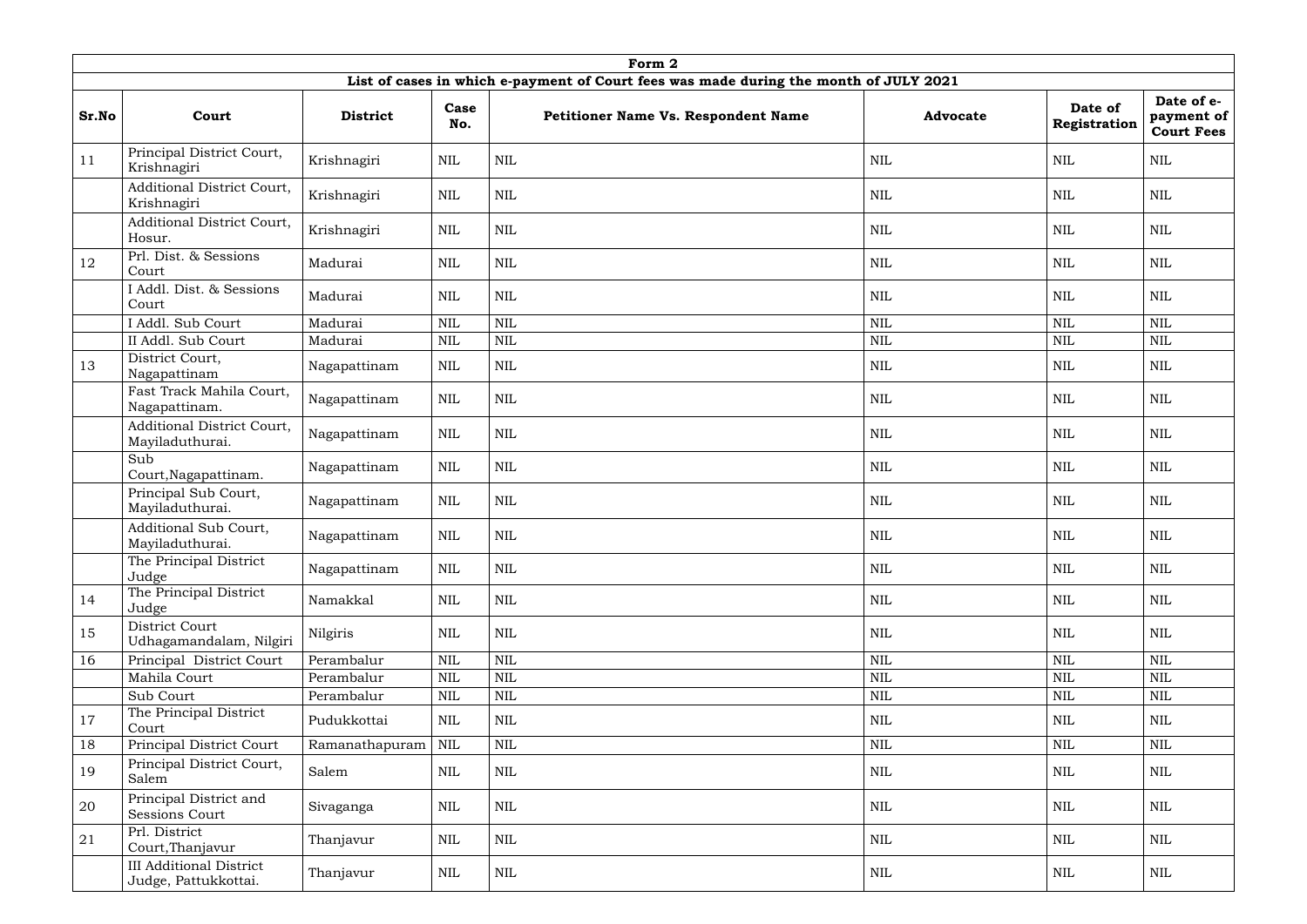|       |                                                                    |                 |              | Form 2                                                                                |                 |                         |                                               |
|-------|--------------------------------------------------------------------|-----------------|--------------|---------------------------------------------------------------------------------------|-----------------|-------------------------|-----------------------------------------------|
|       |                                                                    |                 |              | List of cases in which e-payment of Court fees was made during the month of JULY 2021 |                 |                         |                                               |
| Sr.No | Court                                                              | <b>District</b> | Case<br>No.  | Petitioner Name Vs. Respondent Name                                                   | <b>Advocate</b> | Date of<br>Registration | Date of e-<br>payment of<br><b>Court Fees</b> |
| 22    | Principal District Court,<br>Theni                                 | Theni           | <b>NIL</b>   | <b>NIL</b>                                                                            | $\text{NIL}$    | <b>NIL</b>              | <b>NIL</b>                                    |
| 23    | Principal District Court,<br>Thoothukudi                           | Thoothukudi     | <b>NIL</b>   | <b>NIL</b>                                                                            | <b>NIL</b>      | <b>NIL</b>              | <b>NIL</b>                                    |
| 24    | Principal District Court                                           | Tiruchirappalli | $\mbox{NIL}$ | <b>NIL</b>                                                                            | $\mbox{NIL}$    | <b>NIL</b>              | $\mbox{NIL}$                                  |
| 25    | Principal District Court                                           | Tirunelveli     | <b>NIL</b>   | <b>NIL</b>                                                                            | $\mbox{NIL}$    | <b>NIL</b>              | $\mbox{NIL}$                                  |
| 26    | Principal District Court,<br>Tiruppur                              | Tiruppur        | NIL          | <b>NIL</b>                                                                            | NIL             | NIL                     | <b>NIL</b>                                    |
|       | <b>I</b> Additional District<br>Court, Tiruppur                    | Tiruppur        | <b>NIL</b>   | <b>NIL</b>                                                                            | <b>NIL</b>      | <b>NIL</b>              | <b>NIL</b>                                    |
|       | <b>II</b> Additional District<br>Court, Tiruppur                   | Tiruppur        | <b>NIL</b>   | <b>NIL</b>                                                                            | $\mbox{NIL}$    | <b>NIL</b>              | <b>NIL</b>                                    |
|       | Principal Sub Court,<br>Tiruppur                                   | Tiruppur        | <b>NIL</b>   | $\mbox{NIL}$                                                                          | $\mbox{NIL}$    | <b>NIL</b>              | $\mbox{NIL}$                                  |
|       | Additional Sub Court,<br>Tiruppur                                  | Tiruppur        | <b>NIL</b>   | $\mbox{NIL}$                                                                          | $\mbox{NIL}$    | <b>NIL</b>              | <b>NIL</b>                                    |
|       | Sub Court, Udumalpet                                               | Tiruppur        | NIL          | <b>NIL</b>                                                                            | <b>NIL</b>      | <b>NIL</b>              | <b>NIL</b>                                    |
|       | Sub Court, Avinashi                                                | Tiruppur        | $\mbox{NIL}$ | <b>NIL</b>                                                                            | $\mbox{NIL}$    | NIL                     | $\mbox{NIL}$                                  |
| 27    | Principal District Court,<br>Tiruvallur                            | Tiruvallur      | NIL          | <b>NIL</b>                                                                            | NIL             | NIL                     | <b>NIL</b>                                    |
|       | The I Additional District<br>and Sessions Court,<br>Tiruvallur.    | Tiruvallur      | <b>NIL</b>   | <b>NIL</b>                                                                            | <b>NIL</b>      | <b>NIL</b>              | <b>NIL</b>                                    |
|       | The II Additional District<br>and Sessions Court,<br>Poonamallee.  | Tiruvallur      | <b>NIL</b>   | <b>NIL</b>                                                                            | NIL             | NIL                     | $\mbox{NIL}$                                  |
|       | The III Additional District<br>and Sessions Court,<br>Poonamallee. | Tiruvallur      | <b>NIL</b>   | <b>NIL</b>                                                                            | $\mbox{NIL}$    | <b>NIL</b>              | $\mbox{NIL}$                                  |
|       | The IV Additional District<br>and Sessions Court,<br>Ponneri.      | Tiruvallur      | <b>NIL</b>   | <b>NIL</b>                                                                            | NIL             | NIL                     | $\mbox{NIL}$                                  |
|       | The Sub Court,<br>Tiruvallur.                                      | Tiruvallur      | <b>NIL</b>   | <b>NIL</b>                                                                            | <b>NIL</b>      | NIL                     | <b>NIL</b>                                    |
|       | The Sub Court,<br>Poonamallee.                                     | Tiruvallur      | <b>NIL</b>   | <b>NIL</b>                                                                            | <b>NIL</b>      | <b>NIL</b>              | <b>NIL</b>                                    |
|       | The Sub Court, Tiruttani.                                          | Tiruvallur      | $\mbox{NIL}$ | <b>NIL</b>                                                                            | $\mbox{NIL}$    | NIL                     | <b>NIL</b>                                    |
| 28    | Principal District Court,<br>Tiruvannamalai                        | Tiruvannamalai  | NIL          | <b>NIL</b>                                                                            | NIL             | NIL                     | NIL                                           |
| 29    | Principal District Court                                           | Tiruvarur       | $\mbox{NIL}$ | <b>NIL</b>                                                                            | $\mbox{NIL}$    | $\mbox{NIL}$            | $\mbox{NIL}$                                  |
| 30    | Principal District Court,<br>Vellore                               | Vellore         | <b>NIL</b>   | <b>NIL</b>                                                                            | $\mbox{NIL}$    | NIL                     | <b>NIL</b>                                    |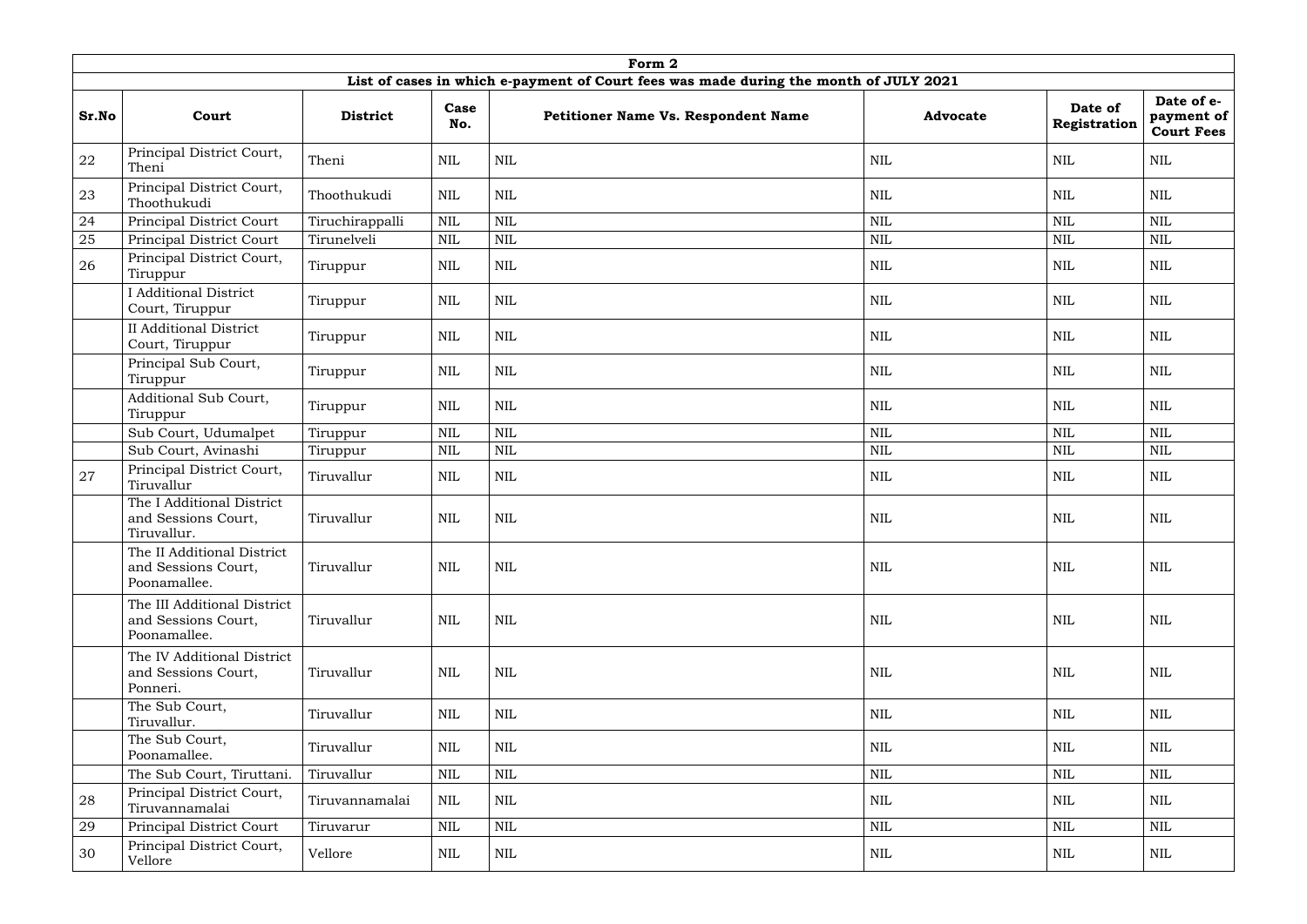|       |                                                 |                 |              | Form 2                                                                                |                 |                         |                                               |
|-------|-------------------------------------------------|-----------------|--------------|---------------------------------------------------------------------------------------|-----------------|-------------------------|-----------------------------------------------|
|       |                                                 |                 |              | List of cases in which e-payment of Court fees was made during the month of JULY 2021 |                 |                         |                                               |
| Sr.No | Court                                           | <b>District</b> | Case<br>No.  | <b>Petitioner Name Vs. Respondent Name</b>                                            | <b>Advocate</b> | Date of<br>Registration | Date of e-<br>payment of<br><b>Court Fees</b> |
|       | <b>II Additional District</b><br>Court, Ranipet | Vellore         | <b>NIL</b>   | <b>NIL</b>                                                                            | NIL             | NIL                     | <b>NIL</b>                                    |
| 31    | Principal District Court,<br>Villupuram         | ∣ Villupuram    | NIL          | <b>NIL</b>                                                                            | NIL             | <b>NIL</b>              | $\mbox{NIL}$                                  |
| 32    | Principal District Court,<br>Srivillliputtur    | Virudhunagar    | <b>NIL</b>   | <b>NIL</b>                                                                            | NIL             | NIL                     | <b>NIL</b>                                    |
|       | Sub Court, Sivakasi                             | Virudhunagar    | $\mbox{NIL}$ | <b>NIL</b>                                                                            | <b>NIL</b>      | NIL                     | <b>NIL</b>                                    |
| 33    | PRINCIPAL DISTRICT<br>JUDGE, PUDUCHERRY         | Puducherry      | NIL          | <b>NIL</b>                                                                            | NIL             | <b>NIL</b>              | <b>NIL</b>                                    |
|       | DISTRICT JUDGE,<br>KARAIKAL                     | Puducherry      | NIL          | <b>NIL</b>                                                                            | NIL             | <b>NIL</b>              | <b>NIL</b>                                    |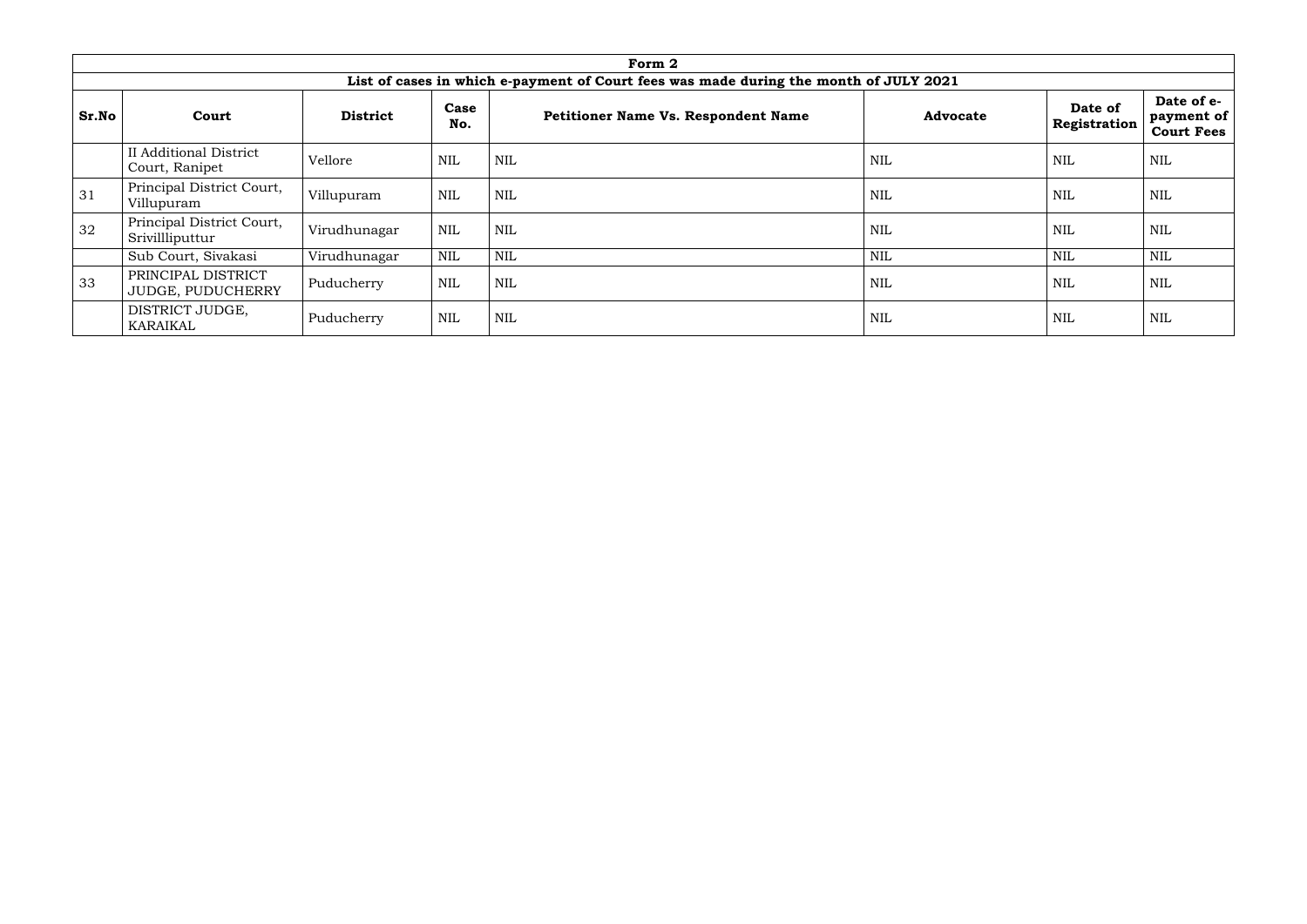|                  |                                                     |                 | Form 3             |                                                                                                                                                                                                                     |                                                                      |                         |                                                              |
|------------------|-----------------------------------------------------|-----------------|--------------------|---------------------------------------------------------------------------------------------------------------------------------------------------------------------------------------------------------------------|----------------------------------------------------------------------|-------------------------|--------------------------------------------------------------|
|                  |                                                     |                 |                    | List of cases in which Electronic Service of Process has taken place during the month of JULY 2021                                                                                                                  |                                                                      |                         |                                                              |
| Sr.No            | Court                                               | <b>District</b> | Case<br>No.        | <b>Petitioner Name Vs.</b><br><b>Respondent Name</b>                                                                                                                                                                | <b>Advocate</b>                                                      | Date of<br>Registration | Date of<br>Electronic<br><b>Service of</b><br><b>Process</b> |
| $\mathbf 1$      | Principal District Court                            | Ariyalur        | <b>NIL</b>         | NIL                                                                                                                                                                                                                 | <b>NIL</b>                                                           | <b>NIL</b>              | <b>NIL</b>                                                   |
| $\boldsymbol{2}$ | Principal Judge's Court                             | Chennai         | <b>COS</b><br>8/21 | M/s. AHL Freight India Pvt. Ltd.,<br>Rep. by its Credit Controller,<br>Mr.M.Lokesh  Plaintiff vs- M/s<br>Bhavani Agency & Co., Rep. by<br>its Proprietors, Mr.Ganesh Rajan<br>Indira & Mr.Senthilkumar<br>Defendant | M/s V.J.Arul Raj,<br>M.Kirubaharan,<br>B.Nirmala,<br>K.Backiaraj     | 23.07.2021              |                                                              |
|                  | Principal Judge's Court                             | Chennai         | <b>COS</b><br>9/21 | M/s. AHL Freight India Pvt Ltd.,<br>Rep. by its Credit Controller,<br>Mr.M.Lokesh Plaintiff -vs-<br>M/s.TAW Exports Pvt. Ltd., Rep.<br>by its Managing Director,<br>Mr.T.Faizan Ahmed Defendant                     | M/s V.J.Arul Raj<br>M.Kirubaharan<br><b>B.Nirmala</b><br>K.Backiaraj | 23.07.2021              |                                                              |
| 3                | Prl. District Court, CBE.                           | Coimbatore      | <b>NIL</b>         | $\text{NIL}$                                                                                                                                                                                                        | <b>NIL</b>                                                           | <b>NIL</b>              | <b>NIL</b>                                                   |
|                  | I Addl. District Court, CBE                         | Coimbatore      | <b>NIL</b>         | <b>NIL</b>                                                                                                                                                                                                          | <b>NIL</b>                                                           | <b>NIL</b>              | <b>NIL</b>                                                   |
|                  | III Addl. Dist. Court, CBE                          | Coimbatore      | <b>NIL</b>         | <b>NIL</b>                                                                                                                                                                                                          | <b>NIL</b>                                                           | <b>NIL</b>              | <b>NIL</b>                                                   |
|                  | IV Addl. Dist. Court, CBE                           | Coimbatore      | <b>NIL</b>         | <b>NIL</b>                                                                                                                                                                                                          | <b>NIL</b>                                                           | NIL                     | <b>NIL</b>                                                   |
|                  | V Addl. Dist. Court, CBE                            | Coimbatore      | <b>NIL</b>         | $\text{NIL}$                                                                                                                                                                                                        | <b>NIL</b>                                                           | NIL                     | <b>NIL</b>                                                   |
|                  | PSJ Court, CBE                                      | Coimbatore      | <b>NIL</b>         | <b>NIL</b>                                                                                                                                                                                                          | <b>NIL</b>                                                           | NIL                     | NIL                                                          |
|                  | I ASJ Court, CBE                                    | Coimbatore      | <b>NIL</b>         | <b>NIL</b>                                                                                                                                                                                                          | <b>NIL</b>                                                           | NIL                     | <b>NIL</b>                                                   |
|                  | II ASJ Court, CBE                                   | Coimbatore      | <b>NIL</b>         | <b>NIL</b>                                                                                                                                                                                                          | <b>NIL</b>                                                           | <b>NIL</b>              | NIL                                                          |
|                  | III ASJ Court, CBE                                  | Coimbatore      | $\mbox{NIL}$       | $\mbox{NIL}$                                                                                                                                                                                                        | $\mbox{NIL}$                                                         | $\mbox{NIL}$            | $\mbox{NIL}$                                                 |
|                  | Sub Court, Pollachi                                 | Coimbatore      | <b>NIL</b>         | $\text{NIL}$                                                                                                                                                                                                        | <b>NIL</b>                                                           | <b>NIL</b>              | <b>NIL</b>                                                   |
| 4                | Principal District and Sessions Court,<br>Cuddalore | Cuddalore       | NIL                | <b>NIL</b>                                                                                                                                                                                                          | NIL                                                                  | NIL                     | <b>NIL</b>                                                   |
|                  | All other Courts                                    | Cuddalore       | <b>NIL</b>         | $\mbox{NIL}$                                                                                                                                                                                                        | <b>NIL</b>                                                           | <b>NIL</b>              | <b>NIL</b>                                                   |
| $\mathbf 5$      | Principal District Court, Dharmapuri.               | Dharmapuri      | <b>NIL</b>         | $\mbox{NIL}$                                                                                                                                                                                                        | <b>NIL</b>                                                           | NIL                     | <b>NIL</b>                                                   |
| 6                | Principal District Court, Dindigul.                 | Dindigul.       | <b>NIL</b>         | NIL                                                                                                                                                                                                                 | NIL                                                                  | NIL                     | <b>NIL</b>                                                   |
| $\overline{7}$   | Principal District Court, Erode                     | Erode           | <b>NIL</b>         | $\mbox{NIL}$                                                                                                                                                                                                        | <b>NIL</b>                                                           | <b>NIL</b>              | <b>NIL</b>                                                   |
| $8\,$            | Principal District Court, Chengalpattu              | Kancheepuram    | <b>NIL</b>         | $\mbox{NIL}$                                                                                                                                                                                                        | <b>NIL</b>                                                           | NIL                     | <b>NIL</b>                                                   |
| 9                | Principal District Court, Nagercoil                 | Kanniyakumari   | <b>NIL</b>         | <b>NIL</b>                                                                                                                                                                                                          | <b>NIL</b>                                                           | NIL                     | <b>NIL</b>                                                   |
| 10               | Principal District Court, Karur                     | Karur           | <b>NIL</b>         | $\mbox{NIL}$                                                                                                                                                                                                        | <b>NIL</b>                                                           | <b>NIL</b>              | <b>NIL</b>                                                   |
| 11               | Principal District Court, Krishnagiri               | Krishnagiri     | <b>NIL</b>         | NIL                                                                                                                                                                                                                 | NIL                                                                  | NIL                     | NIL                                                          |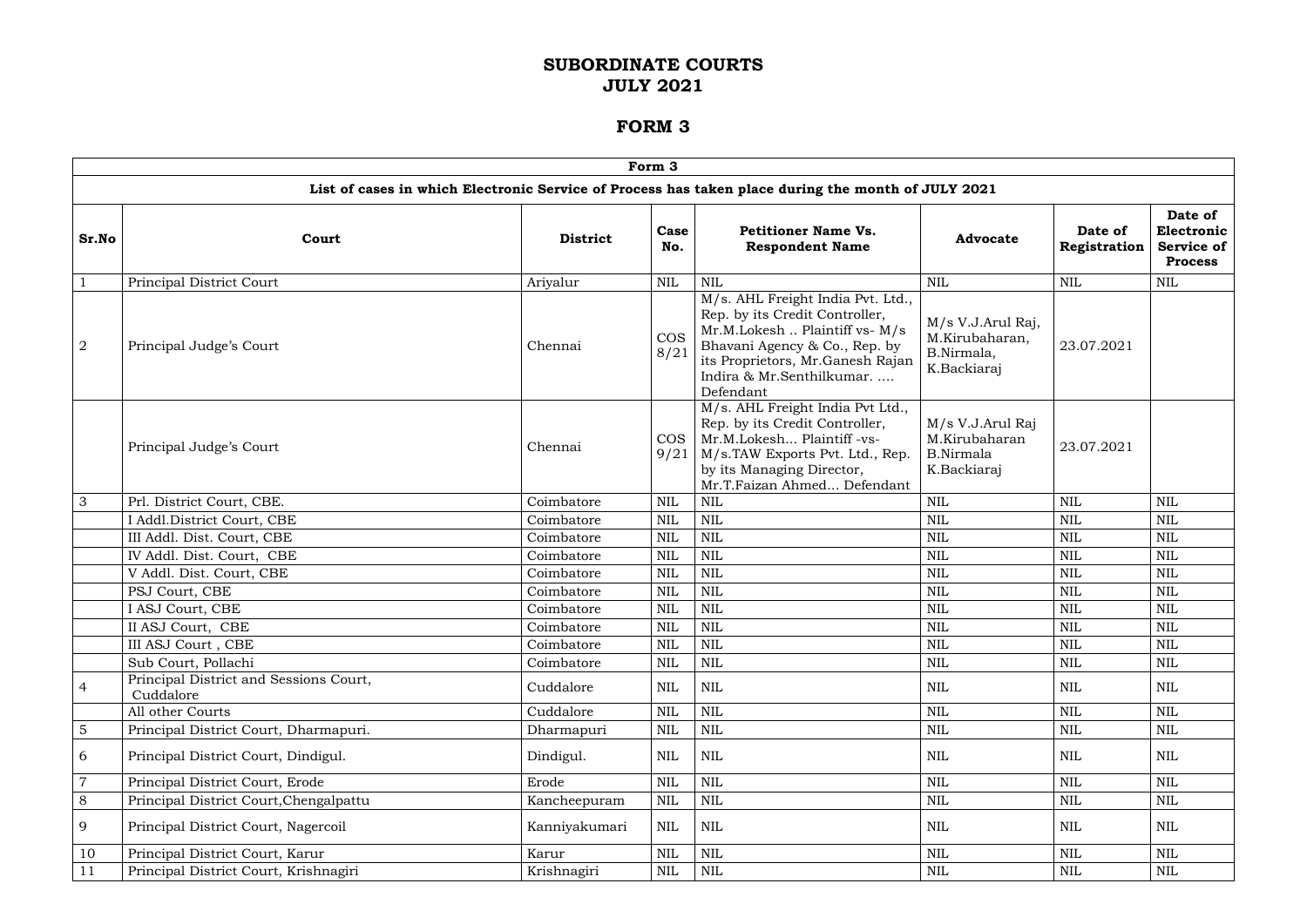|       |                                                              |                 | Form 3       |                                                                                                    |                 |                         |                                                              |
|-------|--------------------------------------------------------------|-----------------|--------------|----------------------------------------------------------------------------------------------------|-----------------|-------------------------|--------------------------------------------------------------|
|       |                                                              |                 |              | List of cases in which Electronic Service of Process has taken place during the month of JULY 2021 |                 |                         |                                                              |
| Sr.No | Court                                                        | <b>District</b> | Case<br>No.  | <b>Petitioner Name Vs.</b><br><b>Respondent Name</b>                                               | <b>Advocate</b> | Date of<br>Registration | Date of<br>Electronic<br><b>Service of</b><br><b>Process</b> |
|       | Additional District Court, Krishnagiri                       | Krishnagiri     | <b>NIL</b>   | <b>NIL</b>                                                                                         | <b>NIL</b>      | <b>NIL</b>              | <b>NIL</b>                                                   |
|       | Additional District Court, Hosur.                            | Krishnagiri     | <b>NIL</b>   | <b>NIL</b>                                                                                         | <b>NIL</b>      | <b>NIL</b>              | <b>NIL</b>                                                   |
| 12    | Prl. Dist. & Sessions Court                                  | Madurai         | <b>NIL</b>   | $\text{NIL}$                                                                                       | <b>NIL</b>      | NIL                     | <b>NIL</b>                                                   |
|       | I Addl. Dist. & Sessions Court                               | Madurai         | <b>NIL</b>   | $\text{NIL}$                                                                                       | <b>NIL</b>      | <b>NIL</b>              | <b>NIL</b>                                                   |
|       | I Addl. Sub Court                                            | Madurai         | <b>NIL</b>   | <b>NIL</b>                                                                                         | <b>NIL</b>      | <b>NIL</b>              | <b>NIL</b>                                                   |
|       | II Addl. Sub Court                                           | Madurai         | <b>NIL</b>   | $\text{NIL}$                                                                                       | <b>NIL</b>      | <b>NIL</b>              | <b>NIL</b>                                                   |
| 13    | District Court, Nagapattinam                                 | Nagapattinam    | <b>NIL</b>   | $\text{NIL}$                                                                                       | <b>NIL</b>      | <b>NIL</b>              | <b>NIL</b>                                                   |
|       | Fast Track Mahila Court, Nagapattinam.                       | Nagapattinam    | <b>NIL</b>   | $\text{NIL}$                                                                                       | <b>NIL</b>      | <b>NIL</b>              | <b>NIL</b>                                                   |
|       | Additional District Court, Mayiladuthurai.                   | Nagapattinam    | <b>NIL</b>   | $\text{NIL}$                                                                                       | <b>NIL</b>      | <b>NIL</b>              | <b>NIL</b>                                                   |
|       | Sub Court, Nagapattinam.                                     | Nagapattinam    | <b>NIL</b>   | <b>NIL</b>                                                                                         | <b>NIL</b>      | NIL                     | <b>NIL</b>                                                   |
|       | Principal Sub Court, Mayiladuthurai.                         | Nagapattinam    | <b>NIL</b>   | <b>NIL</b>                                                                                         | $\mbox{NIL}$    | <b>NIL</b>              | <b>NIL</b>                                                   |
|       | Additional Sub Court, Mayiladuthurai.                        | Nagapattinam    | <b>NIL</b>   | <b>NIL</b>                                                                                         | <b>NIL</b>      | <b>NIL</b>              | <b>NIL</b>                                                   |
|       | The Principal District Judge                                 | Nagapattinam    | <b>NIL</b>   | <b>NIL</b>                                                                                         | <b>NIL</b>      | <b>NIL</b>              | <b>NIL</b>                                                   |
| 14    | The Principal District Judge                                 | Namakkal        | <b>NIL</b>   | $\text{NIL}$                                                                                       | <b>NIL</b>      | <b>NIL</b>              | <b>NIL</b>                                                   |
| 15    | District Court Udhagamandalam, Nilgiri                       | Nilgiris        | <b>NIL</b>   | <b>NIL</b>                                                                                         | <b>NIL</b>      | <b>NIL</b>              | <b>NIL</b>                                                   |
| 16    | Principal District Court                                     | Perambalur      | <b>NIL</b>   | $\text{NIL}$                                                                                       | <b>NIL</b>      | <b>NIL</b>              | <b>NIL</b>                                                   |
|       | Mahila Court                                                 | Perambalur      | <b>NIL</b>   | NIL                                                                                                | <b>NIL</b>      | NIL                     | <b>NIL</b>                                                   |
|       | Sub Court                                                    | Perambalur      | <b>NIL</b>   | $\text{NIL}$                                                                                       | $\mbox{NIL}$    | <b>NIL</b>              | <b>NIL</b>                                                   |
| 17    | The Principal District Court                                 | Pudukkottai     | <b>NIL</b>   | $\text{NIL}$                                                                                       | <b>NIL</b>      | <b>NIL</b>              | <b>NIL</b>                                                   |
| 18    | Principal District Court                                     | Ramanathapuram  | <b>NIL</b>   | $\text{NIL}$                                                                                       | <b>NIL</b>      | NIL                     | <b>NIL</b>                                                   |
| 19    | Principal District Court, Salem                              | Salem           | <b>NIL</b>   | $\text{NIL}$                                                                                       | <b>NIL</b>      | <b>NIL</b>              | <b>NIL</b>                                                   |
| 20    | Principal District and Sessions Court                        | Sivaganga       | $\mbox{NIL}$ | $\mbox{NIL}$                                                                                       | <b>NIL</b>      | $\mbox{NIL}$            | <b>NIL</b>                                                   |
| 21    | Prl. District Court, Thanjavur                               | Thanjavur       | <b>NIL</b>   | $\text{NIL}$                                                                                       | <b>NIL</b>      | <b>NIL</b>              | <b>NIL</b>                                                   |
|       | III Additional District Judge, Pattukkottai.                 | Thanjavur       | <b>NIL</b>   | $\mbox{NIL}$                                                                                       | $\mbox{NIL}$    | <b>NIL</b>              | <b>NIL</b>                                                   |
| 22    | Principal District Court, Theni                              | Theni           | <b>NIL</b>   | $\mbox{NIL}$                                                                                       | $\mbox{NIL}$    | <b>NIL</b>              | <b>NIL</b>                                                   |
| 23    | Principal District Court, Thoothukudi                        | Thoothukudi     | <b>NIL</b>   | $\mbox{NIL}$                                                                                       | $\mbox{NIL}$    | <b>NIL</b>              | <b>NIL</b>                                                   |
| 24    | Principal District Court                                     | Tiruchirappalli | <b>NIL</b>   | $\mbox{NIL}$                                                                                       | $\mbox{NIL}$    | NIL                     | <b>NIL</b>                                                   |
| 25    | <b>Principal District Court</b>                              | Tirunelveli     | <b>NIL</b>   | $\mbox{NIL}$                                                                                       | $\mbox{NIL}$    | <b>NIL</b>              | <b>NIL</b>                                                   |
| 26    | Principal District Court, Tiruppur                           | Tiruppur        | <b>NIL</b>   | $\mbox{NIL}$                                                                                       | $\mbox{NIL}$    | NIL                     | <b>NIL</b>                                                   |
|       | I Additional District Court, Tiruppur                        | Tiruppur        | <b>NIL</b>   | $\text{NIL}$                                                                                       | $\mbox{NIL}$    | NIL                     | <b>NIL</b>                                                   |
|       | II Additional District Court, Tiruppur                       | Tiruppur        | <b>NIL</b>   | $\mbox{NIL}$                                                                                       | $\mbox{NIL}$    | <b>NIL</b>              | <b>NIL</b>                                                   |
|       | Principal Sub Court, Tiruppur                                | Tiruppur        | NIL          | $\mbox{NIL}$                                                                                       | $\mbox{NIL}$    | NIL                     | <b>NIL</b>                                                   |
|       | Additional Sub Court, Tiruppur                               | Tiruppur        | <b>NIL</b>   | $\text{NIL}$                                                                                       | $\mbox{NIL}$    | <b>NIL</b>              | <b>NIL</b>                                                   |
|       | Sub Court, Udumalpet                                         | Tiruppur        | <b>NIL</b>   | $\mbox{NIL}$                                                                                       | $\mbox{NIL}$    | NIL                     | <b>NIL</b>                                                   |
|       | Sub Court, Avinashi                                          | Tiruppur        | NIL          | $\mbox{NIL}$                                                                                       | $\mbox{NIL}$    | NIL                     | <b>NIL</b>                                                   |
| 27    | Principal District Court, Tiruvallur                         | Tiruvallur      | <b>NIL</b>   | $\mbox{NIL}$                                                                                       | $\mbox{NIL}$    | <b>NIL</b>              | <b>NIL</b>                                                   |
|       | The I Additional District and Sessions Court, Tiruvallur.    | Tiruvallur      | <b>NIL</b>   | $\mbox{NIL}$                                                                                       | $\mbox{NIL}$    | <b>NIL</b>              | <b>NIL</b>                                                   |
|       | The II Additional District and Sessions Court, Poonamallee.  | Tiruvallur      | <b>NIL</b>   | $\mbox{NIL}$                                                                                       | $\mbox{NIL}$    | NIL                     | <b>NIL</b>                                                   |
|       | The III Additional District and Sessions Court, Poonamallee. | Tiruvallur      | <b>NIL</b>   | $\mbox{NIL}$                                                                                       | $\mbox{NIL}$    | <b>NIL</b>              | <b>NIL</b>                                                   |
|       | The IV Additional District and Sessions Court, Ponneri.      | Tiruvallur      | <b>NIL</b>   | $\mbox{NIL}$                                                                                       | $\mbox{NIL}$    | <b>NIL</b>              | <b>NIL</b>                                                   |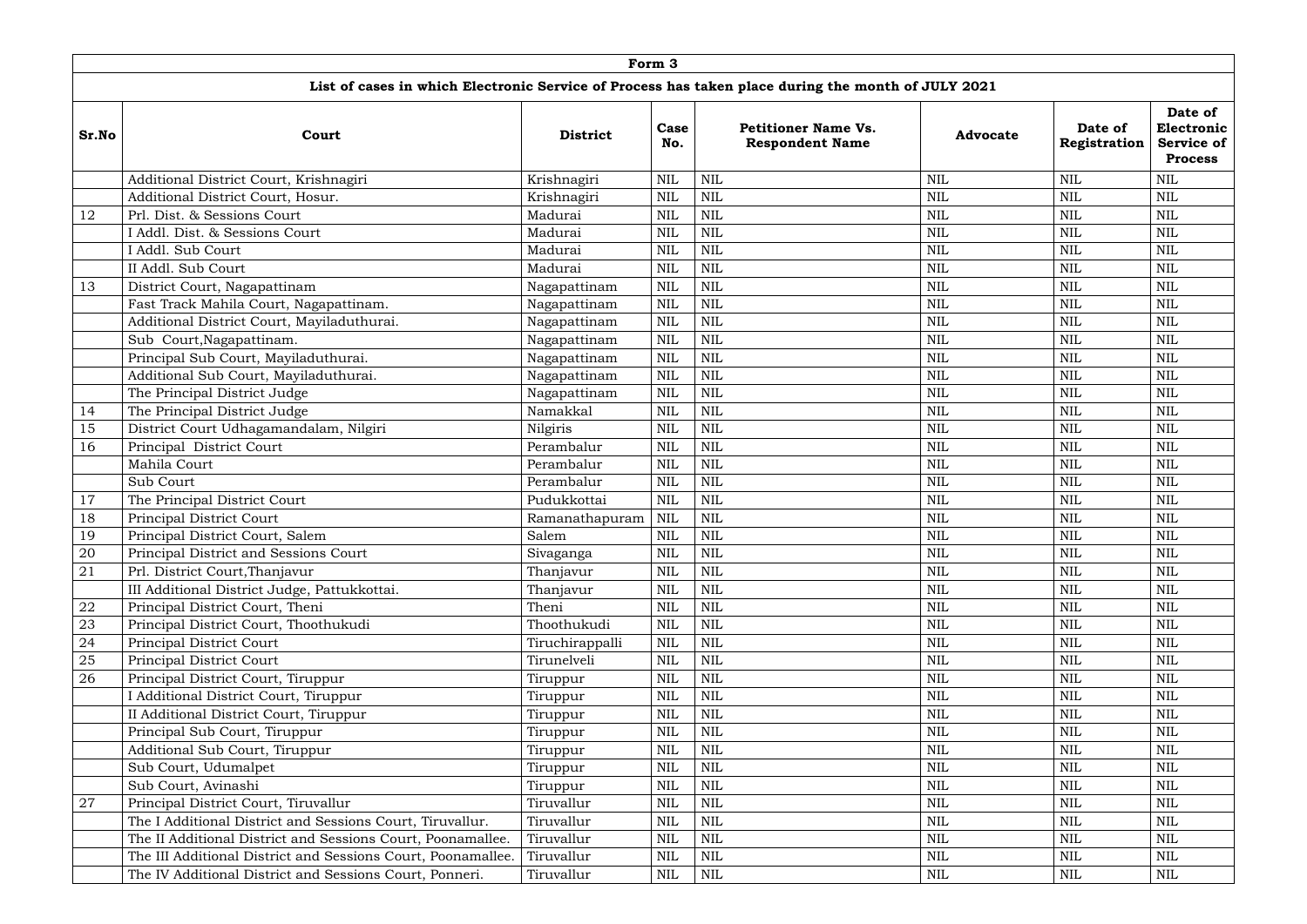|              |                                                                                                    |                 | Form 3                  |                                                              |  |            |            |            |
|--------------|----------------------------------------------------------------------------------------------------|-----------------|-------------------------|--------------------------------------------------------------|--|------------|------------|------------|
|              | List of cases in which Electronic Service of Process has taken place during the month of JULY 2021 |                 |                         |                                                              |  |            |            |            |
| <b>Sr.No</b> | Court                                                                                              | <b>Advocate</b> | Date of<br>Registration | Date of<br>Electronic<br><b>Service of</b><br><b>Process</b> |  |            |            |            |
|              | The Sub Court, Tiruvallur.                                                                         | Tiruvallur      | <b>NIL</b>              | <b>NIL</b>                                                   |  | <b>NIL</b> | <b>NIL</b> | <b>NIL</b> |
|              | The Sub Court, Poonamallee.                                                                        | Tiruvallur      | <b>NIL</b>              | <b>NIL</b>                                                   |  | <b>NIL</b> | <b>NIL</b> | <b>NIL</b> |
|              | The Sub Court, Tiruttani.                                                                          | Tiruvallur      | <b>NIL</b>              | <b>NIL</b>                                                   |  | <b>NIL</b> | <b>NIL</b> | <b>NIL</b> |
| 28           | Principal District Court, Tiruvannamalai                                                           | Tiruvannamalai  | <b>NIL</b>              | <b>NIL</b>                                                   |  | <b>NIL</b> | <b>NIL</b> | <b>NIL</b> |
| 29           | Principal District Court                                                                           | Tiruvarur       | <b>NIL</b>              | <b>NIL</b>                                                   |  | <b>NIL</b> | <b>NIL</b> | <b>NIL</b> |
| 30           | Principal District Court, Vellore                                                                  | Vellore         | <b>NIL</b>              | <b>NIL</b>                                                   |  | <b>NIL</b> | <b>NIL</b> | <b>NIL</b> |
|              | II Additional District Court, Ranipet                                                              | Vellore         | <b>NIL</b>              | <b>NIL</b>                                                   |  | <b>NIL</b> | <b>NIL</b> | <b>NIL</b> |
| 31           | Principal District Court, Villupuram                                                               | Villupuram      | <b>NIL</b>              | <b>NIL</b>                                                   |  | <b>NIL</b> | <b>NIL</b> | <b>NIL</b> |
| 32           | Principal District Court, Srivillliputtur                                                          | Virudhunagar    | NIL                     | <b>NIL</b>                                                   |  | <b>NIL</b> | <b>NIL</b> | <b>NIL</b> |
|              | Sub Court, Sivakasi                                                                                | Virudhunagar    | NIL                     | NIL                                                          |  | <b>NIL</b> | <b>NIL</b> | <b>NIL</b> |
| 33           | PRINCIPAL DISTRICT JUDGE, PUDUCHERRY                                                               | Puducherry      | <b>NIL</b>              | NIL                                                          |  | <b>NIL</b> | <b>NIL</b> | <b>NIL</b> |
|              | DISTRICT JUDGE, KARAIKAL                                                                           | Puducherry      | <b>NIL</b>              | <b>NIL</b>                                                   |  | <b>NIL</b> | <b>NIL</b> | <b>NIL</b> |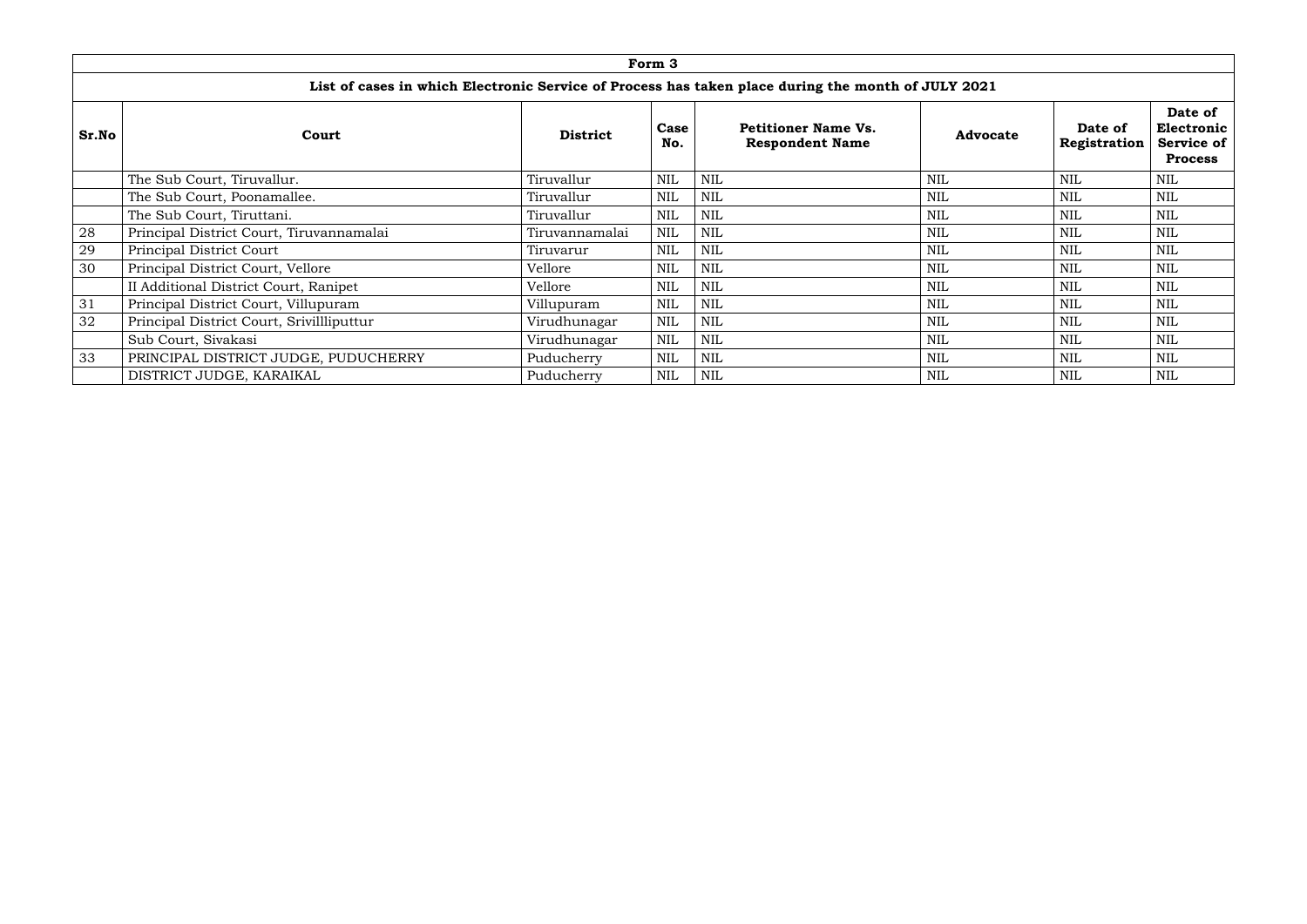|                |                                                     | Form 4          |                                                                             |              |                    |                                                             |
|----------------|-----------------------------------------------------|-----------------|-----------------------------------------------------------------------------|--------------|--------------------|-------------------------------------------------------------|
|                |                                                     |                 | List of total no. of cases randomly allocated during the month of JULY 2021 |              |                    |                                                             |
| Sr.No          | Court                                               | <b>District</b> | <b>Court Name</b>                                                           | Court<br>No. | <b>Case Type</b>   | Case<br>Count<br>(No. of<br>cases<br>randomly<br>allocated) |
|                | Principal District Court                            | Arivalur        | <b>NIL</b>                                                                  | <b>NIL</b>   | <b>NIL</b>         | <b>NIL</b>                                                  |
| $\overline{2}$ | Principal Judge's Court                             | Chennai         | <b>NIL</b>                                                                  | <b>NIL</b>   | $\text{NIL}$       | <b>NIL</b>                                                  |
| 3              | Prl. District Court, CBE.                           | Coimbatore      | Principal District & Sessions Court, Coimbatore                             | <b>NIL</b>   | Original Suit      | $\overline{4}$                                              |
|                | I Addl.District Court, CBE                          | Coimbatore      | NIL                                                                         | <b>NIL</b>   | <b>NIL</b>         | <b>NIL</b>                                                  |
|                | III Addl. Dist. Court, CBE                          | Coimbatore      | $\text{NIL}$                                                                | <b>NIL</b>   | $\text{NIL}$       | NIL                                                         |
|                | IV Addl. Dist. Court, CBE                           | Coimbatore      | <b>NIL</b>                                                                  | <b>NIL</b>   | <b>NIL</b>         | <b>NIL</b>                                                  |
|                | V Addl. Dist. Court, CBE                            | Coimbatore      | <b>NIL</b>                                                                  | <b>NIL</b>   | <b>NIL</b>         | <b>NIL</b>                                                  |
|                | PSJ Court, CBE                                      | Coimbatore      | Principal Subordinate Court, Coimbatore                                     | NIL          | Original Suit $ 8$ |                                                             |
|                | I ASJ Court, CBE                                    | Coimbatore      | <b>NIL</b>                                                                  | <b>NIL</b>   | <b>NIL</b>         | <b>NIL</b>                                                  |
|                | II ASJ Court, CBE                                   | Coimbatore      | <b>NIL</b>                                                                  | <b>NIL</b>   | <b>NIL</b>         | <b>NIL</b>                                                  |
|                | III ASJ Court, CBE                                  | Coimbatore      | Sub Court, Pollachi                                                         | <b>NIL</b>   | Original Suit      | 9                                                           |
|                | Sub Court, Pollachi                                 | Coimbatore      | <b>NIL</b>                                                                  | <b>NIL</b>   | <b>NIL</b>         | <b>NIL</b>                                                  |
| 4              | Principal District and Sessions Court,<br>Cuddalore | Cuddalore       | Principal District and Sessions Court, Cuddalore                            | <b>NIL</b>   | <b>COS</b>         |                                                             |
|                | All other Courts                                    | Cuddalore       | <b>NIL</b>                                                                  | <b>NIL</b>   | $\text{NIL}$       | <b>NIL</b>                                                  |
| 5              | Principal District Court, Dharmapuri.               | Dharmapuri      | <b>NIL</b>                                                                  | <b>NIL</b>   | <b>NIL</b>         | NIL                                                         |
| 6              | Principal District Court, Dindigul.                 | Dindigul.       | Principal District Court, Dindigul.                                         | <b>NIL</b>   | <b>NIL</b>         | 20                                                          |
| $\overline{7}$ | Principal District Court, Erode                     | Erode           | NIL                                                                         | <b>NIL</b>   | <b>NIL</b>         | NIL                                                         |
| 8              | Principal District Court, Chengalpattu              | Kancheepuram    | <b>NIL</b>                                                                  | <b>NIL</b>   | <b>NIL</b>         | NIL                                                         |
| $\overline{9}$ | Principal District Court, Nagercoil                 | Kanniyakumari   | Principal District Court, Nagercoil                                         |              | <b>OS</b>          | 35                                                          |
| 10             | Principal District Court, Karur                     | Karur           | NIL                                                                         | <b>NIL</b>   | <b>NIL</b>         | NIL                                                         |
| 11             | Principal District Court, Krishnagiri               | Krishnagiri     | <b>NIL</b>                                                                  | NIL          | $\text{NIL}$       | <b>NIL</b>                                                  |
|                | Additional District Court, Krishnagiri              | Krishnagiri     | $\mbox{NIL}$                                                                | <b>NIL</b>   | $\mbox{NIL}$       | NIL                                                         |
|                | Additional District Court, Hosur.                   | Krishnagiri     | $\text{NIL}$                                                                | NIL          | <b>NIL</b>         | <b>NIL</b>                                                  |
| 12             | Prl. Dist. & Sessions Court                         | Madurai         | NIL                                                                         | NIL          | $\text{NIL}$       | <b>NIL</b>                                                  |
|                | I Addl. Dist. & Sessions Court                      | Madurai         | <b>NIL</b>                                                                  | NIL          | <b>NIL</b>         | <b>NIL</b>                                                  |
|                | I Addl. Sub Court                                   | Madurai         | $\text{NIL}$                                                                | <b>NIL</b>   | $\text{NIL}$       | <b>NIL</b>                                                  |
|                | II Addl. Sub Court                                  | Madurai         | <b>NIL</b>                                                                  | <b>NIL</b>   | $\text{NIL}$       | <b>NIL</b>                                                  |
| 13             | District Court, Nagapattinam                        | Nagapattinam    | <b>NIL</b>                                                                  | NIL          | $\text{NIL}$       | NIL                                                         |
|                | Fast Track Mahila Court, Nagapattinam.              | Nagapattinam    | $\mbox{NIL}$                                                                | <b>NIL</b>   | $\mbox{NIL}$       | <b>NIL</b>                                                  |
|                | Additional District Court, Mayiladuthurai.          | Nagapattinam    | <b>NIL</b>                                                                  | NIL          | <b>NIL</b>         | <b>NIL</b>                                                  |
|                | Sub Court, Nagapattinam.                            | Nagapattinam    | NIL                                                                         | NIL          | $\text{NIL}$       | <b>NIL</b>                                                  |
|                | Principal Sub Court, Mayiladuthurai.                | Nagapattinam    | $\mbox{NIL}$                                                                | NIL          | $\mbox{NIL}$       | NIL                                                         |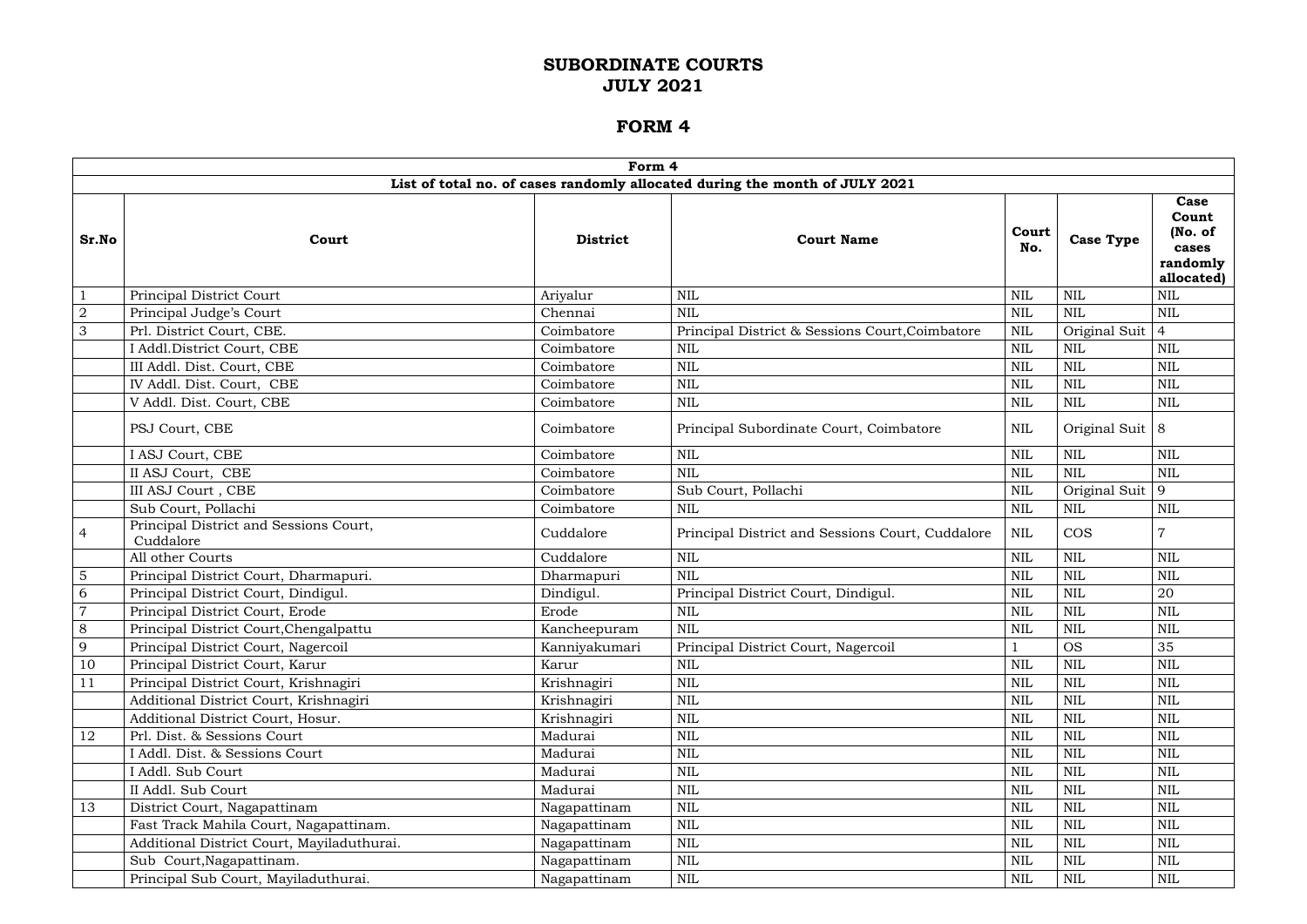|        |                                                              | Form 4                                                                      |              |                   |              |                  |                                                              |
|--------|--------------------------------------------------------------|-----------------------------------------------------------------------------|--------------|-------------------|--------------|------------------|--------------------------------------------------------------|
|        |                                                              | List of total no. of cases randomly allocated during the month of JULY 2021 |              |                   |              |                  |                                                              |
| Sr.No  | Court                                                        | <b>District</b>                                                             |              | <b>Court Name</b> | Court<br>No. | <b>Case Type</b> | Case<br>Count<br>(No. of)<br>cases<br>randomly<br>allocated) |
|        | Additional Sub Court, Mayiladuthurai.                        | Nagapattinam                                                                | <b>NIL</b>   |                   | <b>NIL</b>   | <b>NIL</b>       | <b>NIL</b>                                                   |
|        | The Principal District Judge                                 | Nagapattinam                                                                | <b>NIL</b>   |                   | <b>NIL</b>   | $\text{NIL}$     | <b>NIL</b>                                                   |
| 14     | The Principal District Judge                                 | Namakkal                                                                    | $\text{NIL}$ |                   | <b>NIL</b>   | $\text{NIL}$     | <b>NIL</b>                                                   |
| 15     | District Court Udhagamandalam, Nilgiri                       | Nilgiris                                                                    | <b>NIL</b>   |                   | <b>NIL</b>   | $\text{NIL}$     | <b>NIL</b>                                                   |
| 16     | Principal District Court                                     | Perambalur                                                                  | <b>NIL</b>   |                   | <b>NIL</b>   | $\text{NIL}$     | <b>NIL</b>                                                   |
|        | Mahila Court                                                 | Perambalur                                                                  | <b>NIL</b>   |                   | <b>NIL</b>   | <b>NIL</b>       | <b>NIL</b>                                                   |
|        | Sub Court                                                    | Perambalur                                                                  | <b>NIL</b>   |                   | $\mbox{NIL}$ | <b>NIL</b>       | <b>NIL</b>                                                   |
| 17     | The Principal District Court                                 | Pudukkottai                                                                 | <b>NIL</b>   |                   | <b>NIL</b>   | $\text{NIL}$     | <b>NIL</b>                                                   |
| 18     | Principal District Court                                     | Ramanathapuram                                                              | <b>NIL</b>   |                   | <b>NIL</b>   | $\text{NIL}$     | <b>NIL</b>                                                   |
| 19     | Principal District Court, Salem                              | Salem                                                                       | $\mbox{NIL}$ |                   | <b>NIL</b>   | <b>NIL</b>       | <b>NIL</b>                                                   |
| 20     | Principal District and Sessions Court                        | Sivaganga                                                                   | <b>NIL</b>   |                   | <b>NIL</b>   | <b>NIL</b>       | <b>NIL</b>                                                   |
| 21     | Prl. District Court, Thanjavur                               | Thanjavur                                                                   | <b>NIL</b>   |                   | <b>NIL</b>   | $\text{NIL}$     | <b>NIL</b>                                                   |
|        | III Additional District Judge, Pattukkottai.                 | Thanjavur                                                                   | <b>NIL</b>   |                   | <b>NIL</b>   | $\text{NIL}$     | <b>NIL</b>                                                   |
| 22     | Principal District Court, Theni                              | Theni                                                                       | NIL          |                   | <b>NIL</b>   | <b>NIL</b>       | <b>NIL</b>                                                   |
| 23     | Principal District Court, Thoothukudi                        | Thoothukudi                                                                 | NIL          |                   | <b>NIL</b>   | $\text{NIL}$     | NIL                                                          |
| 24     | Principal District Court                                     | Tiruchirappalli                                                             | <b>NIL</b>   |                   | <b>NIL</b>   | $\text{NIL}$     | <b>NIL</b>                                                   |
| $25\,$ | Principal District Court                                     | Tirunelveli                                                                 | <b>NIL</b>   |                   | <b>NIL</b>   | <b>OS</b>        | 15                                                           |
| 26     | Principal District Court, Tiruppur                           | Tiruppur                                                                    | NIL          |                   | <b>NIL</b>   | $\text{NIL}$     | <b>NIL</b>                                                   |
|        | I Additional District Court, Tiruppur                        | Tiruppur                                                                    | NIL          |                   | <b>NIL</b>   | $\text{NIL}$     | <b>NIL</b>                                                   |
|        | II Additional District Court, Tiruppur                       | Tiruppur                                                                    | NIL          |                   | NIL          | <b>NIL</b>       | NIL                                                          |
|        | Principal Sub Court, Tiruppur                                | Tiruppur                                                                    | <b>NIL</b>   |                   | <b>NIL</b>   | <b>NIL</b>       | <b>NIL</b>                                                   |
|        | Additional Sub Court, Tiruppur                               | Tiruppur                                                                    | NIL          |                   | NIL          | $\mbox{NIL}$     | <b>NIL</b>                                                   |
|        | Sub Court, Udumalpet                                         | Tiruppur                                                                    | NIL          |                   | <b>NIL</b>   | $\text{NIL}$     | <b>NIL</b>                                                   |
|        | Sub Court, Avinashi                                          | Tiruppur                                                                    | <b>NIL</b>   |                   | <b>NIL</b>   | $\text{NIL}$     | <b>NIL</b>                                                   |
| 27     | Principal District Court, Tiruvallur                         | Tiruvallur                                                                  | <b>NIL</b>   |                   | <b>NIL</b>   | $\text{NIL}$     | <b>NIL</b>                                                   |
|        | The I Additional District and Sessions Court, Tiruvallur.    | Tiruvallur                                                                  | NIL          |                   | <b>NIL</b>   | $\text{NIL}$     | NIL                                                          |
|        | The II Additional District and Sessions Court, Poonamallee.  | Tiruvallur                                                                  | NIL          |                   | <b>NIL</b>   | $\mbox{NIL}$     | <b>NIL</b>                                                   |
|        | The III Additional District and Sessions Court, Poonamallee. | Tiruvallur                                                                  | <b>NIL</b>   |                   | <b>NIL</b>   | $\text{NIL}$     | <b>NIL</b>                                                   |
|        | The IV Additional District and Sessions Court, Ponneri.      | Tiruvallur                                                                  | <b>NIL</b>   |                   | <b>NIL</b>   | <b>NIL</b>       | <b>NIL</b>                                                   |
|        | The Sub Court, Tiruvallur.                                   | Tiruvallur                                                                  | NIL          |                   | <b>NIL</b>   | $\text{NIL}$     | <b>NIL</b>                                                   |
|        | The Sub Court, Poonamallee.                                  | Tiruvallur                                                                  | <b>NIL</b>   |                   | <b>NIL</b>   | <b>NIL</b>       | <b>NIL</b>                                                   |
|        | The Sub Court, Tiruttani.                                    | Tiruvallur                                                                  | <b>NIL</b>   |                   | <b>NIL</b>   | $\text{NIL}$     | <b>NIL</b>                                                   |
| 28     | Principal District Court, Tiruvannamalai                     | Tiruvannamalai                                                              | <b>NIL</b>   |                   | <b>NIL</b>   | $\text{NIL}$     | <b>NIL</b>                                                   |
| 29     | Principal District Court                                     | Tiruvarur                                                                   | <b>NIL</b>   |                   | <b>NIL</b>   | $\mbox{NIL}$     | <b>NIL</b>                                                   |
| 30     | Principal District Court, Vellore                            | Vellore                                                                     | <b>NIL</b>   |                   | <b>NIL</b>   | <b>NIL</b>       | <b>NIL</b>                                                   |
|        | II Additional District Court, Ranipet                        | Vellore                                                                     | NIL          |                   | <b>NIL</b>   | $\text{NIL}$     | <b>NIL</b>                                                   |
| 31     | Principal District Court, Villupuram                         | Villupuram                                                                  | <b>NIL</b>   |                   | <b>NIL</b>   | <b>NIL</b>       | <b>NIL</b>                                                   |
| 32     | Principal District Court, Srivillliputtur                    | Virudhunagar                                                                | NIL          |                   | <b>NIL</b>   | $\text{NIL}$     | <b>NIL</b>                                                   |
|        | Sub Court, Sivakasi                                          | Virudhunagar                                                                | NIL          |                   | <b>NIL</b>   | <b>NIL</b>       | <b>NIL</b>                                                   |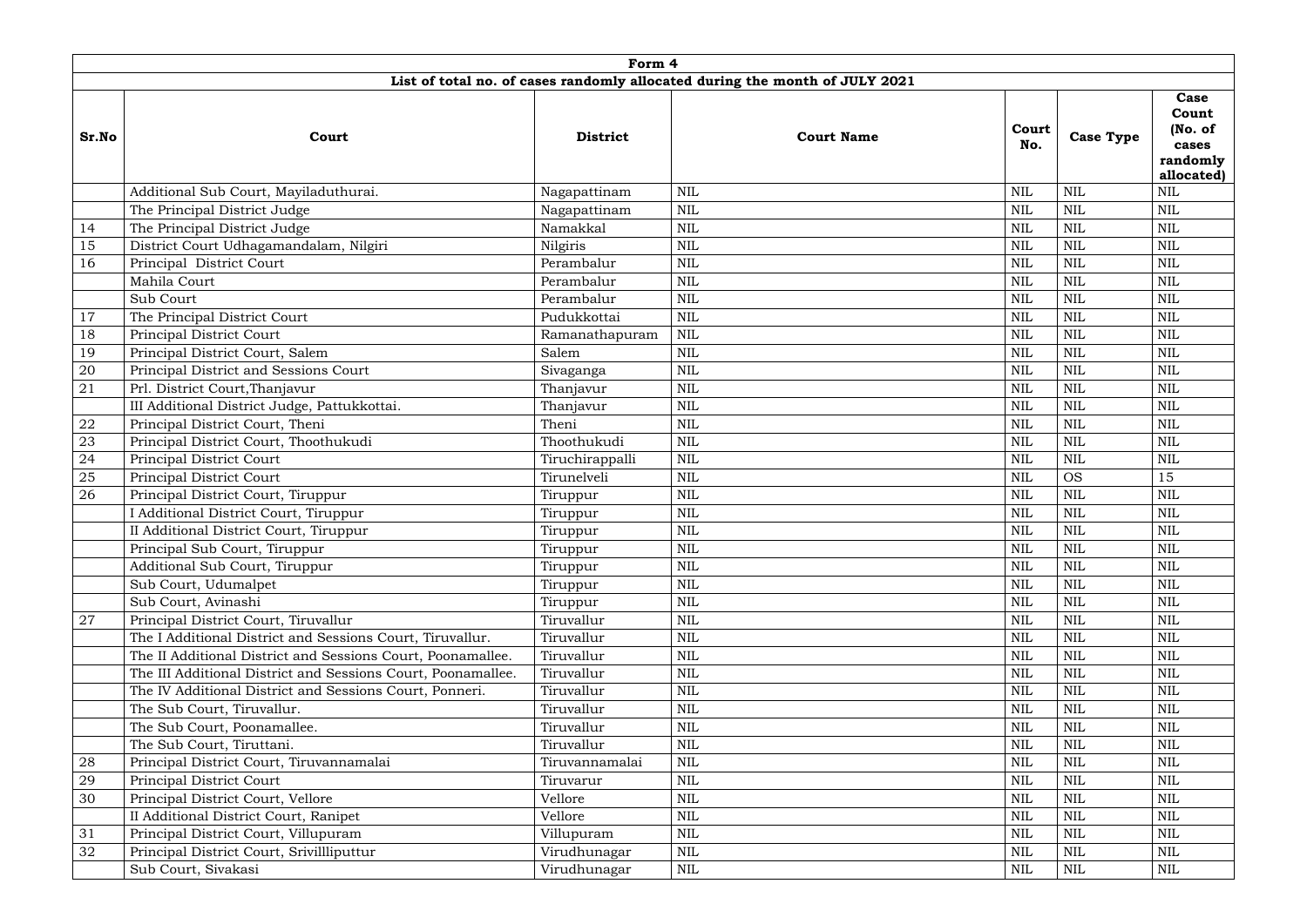|       | Form 4                                                                      |                 |                   |              |                  |                                                             |  |  |  |  |  |  |
|-------|-----------------------------------------------------------------------------|-----------------|-------------------|--------------|------------------|-------------------------------------------------------------|--|--|--|--|--|--|
|       | List of total no. of cases randomly allocated during the month of JULY 2021 |                 |                   |              |                  |                                                             |  |  |  |  |  |  |
| Sr.No | Court                                                                       | <b>District</b> | <b>Court Name</b> | Court<br>No. | <b>Case Type</b> | Case<br>Count<br>(No. of<br>cases<br>randomly<br>allocated) |  |  |  |  |  |  |
| 33    | PRINCIPAL DISTRICT JUDGE, PUDUCHERRY                                        | Puducherry      | NIL               | NIL          | NIL              | NIL                                                         |  |  |  |  |  |  |
|       | DISTRICT JUDGE, KARAIKAL                                                    | Puducherry      | <b>NIL</b>        | NIL          | NIL              | NIL                                                         |  |  |  |  |  |  |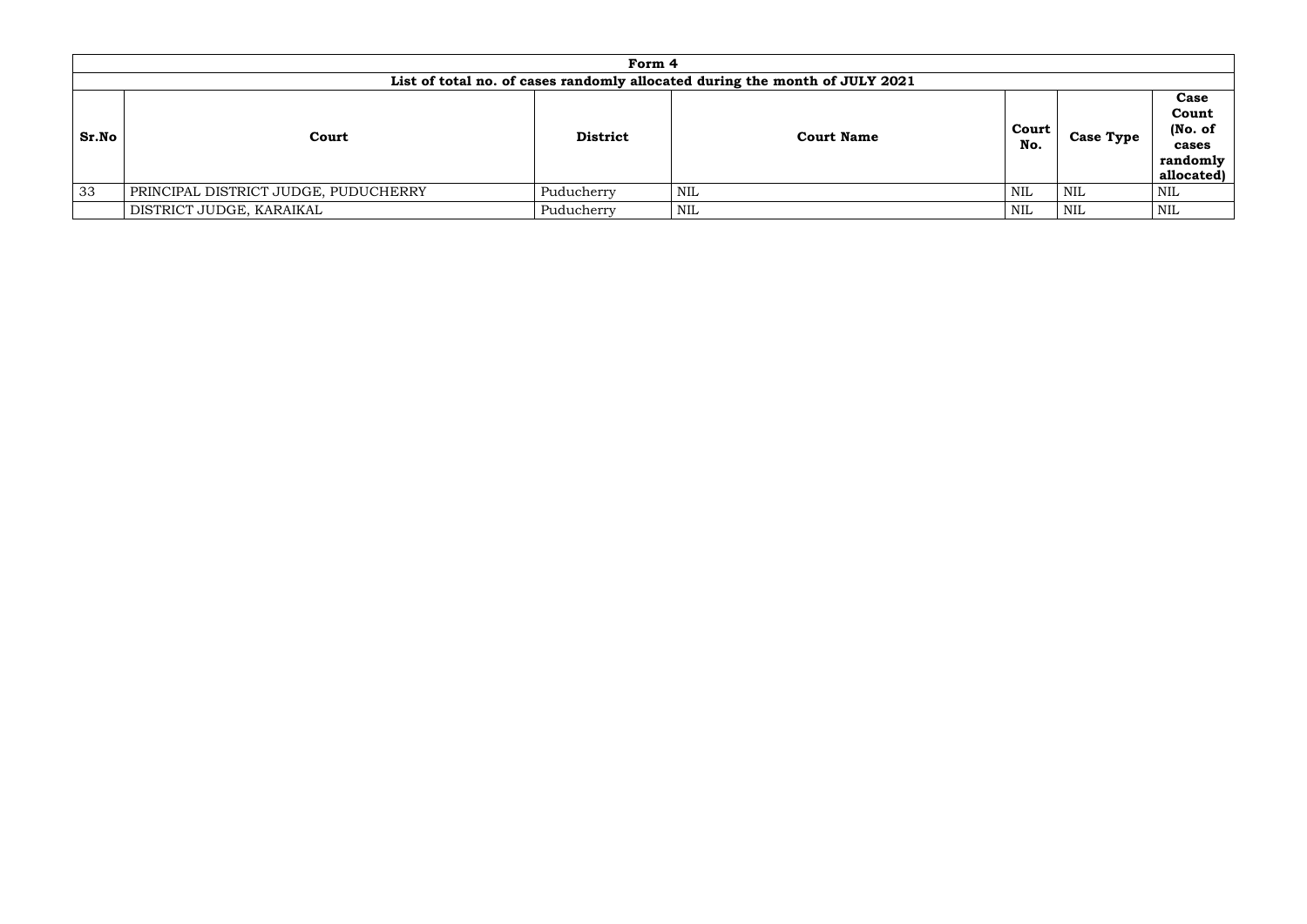|                  |                          |                 |             | Form 5                                                                                                                                                                                                                                                                                                                                                                        |                                                    |                             |                                                  |
|------------------|--------------------------|-----------------|-------------|-------------------------------------------------------------------------------------------------------------------------------------------------------------------------------------------------------------------------------------------------------------------------------------------------------------------------------------------------------------------------------|----------------------------------------------------|-----------------------------|--------------------------------------------------|
|                  |                          |                 |             | List of cases in which Case Management Hearing was held during the month of JULY 2021                                                                                                                                                                                                                                                                                         |                                                    |                             |                                                  |
| Sr.<br><b>No</b> | Court                    | <b>District</b> | Case No.    | <b>Petitioner Name Vs. Respondent Name</b>                                                                                                                                                                                                                                                                                                                                    | <b>Advocate</b>                                    | Date of<br>Registratio<br>n | Date of<br>Case<br><b>Manageme</b><br>nt Hearing |
| $\mathbf{1}$     | Principal District Court | Ariyalur        | <b>NIL</b>  | <b>NIL</b>                                                                                                                                                                                                                                                                                                                                                                    | <b>NIL</b>                                         | <b>NIL</b>                  | <b>NIL</b>                                       |
| $\overline{2}$   | Principal Judge's Court  | Chennai         | $\cos 3/21$ | The CSB Bank Ltd, No.32, First Main Road, Olympic<br>Colony, Padi, Chennai - 600 050 Rep by its Authorised<br>Officer ----Plaintiff vs 1. M. Nedunchezhian and 2.others.---<br>Defendant                                                                                                                                                                                      | K. Rajasekaran                                     | 12.02.2021                  | 26.08.2021                                       |
|                  | Principal Judge's Court  | Chennai         | $\cos 2/21$ | M/s. ATA Freight Line India Pvt. Ltd, Unit #4, 7th Floor, B<br>Wing, Time Square, Marol Naka, Andheri (E) Mumbai,<br>Maharashtra - 400 059 --- Plaintiff vs Mr. Lazer Lyras.J,<br>Proprietor of Starship L & L Project Logistics, No.137/1,<br>2nd Floor, Velachery Road, Little Mount, Saidapet, Chennai<br>- 600 015. --- Defendant                                         | Mr. P. Giridharan                                  | 02.02.2021                  | 10.08.2021                                       |
|                  | Principal Judge's Court  | Chennai         | $\cos 1/20$ | 1. M/s. Larsen & Toubro Ltd, Gujarat 2. United India<br>Insurance Company Ltd, Mumbai  Plaintiffs --VS--<br>NTC Logistics India (Pvt) Ltd, Chennai Defendant                                                                                                                                                                                                                  | M/s Ashok<br>Rajaraman M/s.<br><b>Andrew Vivek</b> | 04.12.2019                  | 26.08.2021                                       |
|                  | Principal Judge's Court  | Chennai         | $\cos 1/21$ | M/s. Para Enterprised Pvt Limited, No.7th Floor, Tamarai<br>Tech Park, No.16-20A (SP) Developed Plots, Jawaharlal<br>Nehru Road, Guindy Industrial Estate, Guindy, Chennai.<br>represented herein by its Authorized Signtory Mr.<br>Pradeepsankar-Plaintiff -vs-A.R. Dairy Food Private Limited,<br>No.10/5C, Madurai Road, Begampur Post, Dindigul - 624<br>002--- Defendant | M/s. M.S.<br>Associates R.<br>Sathish Kumar        | 25.03.2021                  | 17.08.2021                                       |
|                  | Principal Judge's Court  | Chennai         | $\cos 4/20$ | M/s. CLN Cinemas, Rep. by its Proprietor, Mr. Praveen<br>Prasad, No.15/8, Dhanappa Mudalai Street, Madurai - 625<br>001. - Plaintiff -VS- 1. M/s. JSK Film Corporation, Rep. by<br>Authorized signatory, JSK. Satish Kumar 2. Qube Cinema<br>Technologies, 42, Dr. Ranga Road, Bhaskarapuram,<br>Mylapore, Chennai - 600 004. -- Defendant                                    | $M/s$ . V.P. Raman<br>M.S. Seshadri                | 26.08.2020                  | 10.08.2021                                       |
|                  | Principal Judge's Court  | Chennai         | $\cos 8/20$ | M/s. Agrocrops Exim Limited, Rep. by its Sales Manager,<br>Mr. A. Prabakaran, No.45, Armenian Street, SM Plaza,<br>Room No.1, 1st Floor, Chennai - 600 001. --- Plaintiff -VS-<br>M/s. Royal Sundaram General Insurance Co. Limited,<br>Sundaram Towers, No.46, Whites Road, Royapettah,<br>Chennai - 600 014. --- Defendant                                                  | S. Vasudevan<br>(Plaintiff)                        | 05.12.2020                  | 23.08.2021                                       |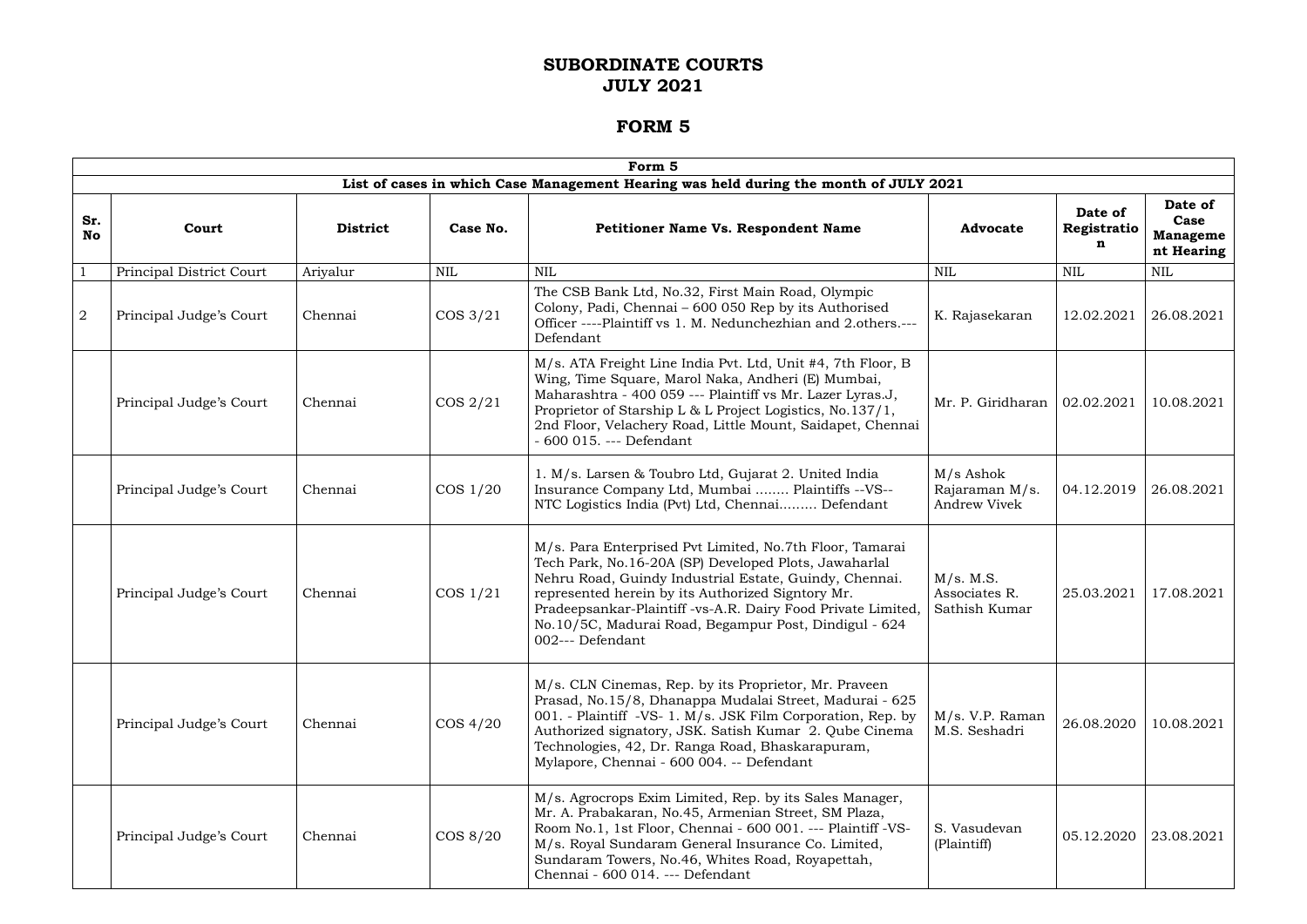|                  |                                                                                       |                 |              | Form 5                                                                                                                                                                                                                                          |                                                                                    |                             |                                                  |  |  |  |  |  |
|------------------|---------------------------------------------------------------------------------------|-----------------|--------------|-------------------------------------------------------------------------------------------------------------------------------------------------------------------------------------------------------------------------------------------------|------------------------------------------------------------------------------------|-----------------------------|--------------------------------------------------|--|--|--|--|--|
|                  | List of cases in which Case Management Hearing was held during the month of JULY 2021 |                 |              |                                                                                                                                                                                                                                                 |                                                                                    |                             |                                                  |  |  |  |  |  |
| Sr.<br><b>No</b> | Court                                                                                 | <b>District</b> | Case No.     | <b>Petitioner Name Vs. Respondent Name</b>                                                                                                                                                                                                      | <b>Advocate</b>                                                                    | Date of<br>Registratio<br>n | Date of<br>Case<br><b>Manageme</b><br>nt Hearing |  |  |  |  |  |
|                  | Principal Judge's Court                                                               | Chennai         | $\cos 4/21$  | M/s. Times Chartering Pvt Ltd. Haryana, Represented by its<br>Line Manager, Mr. Yogesh Ramesh Abhichandani<br>Plaintiff -vs- M/s. Pink Rose Cargo Pvt Ltd, Chennai<br>Represented by its Chairman & Managing Director & 6<br>Others  Defendants | Mr. K.M. Anand<br>Mr. Bijai Sundar<br>(D1 and D2) Mr.<br>Mukund Rao (D3<br>and D4) | 08.03.2021                  | 10.08.2021                                       |  |  |  |  |  |
|                  | Principal Judge's Court                                                               | Chennai         | $\cos 5/21$  | TVS Dynamic Global Freight Services Limited, Rep. by its<br>Authorised Signatory Mr. D. K. Kumar  Plaintiff -vs- Sri<br>Sivasakthi Auto Ancillaries Madras Private Limited<br>Represented by its Directors, Chennai and 3 others<br>Defendants  | V.<br>Sankaranarayana<br>n                                                         | 30.03.2021                  | 02.09.2021                                       |  |  |  |  |  |
|                  | Principal Judge's Court                                                               | Chennai         | $\cos 6/21$  | Tractors and Farm Equipment Ltd., Plaintiff Karuna Auto<br>Sale and Service, Karuna Devi, Sanjay Gupta  Defendants                                                                                                                              | S.Ramasubraman<br>iam and<br>Associate                                             | 08.04.2021                  | 26.08.2021                                       |  |  |  |  |  |
|                  | Principal Judge's Court                                                               | Chennai         | $\cos$ 7/21  | Simpson and Co.Ltd.,  Plaintiff S.S.Prabhu  Defendant                                                                                                                                                                                           | S.Ramasubraman<br>iam and<br>Associate                                             | 08.04.2021                  | 26.08.2021                                       |  |  |  |  |  |
|                  | Principal Judge's Court                                                               | Chennai         | $\cos 8/21$  | M/s. AHL Freight India Pvt. Ltd., Rep. by its Credit<br>Controller, Mr.M.Lokesh  Plaintiff -vs- M/s Bhavani<br>Agency & Co., Rep. by its Proprietors, Mr.Ganesh Rajan<br>Indira & Mr.Senthilkumar Defendant                                     | M/s V.J.Arul Raj<br>M.Kirubaharan<br><b>B.Nirmala</b><br>K.Backiaraj               | 23.07.2021                  | 23.08.2021                                       |  |  |  |  |  |
|                  | Principal Judge's Court                                                               | Chennai         | $\cos 9/21$  | M/s. AHL Freight India Pvt Ltd., Rep. by its Credit<br>Controller, Mr.M.Lokesh Plaintiff -vs-M/s.TAW Exports<br>Pvt. Ltd., Rep. by its Managing Director, Mr.T.Faizan<br>Ahmed Defendant                                                        | M/s V.J.Arul Raj<br>M.Kirubaharan<br><b>B.Nirmala</b><br>K.Backiaraj               | 23.07.2021                  | 23.08.2021                                       |  |  |  |  |  |
| 3                | Prl. District Court, CBE.                                                             | Coimbatore      | <b>NIL</b>   | <b>NIL</b>                                                                                                                                                                                                                                      | $\text{NIL}$                                                                       | <b>NIL</b>                  | <b>NIL</b>                                       |  |  |  |  |  |
|                  | I Addl.District Court, CBE                                                            | Coimbatore      | <b>NIL</b>   | $\mbox{NIL}$                                                                                                                                                                                                                                    | $\mbox{NIL}$                                                                       | $\text{NIL}$                | <b>NIL</b>                                       |  |  |  |  |  |
|                  | III Addl. Dist. Court, CBE                                                            | Coimbatore      | <b>NIL</b>   | <b>NIL</b>                                                                                                                                                                                                                                      | <b>NIL</b>                                                                         | <b>NIL</b>                  | <b>NIL</b>                                       |  |  |  |  |  |
|                  | IV Addl. Dist. Court, CBE                                                             | Coimbatore      | <b>NIL</b>   | <b>NIL</b>                                                                                                                                                                                                                                      | $\text{NIL}$                                                                       | <b>NIL</b>                  | <b>NIL</b>                                       |  |  |  |  |  |
|                  | V Addl. Dist. Court, CBE                                                              | Coimbatore      | <b>NIL</b>   | NIL                                                                                                                                                                                                                                             | $\text{NIL}$                                                                       | <b>NIL</b>                  | <b>NIL</b>                                       |  |  |  |  |  |
|                  | PSJ Court, CBE                                                                        | Coimbatore      | $\mbox{NIL}$ | <b>NIL</b>                                                                                                                                                                                                                                      | <b>NIL</b>                                                                         | <b>NIL</b>                  | <b>NIL</b>                                       |  |  |  |  |  |
|                  | I ASJ Court, CBE                                                                      | Coimbatore      | <b>NIL</b>   | <b>NIL</b>                                                                                                                                                                                                                                      | <b>NIL</b>                                                                         | NIL                         | <b>NIL</b>                                       |  |  |  |  |  |
|                  | II ASJ Court, CBE                                                                     | Coimbatore      | <b>NIL</b>   | <b>NIL</b>                                                                                                                                                                                                                                      | $\text{NIL}$                                                                       | <b>NIL</b>                  | <b>NIL</b>                                       |  |  |  |  |  |
|                  | III ASJ Court, CBE                                                                    | Coimbatore      | <b>NIL</b>   | <b>NIL</b>                                                                                                                                                                                                                                      | $\text{NIL}$                                                                       | <b>NIL</b>                  | <b>NIL</b>                                       |  |  |  |  |  |
|                  | Sub Court, Pollachi                                                                   | Coimbatore      | NIL          | <b>NIL</b>                                                                                                                                                                                                                                      | $\text{NIL}$                                                                       | <b>NIL</b>                  | <b>NIL</b>                                       |  |  |  |  |  |
| $\overline{4}$   | Principal District and<br>Sessions Court, Cuddalore                                   | Cuddalore       | COS 1/2019   | Shree Kumarasamy poly Chem Rep by its GM, M.Arul<br>selvam vs Vibrant Laminate pvt. Ltd and others                                                                                                                                              | P.Baskar                                                                           | 25.11.2019                  | 26.07.2021                                       |  |  |  |  |  |
|                  | Principal District and<br>Sessions Court, Cuddalore                                   | Cuddalore       | COS 1/2020   | Kumarasamy Industries vs M/S Ether Coating and<br>Engineers pvt. Ltd and others                                                                                                                                                                 | P.Baskar                                                                           | 22.01.2020                  | 01.07.2021<br>,29.07.202                         |  |  |  |  |  |
|                  | Principal District and<br>Sessions Court,<br>Cuddalore                                | Cuddalore       | COS 2/2020   | Kavitha karthik Rep by Manager M.Arul selvam vs M/S<br>Ether cooling and Eng pvt and others                                                                                                                                                     | P.Baskar                                                                           | 04.02.2020                  | 22.07.2021                                       |  |  |  |  |  |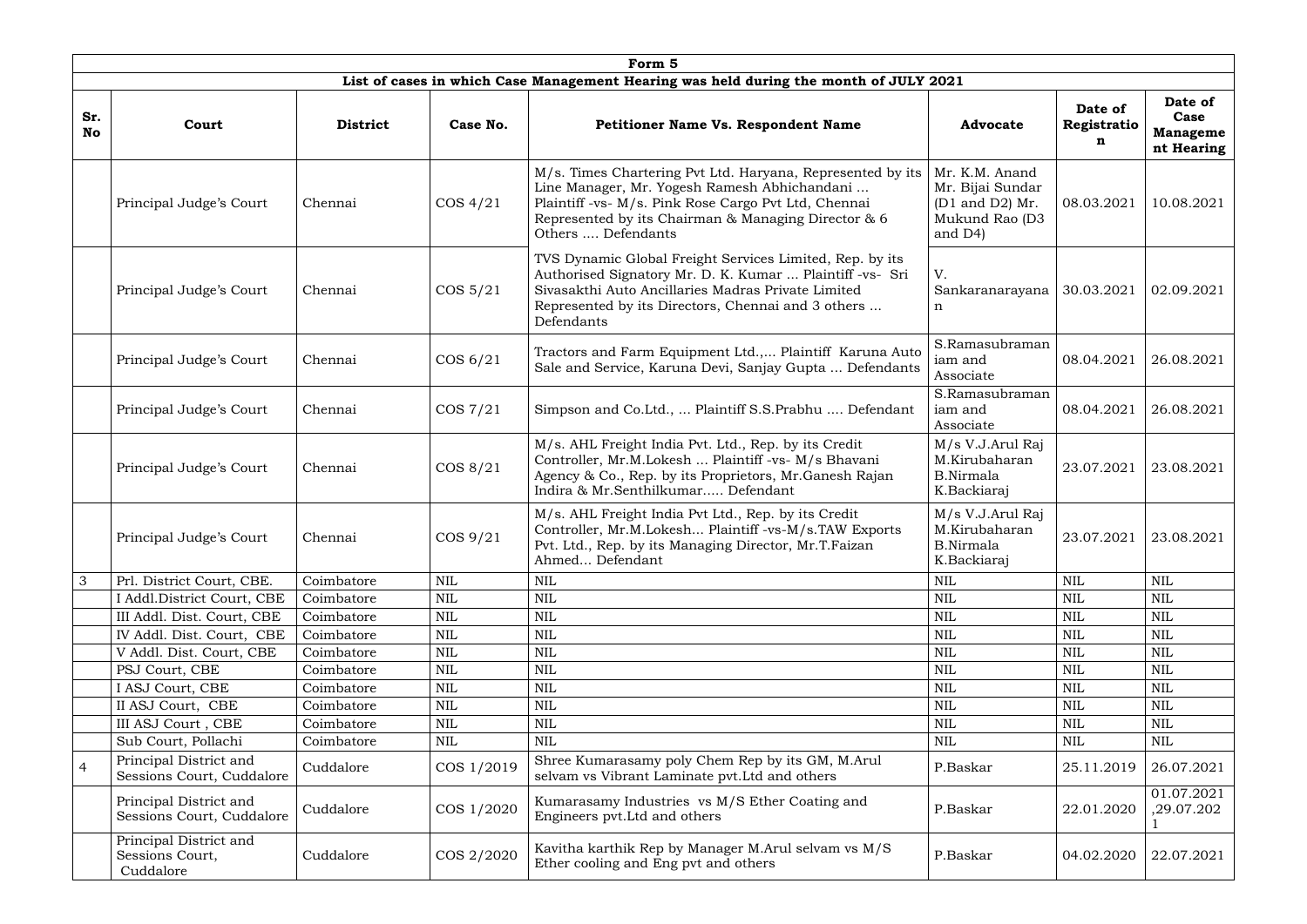| Form 5           |                                                        |                 |                      |                                                                                       |                             |                             |                                                  |  |  |  |  |
|------------------|--------------------------------------------------------|-----------------|----------------------|---------------------------------------------------------------------------------------|-----------------------------|-----------------------------|--------------------------------------------------|--|--|--|--|
|                  |                                                        |                 |                      | List of cases in which Case Management Hearing was held during the month of JULY 2021 |                             |                             |                                                  |  |  |  |  |
| Sr.<br><b>No</b> | Court                                                  | <b>District</b> | Case No.             | <b>Petitioner Name Vs. Respondent Name</b>                                            | <b>Advocate</b>             | Date of<br>Registratio<br>n | Date of<br>Case<br><b>Manageme</b><br>nt Hearing |  |  |  |  |
|                  | Principal District and<br>Sessions Court,<br>Cuddalore | Cuddalore       | COS 3/2020           | M/S Harini traders vs Skyline Impex                                                   | P.Baskar                    | 23.09.2020                  | 08.07.2021                                       |  |  |  |  |
|                  | Principal District and<br>Sessions Court,<br>Cuddalore | Cuddalore       | COS 4/2020           | S.P.D.S.Kumaresh vs Lakshmi                                                           | P.Baskar                    | 02.11.2020                  | 14.07.2021<br>,29.07.202                         |  |  |  |  |
|                  | Principal District and<br>Sessions Court,<br>Cuddalore | Cuddalore       | COS 1/2021           | Venkatesan S/o Kothendum Vs Kalyana sundaram S/o<br>Kuppusamy                         | P.Baskar                    | 05.01.2021                  | 2.07.2021                                        |  |  |  |  |
|                  | Principal District and<br>Sessions Court,<br>Cuddalore | Cuddalore       | COS 2/2021           | Pappathi w/o Ramamoorthy and 3 others<br>Vs N.G.P.Kalaiyarasan S/o Pazhanivel         | P.Baskar                    | 16.02.2021                  | 09.07.2021                                       |  |  |  |  |
|                  | All other Courts                                       | Cuddalore       | <b>NIL</b>           | <b>NIL</b>                                                                            | <b>NIL</b>                  | <b>NIL</b>                  | <b>NIL</b>                                       |  |  |  |  |
| $\overline{5}$   | Principal District Court,<br>Dharmapuri.               | Dharmapuri      | NIL                  | <b>NIL</b>                                                                            | <b>NIL</b>                  | <b>NIL</b>                  | <b>NIL</b>                                       |  |  |  |  |
| 6                | Principal District Court,<br>Dindigul.                 | Dindigul.       | AROP.No.<br>103/2018 | Muthappa Goundar vs District Collector, Dindigul.                                     | S.Harihara<br>Ramachandiran | 05.10.2018                  | 31.08.2021                                       |  |  |  |  |
|                  | Principal District Court,<br>Dindigul.                 | Dindigul.       | AROP.No.<br>111/2018 | Shanthi Vs District Collector, Dindigul.                                              | S.Harihara<br>Ramachandiran | 30.10.2018                  | 31.08.2021                                       |  |  |  |  |
|                  | Principal District Court,<br>Dindigul.                 | Dindigul.       | AROP.No.<br>129/2018 | Mani and 2 others Vs District Collector, Dindigul.                                    | M.Ramalingam                | 12.12.2018                  | 31.08.2021                                       |  |  |  |  |
|                  | Principal District Court,<br>Dindigul.                 | Dindigul.       | AROP.No.<br>136/2018 | Arayammal Vs District Collector, Dindigul.                                            | S.Harihara<br>Ramachandiran | 21.12.2018                  | 31.08.2021                                       |  |  |  |  |
|                  | Principal District Court,<br>Dindigul.                 | Dindigul.       | AROP.No.<br>137/2018 | Thangavel Vs District Collector, Dindigul.                                            | S.Harihara<br>Ramachandiran | 21.12.2018 31.08.2021       |                                                  |  |  |  |  |
|                  | Principal District Court,<br>Dindigul.                 | Dindigul.       | AROP.No.<br>138/2018 | Shanmugavel Vs District Collector, Dindigul.                                          | V.Arumugam                  | 21.12.2018                  | 31.08.2021                                       |  |  |  |  |
|                  | Principal District Court,<br>Dindigul.                 | Dindigul.       | AROP.No.<br>99/2019  | Palanichamy Vs District Collector, Dindigul.                                          | V.Palanichamy               | 18.07.2019                  | 31.08.2021                                       |  |  |  |  |
|                  | Principal District Court,<br>Dindigul.                 | Dindigul.       | AROP.No.<br>109/2019 | Thangavel Vs District Collector, Dindigul.                                            | S.Harihara<br>Ramachandiran | 19.08.2019                  | 31.08.2021                                       |  |  |  |  |
|                  | Principal District Court,<br>Dindigul.                 | Dindigul.       | AROP.No.<br>110/2019 | Nachimuthu Vs District Collector, Dindigul.                                           | S.Harihara<br>Ramachandiran | 19.08.2019                  | 31.08.2021                                       |  |  |  |  |
|                  | Principal District Court,<br>Dindigul.                 | Dindigul.       | AROP.No.<br>46/2020  | Thirumalaichamy Vs District Collector, Dindigul.                                      | P.Mahendiran                | 06.07.2020                  | 31.08.2021                                       |  |  |  |  |
|                  | Principal District Court,<br>Dindigul.                 | Dindigul.       | AROP.No.<br>47/2020  | Karuppusamy Vs District Collector, Dindigul.                                          | P.Mahendiran                | 06.07.2020                  | 31.08.2021                                       |  |  |  |  |
|                  | Principal District Court,<br>Dindigul.                 | Dindigul.       | AROP.No.<br>48/2020  | Murugesan Vs District Collector, Dindigul.                                            | P.Mahendiran                | 06.07.2020                  | 31.08.2021                                       |  |  |  |  |
|                  | Principal District Court,<br>Dindigul.                 | Dindigul.       | AROP.No.<br>55/2020  | Sabapathi Vs District Collector, Dindigul.                                            | P.Mahendiran                | 14.08.2020                  | 31.08.2021                                       |  |  |  |  |
|                  | Principal District Court,<br>Dindigul.                 | Dindigul.       | AROP.No.<br>56/2020  | Selvaraj Vs District Collector, Dindigul.                                             | P.Mahendiran                | 14.08.2020                  | 31.08.2021                                       |  |  |  |  |
|                  | Principal District Court,<br>Dindigul.                 | Dindigul.       | AROP.No.<br>41/2021  | Deepa Alankar Vs DRO, Madurai.                                                        | P.Pandiyarajan              | 17.02.2021                  | 31.08.2021                                       |  |  |  |  |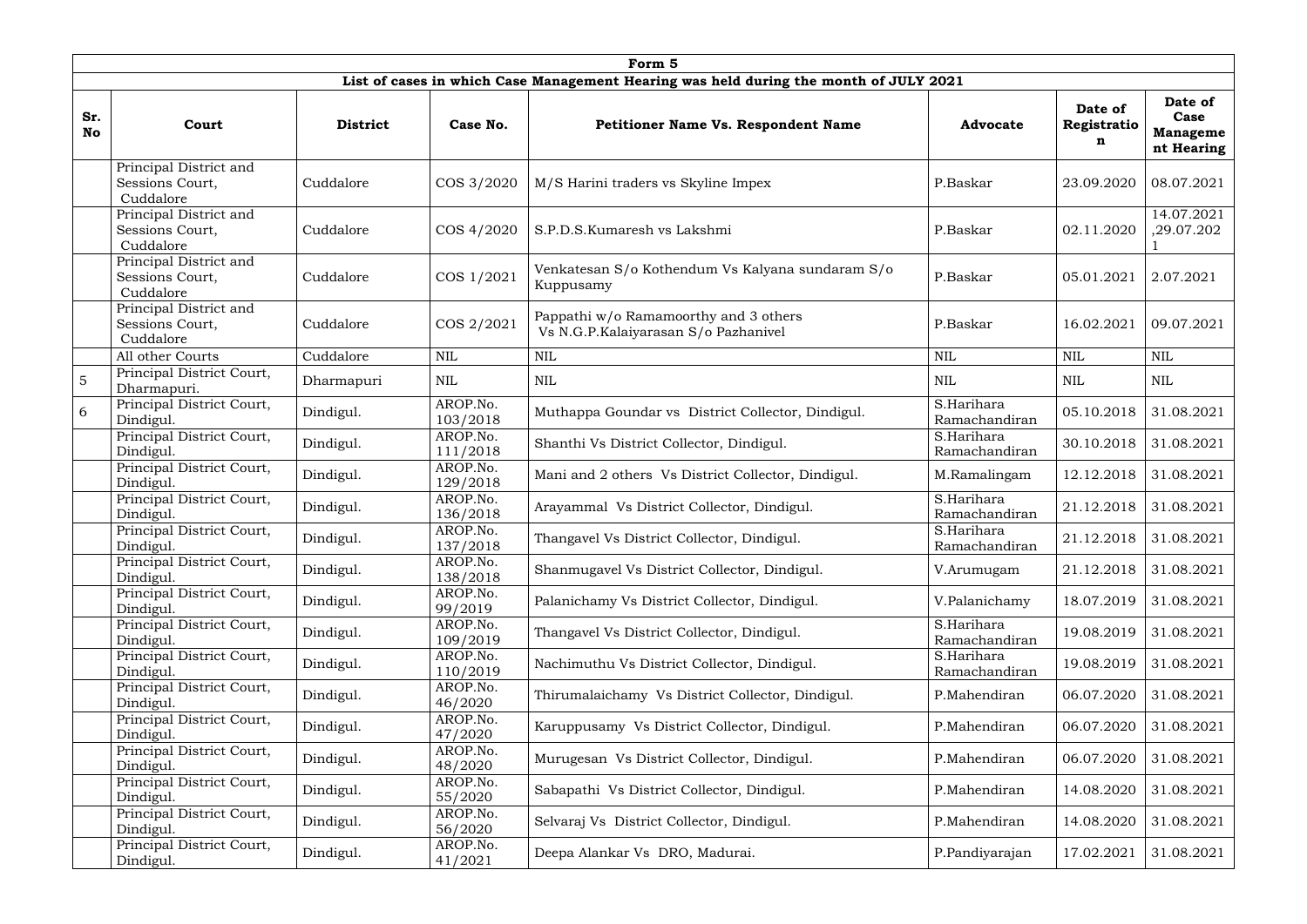|                  | Form 5                                 |                 |                                   |                                                                                                              |                           |                             |                                                  |  |  |  |  |
|------------------|----------------------------------------|-----------------|-----------------------------------|--------------------------------------------------------------------------------------------------------------|---------------------------|-----------------------------|--------------------------------------------------|--|--|--|--|
|                  |                                        |                 |                                   | List of cases in which Case Management Hearing was held during the month of JULY 2021                        |                           |                             |                                                  |  |  |  |  |
| Sr.<br><b>No</b> | Court                                  | <b>District</b> | Case No.                          | <b>Petitioner Name Vs. Respondent Name</b>                                                                   | <b>Advocate</b>           | Date of<br>Registratio<br>n | Date of<br>Case<br><b>Manageme</b><br>nt Hearing |  |  |  |  |
|                  | Principal District Court,<br>Dindigul. | Dindigul.       | 0. S.49/2015                      | Samiyappa Gounter Vs The Superintendent engineer & 2<br>others                                               | S.M.Loganathan            | 07.07.2015                  | 17.08.2021                                       |  |  |  |  |
|                  | Principal District Court,<br>Dindigul. | Dindigul.       | 0. S. 50 / 2015                   | Samiyappa Gounter Vs The Superintendent engineer & 2<br>others                                               | S.M.Loganathan            | 16.02.2015                  | 17.08.2021                                       |  |  |  |  |
|                  | Principal District Court,<br>Dindigul. | Dindigul.       | 0. S. 58/2018                     | Fathima Beevi Vs M/s Sura Leathers                                                                           | S.Krishnakumar            | 09.03.2018                  | 24.08.2021                                       |  |  |  |  |
|                  | Principal District Court,<br>Dindigul. | Dindigul.       | 0. S. 73/2018                     | Saleem Raja Vs M/s Sura Leathers                                                                             | S.Krishnakumar            | 09.04.2018                  | 26.08.2021                                       |  |  |  |  |
|                  | Principal District Court,<br>Dindigul. | Dindigul.       | O.S.247/201<br>8                  | Hindu Nadar Uravin Murai & Others<br>Vs The<br>Commissioner Hindu Religious Charitable endoment,<br>Chennai. | P.S.Nirmalkumar           | 20.12.2018                  | 13.08.2021                                       |  |  |  |  |
|                  | Principal District Court,<br>Dindigul. | Dindigul.       | O.S.86/2020                       | M/s. Sivaraj Spinning Mills Pvt., Ltd.,<br>Vs M/s Sri<br>Dhanalakshmi Enterprises                            | T.Manikandan              | 02.07.2020                  | 07.09.2021                                       |  |  |  |  |
|                  | Principal District Court,<br>Dindigul. | Dindigul.       | O.S.<br>131/2020                  | Canara Bank Batlagundu Branch<br>Vs<br>1.Selvameena 2.Thangapandian                                          | S.Krishnakumar            | 18.08.2020                  | 03.09.2021                                       |  |  |  |  |
|                  | Principal District Court,<br>Dindigul. | Dindigul.       | O.S.<br>139/2020                  | Canara Bank Batlagundu Branch Vs<br>Muneeswarar<br>Sirpi magaleer self help group                            | S.Krishnakumar            | 25.08.2020                  | 06.09.2021                                       |  |  |  |  |
|                  | Principal District Court,<br>Dindigul. | Dindigul.       | O.S.<br>156/2020                  | Canara Bank SME Branch Dindigul<br>Vs 1.Chiristy<br>2.Jayarani                                               | V.S.Gandhimathi<br>Nathan | 08.09.2020                  | 06.09.2021                                       |  |  |  |  |
|                  | Principal District Court,<br>Dindigul. | Dindigul.       | O.S.<br>159/2020                  | Canara Bank Batlagundu Branch Vs<br>1. Raman $(a)$<br>GopalaKrishnan 2.Ravi                                  | S.Krishnakumar            | 08.09.2020                  | 07.09.2021                                       |  |  |  |  |
|                  | Principal District Court,<br>Dindigul. | Dindigul.       | 0. S. 161 / 202<br>$\overline{0}$ | Canara Bank, Nehrugi Nagar Branch, Dindigul Vs<br>Lourdhu Boss                                               | V.S.Gandhimathi<br>Nathan | 08.09.2020                  | 05.08.2021                                       |  |  |  |  |
|                  | Principal District Court,<br>Dindigul. | Dindigul.       | O.S.181/202<br>0                  | Canara Bank, Batlagundu Branch<br>Vs Pitchaimani<br>@another                                                 | S.Krishnakumar            | 17.09.2020                  | 25.08.2021                                       |  |  |  |  |
|                  | Principal District Court,<br>Dindigul. | Dindigul.       | O.S.<br>196/2020                  | Canara Bank, Batlagundu Branch Vs<br>Ashok Kumar<br>and another                                              | N.Arumugam                | 28.09.2020                  | 13.08.2021                                       |  |  |  |  |
|                  | Principal District Court,<br>Dindigul. | Dindigul.       | O.S.197/202<br>0                  | Canara Bank, Batlagundu Branch<br>Hithayathullah<br>Vs<br>and another                                        | S.Krishnakumar            | 28.09.2020                  | 09.08.2021                                       |  |  |  |  |
|                  | Principal District Court,<br>Dindigul. | Dindigul.       | 0. S. 199 / 202                   | Bank of India Vs M.Karthick Kumar                                                                            | A.S.Radha<br>Krishnan     | 01.10.2020                  | 13.08.2021                                       |  |  |  |  |
|                  | Principal District Court,<br>Dindigul. | Dindigul.       | 0. S. 201 / 202                   | Canara Bank Vs Selvam and another                                                                            | S.Krishnakumar            | 01.10.2020                  | 01.09.2021                                       |  |  |  |  |
|                  | Principal District Court,<br>Dindigul. | Dindigul.       | 0. S. 203 / 202<br>$\overline{0}$ | Canara Bank Vs Vijaya                                                                                        | S.Krishnakumar            | 01.10.2020                  | 26.08.2021                                       |  |  |  |  |
|                  | Principal District Court,<br>Dindigul. | Dindigul.       | 0. S. 205 / 202                   | Canara Bank Vs Ramakrishnan and another                                                                      | S.Krishnakumar            | 01.10.2020                  | 13.08.2021                                       |  |  |  |  |
|                  | Principal District Court,<br>Dindigul. | Dindigul.       | O.S.206/202<br>$\Omega$           | Canara Bank Vs Sathik Batcha and another                                                                     | S.Krishnakumar            | 05.10.2020                  | 02.09.2021                                       |  |  |  |  |
|                  | Principal District Court,<br>Dindigul. | Dindigul.       | 0. S. 207 / 202                   | Canara Bank Vs Kumaresan and another                                                                         | S.Krishnakumar            | 05.10.2020                  | 25.08.2021                                       |  |  |  |  |
|                  | Principal District Court,<br>Dindigul. | Dindigul.       | 0. S. 208 / 202<br>$\overline{0}$ | Canara Bank Vs Vaigai Magalir Self Help Group through<br>its president Tmt.B.Thangam and another             | S.Krishnakumar            | 05.10.2020                  | 02.08.2021                                       |  |  |  |  |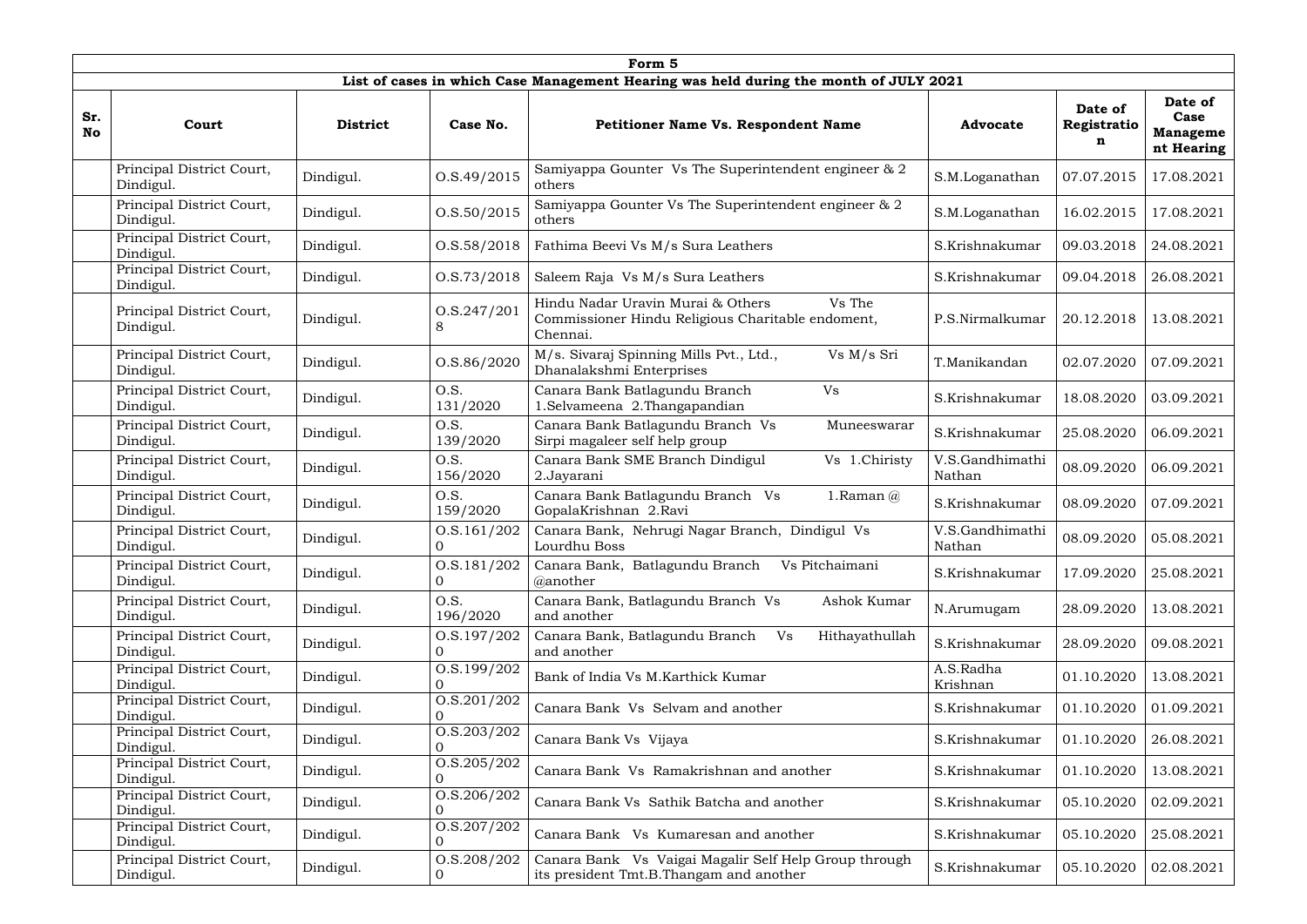|                  |                                        |                 |                                   | Form 5                                                                                                                                                                          |                           |                             |                                                  |
|------------------|----------------------------------------|-----------------|-----------------------------------|---------------------------------------------------------------------------------------------------------------------------------------------------------------------------------|---------------------------|-----------------------------|--------------------------------------------------|
|                  |                                        |                 |                                   | List of cases in which Case Management Hearing was held during the month of JULY 2021                                                                                           |                           |                             |                                                  |
| Sr.<br><b>No</b> | Court                                  | <b>District</b> | Case No.                          | <b>Petitioner Name Vs. Respondent Name</b>                                                                                                                                      | <b>Advocate</b>           | Date of<br>Registratio<br>n | Date of<br>Case<br><b>Manageme</b><br>nt Hearing |
|                  | Principal District Court,<br>Dindigul. | Dindigul.       | 0. S. 209 / 202<br>0              | Indian Bank Vs Rainbow Aangal self help group through<br>its Animator T.Chandrasekar and another                                                                                | V.S.Gandhi<br>Mathinathan | 05.10.2020                  | 18.08.2021                                       |
|                  | Principal District Court,<br>Dindigul. | Dindigul.       | 0. S. 211/202<br>0                | Indian Overseas Bank Vs M/s.Amman Agri clinic<br>represented through its proprietor I.Singadurai                                                                                | D.C.Centhil               | 06.10.2020                  | 01.09.2021                                       |
|                  | Principal District Court,<br>Dindigul. | Dindigul.       | 0. S. 214 / 202<br>0              | Canara Bank Vs Syed Abuthaheer and another                                                                                                                                      | S.Krishnakumar            | 07.10.2020                  | 13.08.2021                                       |
|                  | Principal District Court,<br>Dindigul. | Dindigul.       | 0. S. 217 / 202                   | Canara Bank Vs Kavitha and another                                                                                                                                              | S.Krishnakumar            | 07.10.2020                  | 02.08.2021                                       |
|                  | Principal District Court,<br>Dindigul. | Dindigul.       | O.S.219/202<br>$\overline{0}$     | Canara Bank Vs M/s.S.P.Grawals represented by its<br>proprietor P.Ashokkumar and another                                                                                        | S.Krishnakumar            | 07.10.2020                  | 02.08.2021                                       |
|                  | Principal District Court,<br>Dindigul. | Dindigul.       | 0. S. 221 / 202<br>0              | Canara Bank Vs E.Poonkothai and another                                                                                                                                         | S.Krishnakumar            | 07.10.2020                  | 04.08.2021                                       |
|                  | Principal District Court,<br>Dindigul. | Dindigul.       | 0. S. 222 / 202<br>$\Omega$       | Canara Bank Vs Kavimalar Magalir Mandram Represented<br>by its Animator R.Muthulakshmi and another                                                                              | S.Krishnakumar            | 07.10.2020                  | 19.08.2021                                       |
|                  | Principal District Court,<br>Dindigul. | Dindigul.       | O.S.225/202<br>$\Omega$           | State Bank of Indian Vs N.Gobikrishnan                                                                                                                                          | G.Ilampooranan            | 08.10.2020                  | 18.08.2021                                       |
|                  | Principal District Court,<br>Dindigul. | Dindigul.       | 0. S. 227 / 202<br>$\Omega$       | Canara Bank Vs Arockia Ananda Kulandaisamy                                                                                                                                      | S.Krishnakumar            | 08.10.2020                  | 17.08.2021                                       |
|                  | Principal District Court,<br>Dindigul. | Dindigul.       | 0. S. 231 / 202<br>$\overline{0}$ | Canara Bank Vs Sakthi Mariyamman Magalir Sangam<br>through its President Jeyanthi and another                                                                                   | S.Krishnakumar            | 13.10.2020                  | 12.08.2021                                       |
|                  | Principal District Court,<br>Dindigul. | Dindigul.       | O.S.238/202<br>$\overline{0}$     | Indian Overseas Bank Vs G, Ganesan and another                                                                                                                                  | S.Krishnakumar            | 15.10.2020                  | 19.08.2021                                       |
|                  | Principal District Court,<br>Dindigul. | Dindigul.       | O.S<br>247/2020                   | Canara Bank, Batlagundu Branch Vs Amaladevi @another                                                                                                                            | S.Krishnakumar            | 02.11.2020                  | 02.09.2021                                       |
|                  | Principal District Court,<br>Dindigul. | Dindigul.       | O.S<br>248/2020                   | Canara Bank, Batlagundu Branch Vs Sakayaraj @another                                                                                                                            | S.Krishnakumar            | 02.11.2020                  | 26.08.2021                                       |
|                  | Principal District Court,<br>Dindigul. | Dindigul.       | O.S<br>249/2020                   | Indian Overses Bank, Dindigul Branch<br>Vs<br>Ramanathan @another                                                                                                               | S.Krishnakumar            | 03.11.2020                  | 11.08.2021                                       |
|                  | Principal District Court,<br>Dindigul. | Dindigul.       | O.S<br>251/2020                   | Canara Bank, Batlagundu Branch<br>Amutha<br>Vs                                                                                                                                  | S.Krishnakumar            | 05.11.2020                  | 15.09.2021                                       |
|                  | Principal District Court,<br>Dindigul. | Dindigul.       | O.S<br>256/2020                   | Union Bank, Meddupatti Branch Vs Ayyappan                                                                                                                                       | A.S.Radha<br>Krishnan     | 06.11.2020                  | 13.08.2021                                       |
|                  | Principal District Court,<br>Dindigul. | Dindigul.       | O.S<br>259/2020                   | Canara Bank, Batlagundu Branch Vs Amutha                                                                                                                                        | V.S.Gandhi<br>Mathinathan | 07.11.2020                  | 26.08.2021                                       |
|                  | Principal District Court,<br>Dindigul. | Dindigul.       | O.S<br>277/2020                   | M/s.Malayaan integrated Builders, Partnership firm<br>throrugh its Partner A.M.Arumugam Vs Institute of<br>Management Technology, Hyderabad through its President<br>and others | N.Sivakumar               | 19.11.2020                  | 09.08.2021                                       |
|                  | Principal District Court,<br>Dindigul. | Dindigul.       | O.S<br>286/2020                   | Canara Bank, Batlagundu Branch<br>Meenakshi<br>Vs<br>Sripi Self Help Group                                                                                                      | S.Krishnakumar            | 20.11.2020                  | 24.08.2021                                       |
|                  | Principal District Court,<br>Dindigul. | Dindigul.       | O.S<br>292/2020                   | Canara Bank, Dindigul Branch Vs Selvi @another                                                                                                                                  | D.C.Centhil               | 21.11.2020                  | 02.08.2021                                       |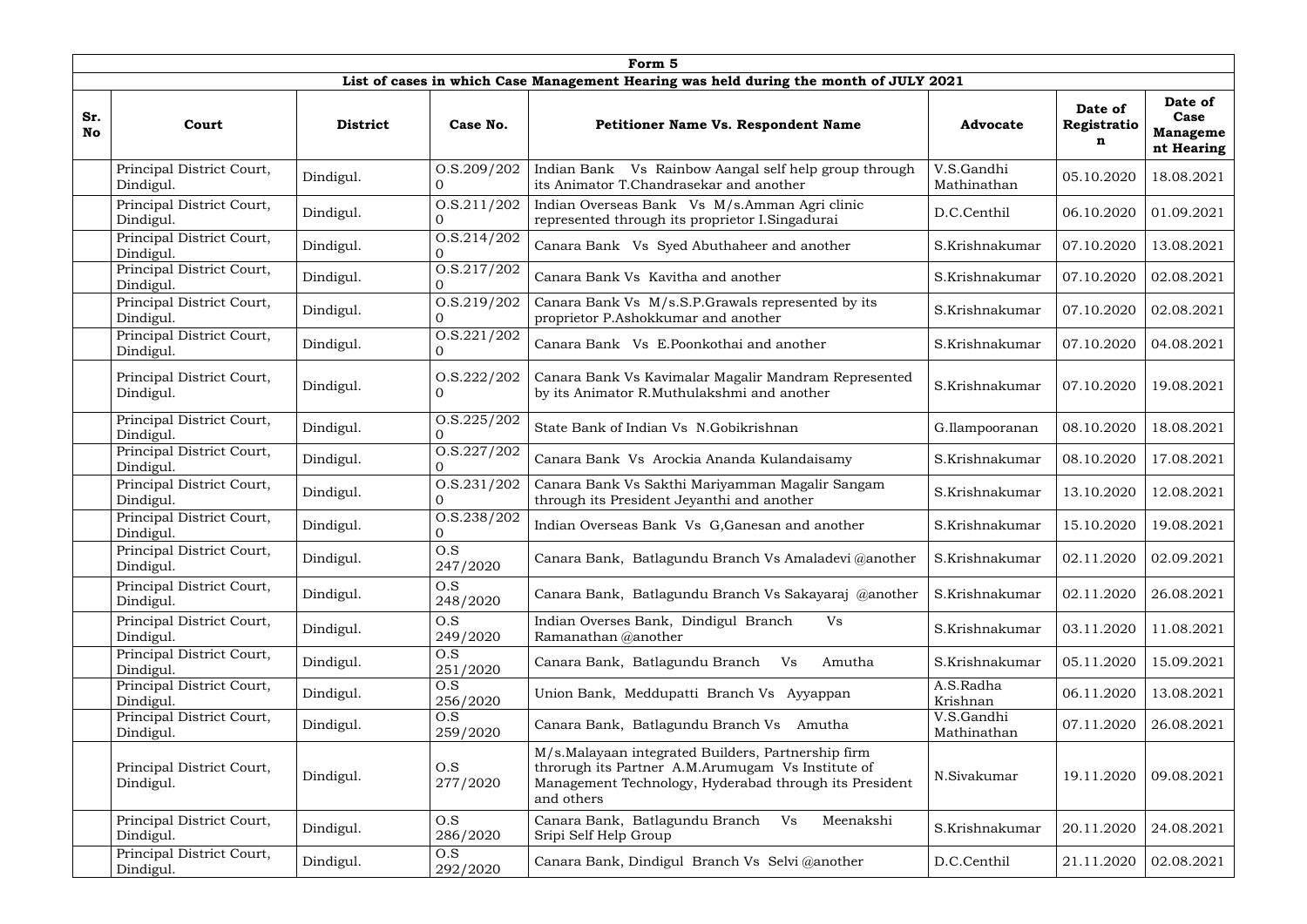|                  | Form 5                                 |                 |                  |                                                                                                                            |                           |                             |                                                  |  |  |  |  |  |
|------------------|----------------------------------------|-----------------|------------------|----------------------------------------------------------------------------------------------------------------------------|---------------------------|-----------------------------|--------------------------------------------------|--|--|--|--|--|
|                  |                                        |                 |                  | List of cases in which Case Management Hearing was held during the month of JULY 2021                                      |                           |                             |                                                  |  |  |  |  |  |
| Sr.<br><b>No</b> | Court                                  | <b>District</b> | Case No.         | <b>Petitioner Name Vs. Respondent Name</b>                                                                                 | <b>Advocate</b>           | Date of<br>Registratio<br>n | Date of<br>Case<br><b>Manageme</b><br>nt Hearing |  |  |  |  |  |
|                  | Principal District Court,<br>Dindigul. | Dindigul.       | O.S<br>293/2020  | Union Bank, Medduppatti Branch Vs Varadharaj                                                                               | A.S.Radha<br>Krishnan     | 21.11.2020                  | 09.08.2021                                       |  |  |  |  |  |
|                  | Principal District Court,<br>Dindigul. | Dindigul.       | O.S<br>296/2020  | State Bank of India, Nilakottai Branch<br>Vs Saravanan                                                                     | G.Ilampooranan            | 23.11.2020                  | 02.08.2021                                       |  |  |  |  |  |
|                  | Principal District Court,<br>Dindigul. | Dindigul.       | O.S<br>297/2020  | State Bank of India, Nilakottai Branch<br>Vs Mariyappan                                                                    | G.Ilampooranan            | 23.11.2020                  | 17.08.2021                                       |  |  |  |  |  |
|                  | Principal District Court,<br>Dindigul. | Dindigul.       | O.S<br>298/2020  | State Bank of India, Nilakottai Branch<br>Vs Saravanan                                                                     | G.Ilampooranan            | 23.11.2020                  | 02.08.2021                                       |  |  |  |  |  |
|                  | Principal District Court,<br>Dindigul. | Dindigul.       | O.S<br>301/2020  | Canara Bank, Batlagundu Branch<br>Vs<br>M/s Anitha<br>Textiles through its Proprietor Ramesh, Ahamed Tajeeen<br>and others | S.Krishnakumar            | 23.11.2020                  | 10.08.2021                                       |  |  |  |  |  |
|                  | Principal District Court,<br>Dindigul. | Dindigul.       | O.S<br>300/2020  | Canara Bank, Batlagundu Branch<br>Vs<br>M/s Anitha<br>Textiles through its Proprietor Ramesh, Ahamed Tajeeen<br>and others | S.Krishnakumar            | 23.11.2020                  | 03.08.2021                                       |  |  |  |  |  |
|                  | Principal District Court,<br>Dindigul. | Dindigul.       | O.S<br>328/2020  | Canara Bank Main Branch Vs Karthikeyan                                                                                     | G.Ilampooranan            | 14.12.2020                  | 19.08.2021                                       |  |  |  |  |  |
|                  | Principal District Court,<br>Dindigul. | Dindigul.       | O.S<br>329/2020  | Canara Bank Main Branch Vs Murugesan                                                                                       | G.Ilampooranan            | 14.12.2020                  | 11.08.2021                                       |  |  |  |  |  |
|                  | Principal District Court,<br>Dindigul. | Dindigul.       | O.S<br>337/2020  | Canara Bank Batlagundu Branch Vs Niraimathi Magalir<br>Mandram through its President Selvi and another                     | S.Krishnakumar            | 16.12.2020                  | 25.08.2021                                       |  |  |  |  |  |
|                  | Principal District Court,<br>Dindigul. | Dindigul.       | O.S<br>338/2020  | Canara Bank Batlagundu Branch Vs Sigaram Magalir<br>Mandram through its President Palaniyammali and another                | S.Krishnakumar            |                             | 16.12.2020   25.08.2021                          |  |  |  |  |  |
|                  | Principal District Court,<br>Dindigul. | Dindigul.       | O.S<br>347/2020  | Canara Bank Sendurai Branch Vs Sankaran and another                                                                        | V.S.Gandhi<br>Mathinathan | 22.12.2020                  | 13.08.2021                                       |  |  |  |  |  |
|                  | Principal District Court,<br>Dindigul. | Dindigul.       | O.S<br>351/2020  | Canara Bank Sendurai Branch Vs Karthikeyan and<br>another                                                                  | V.S.Gandhi<br>Mathinathan | 23.12.2020                  | 13.08.2021                                       |  |  |  |  |  |
|                  | Principal District Court,<br>Dindigul. | Dindigul.       | O.S 12/2021      | Canara Bank K.Keeranur Branch Vs Murugesan and<br>another                                                                  | A.Devendran               | 07.01.2021                  | 19.08.2021                                       |  |  |  |  |  |
|                  | Principal District Court,<br>Dindigul. | Dindigul.       | O.S 25/2021      | Canara Bank Kottanatham Branch Vs Periyasamy                                                                               | S.Krishnakumar            | 11.01.2021                  | 03.09.2021                                       |  |  |  |  |  |
|                  | Principal District Court,<br>Dindigul. | Dindigul.       | O.S 57/2021      | Vagai Leather Corporation representative through Managing<br>Partner Mani. Vs Mahamadhu Ebragim @ Bullet Ebragim           | N.T.R.Vijay<br>Kumar      | 05.02.2021                  | 02.09.2021                                       |  |  |  |  |  |
|                  | Principal District Court,<br>Dindigul. | Dindigul.       | O.S 71/2021      | UCO Bank, Dindigul Branch Vs Asaraf Ali and another                                                                        | S.M.Loganathan            | 24.02.2021                  | 02.09.2021                                       |  |  |  |  |  |
|                  | Principal District Court,<br>Dindigul. | Dindigul.       | O.S.<br>100/2021 | Canara Bank Batlagundu Branch Vs Deivanayaki and<br>another                                                                | S.Krishnakumar            | 26.03.2021                  | 26.08.2021                                       |  |  |  |  |  |
|                  | Principal District Court,<br>Dindigul. | Dindigul.       | O.S.<br>101/2021 | Canara Bank Batlagundu Branch Vs Asanullah                                                                                 | S.Krishnakumar            | 26.03.2021                  | 26.08.2021                                       |  |  |  |  |  |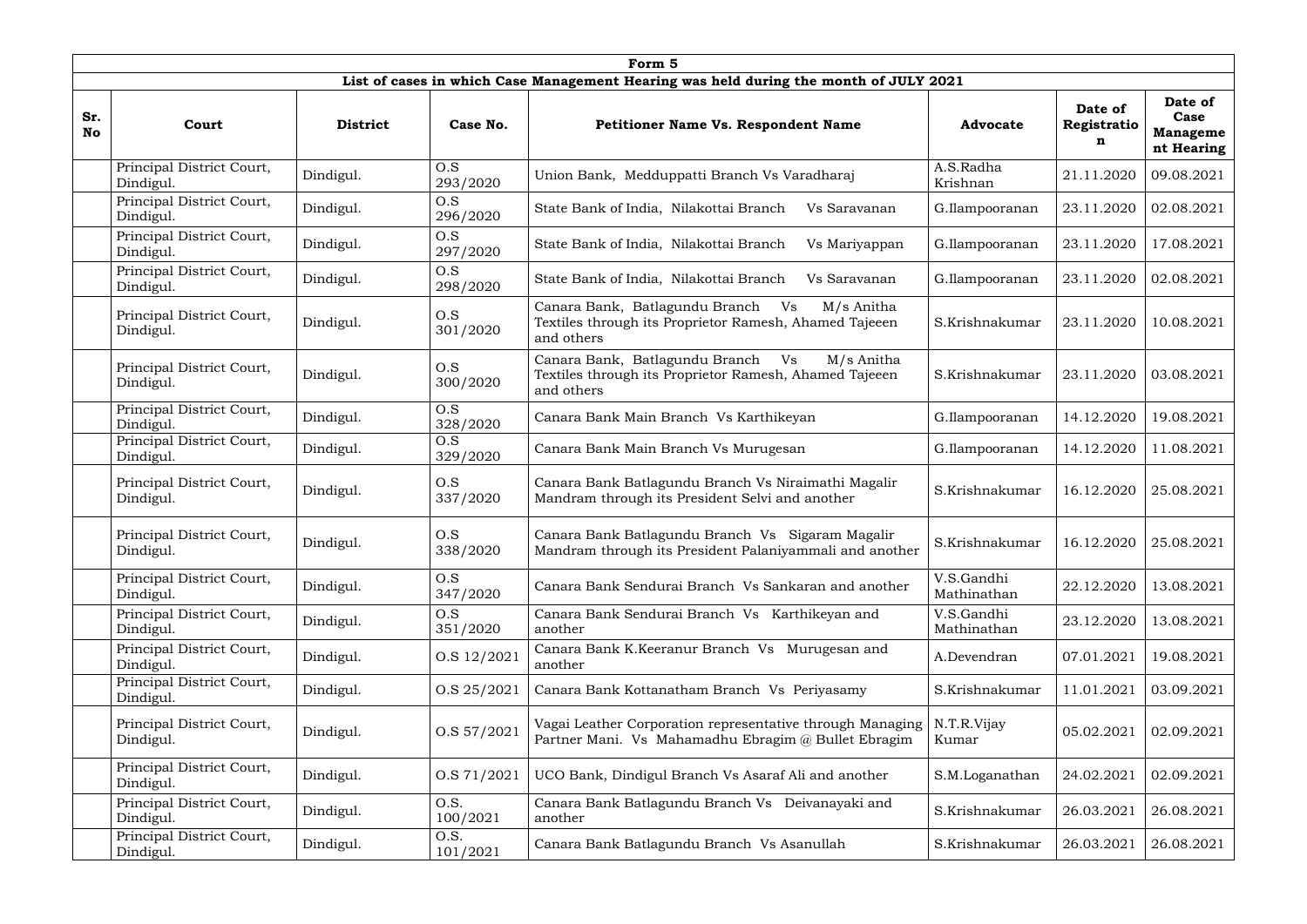|                  | Form 5                                 |                 |                  |                                                                                                                         |                           |                             |                                                  |  |  |  |  |  |
|------------------|----------------------------------------|-----------------|------------------|-------------------------------------------------------------------------------------------------------------------------|---------------------------|-----------------------------|--------------------------------------------------|--|--|--|--|--|
|                  |                                        |                 |                  | List of cases in which Case Management Hearing was held during the month of JULY 2021                                   |                           |                             |                                                  |  |  |  |  |  |
| Sr.<br><b>No</b> | Court                                  | <b>District</b> | Case No.         | <b>Petitioner Name Vs. Respondent Name</b>                                                                              | <b>Advocate</b>           | Date of<br>Registratio<br>n | Date of<br>Case<br><b>Manageme</b><br>nt Hearing |  |  |  |  |  |
|                  | Principal District Court,<br>Dindigul. | Dindigul.       | O.S.<br>103/2021 | Canara Bank Batlagundu Branch Vs Akbar and another                                                                      | S.Krishnakumar            | 26.03.2021                  | 01.09.2021                                       |  |  |  |  |  |
|                  | Principal District Court,<br>Dindigul. | Dindigul.       | O.S.<br>112/2021 | Canara Bank Batlagundu Branch Vs Sathuragiri Traders<br>Represented thorugh Rathinagiri and 2 others.                   | S.Krishnakumar            | 07.04.2021                  | 13.09.2021                                       |  |  |  |  |  |
|                  | Principal District Court,<br>Dindigul. | Dindigul.       | O.S.<br>113/2021 | Canara Bank Thadicoumb Branch Vs Chandran                                                                               | S.Krishnakumar            | 07.04.2021                  | 06.09.2021                                       |  |  |  |  |  |
|                  | Principal District Court,<br>Dindigul. | Dindigul.       | O.S.<br>127/2021 | Kumarasen Vs Gopalakrishnan                                                                                             | P.Velumani                | 09.04.2021                  | 02.08.2021                                       |  |  |  |  |  |
|                  | Principal District Court,<br>Dindigul. | Dindigul.       | O.S.<br>130/2021 | Canara Bank Paganatham Branch VS<br>Karthikeyan                                                                         | G.Ilampooranan            | 20.04.2021                  | 03.08.2021                                       |  |  |  |  |  |
|                  | Principal District Court,<br>Dindigul. | Dindigul.       | O.S.<br>131/2021 | Canara Bank Paganatham Branch VS<br>P.Navaneethakrishnan                                                                | G.Ilampooranan            | 20.04.2021                  | 03.08.2021                                       |  |  |  |  |  |
|                  | Principal District Court,<br>Dindigul. | Dindigul.       | O.S.<br>132/2021 | Canara Bank Paganatham Branch VS<br>S.Seenivasan                                                                        | G.Ilampooranan            | 20.04.2021                  | 03.08.2021                                       |  |  |  |  |  |
|                  | Principal District Court,<br>Dindigul. | Dindigul.       | O.S.<br>135/2021 | Canara Bank Chinnalapatti Branch Vs<br>Mathan<br>Traders represented through Kavitha                                    | S.Krishnakumar            | 21.04.2021                  | 04.08.2021                                       |  |  |  |  |  |
|                  | Principal District Court,<br>Dindigul. | Dindigul.       | O.S.<br>136/2021 | State Bank of India, Kanakkanpatty Branch Vs Vigneswara<br>Pandian                                                      | S.Krishnakumar            | 22.04.2021                  | 05.08.2021                                       |  |  |  |  |  |
|                  | Principal District Court,<br>Dindigul. | Dindigul.       | O.S.<br>163/2021 | Canara Bank, Shanarpatti Branch Vs Sri Devi Women<br>Joint Liability Group Represented through Pottiyammal              | G.Ilampooranan            | 06.07.2021                  | 06.08.2021                                       |  |  |  |  |  |
|                  | Principal District Court,<br>Dindigul. | Dindigul.       | O.S.<br>164/2021 | Canara Bank, Shanarpatti Branch Vs Iswryam Women<br>Joint Liability Group Represented through Manimegalai.              | G.Ilampooranan            | 06.07.2021                  | 06.08.2021                                       |  |  |  |  |  |
|                  | Principal District Court,<br>Dindigul. | Dindigul.       | O.S.<br>169/2021 | Canara Bank Main Branch, Dindigul Vs SS Garments<br>through the Proprietor KKS Abdul Nazeer                             | G.Ilampooranan            | 09.07.2021                  | 09.08.2021                                       |  |  |  |  |  |
|                  | Principal District Court,<br>Dindigul. | Dindigul.       | O.S.<br>170/2021 | Vs SS<br>Canara Bank Main Branch, Dindigul<br>Garments through the Proprietor KKS Abdul Nazeer                          | G.Ilampooranan            | 09.07.2021                  | 09.08.2021                                       |  |  |  |  |  |
|                  | Principal District Court,<br>Dindigul. | Dindigul.       | O.S.<br>171/2021 | Canara Bank Sendurai Branch Vs Murugan and another                                                                      | V.S.Gandhi<br>Mathinathan | 12.07.2021                  | 12.08.2021                                       |  |  |  |  |  |
|                  | Principal District Court,<br>Dindigul. | Dindigul.       | O.S.<br>172/2021 | Canara Bank Sendurai Branch Vs Lingeswari                                                                               | V.S.Gandhi<br>Mathinathan | 12.07.2021                  | 12.08.2021                                       |  |  |  |  |  |
|                  | Principal District Court,<br>Dindigul. | Dindigul.       | O.S.<br>174/2021 | Canara Bank Vedasandur Branch Vs Govindarajan                                                                           | S.Krishnakumar            | 13.07.2021                  | 13.08.2021                                       |  |  |  |  |  |
|                  | Principal District Court,<br>Dindigul. | Dindigul.       | O.S.<br>176/2021 | Bank of Baroda Vs M/s. Get Adict, a partnership firm,<br>represented by its Managing partner V.Nandakumar and<br>others | A.S.Radha<br>Krishnan     | 14.07.2021                  | 18.08.2021                                       |  |  |  |  |  |
|                  | Principal District Court,<br>Dindigul. | Dindigul.       | O.S.<br>179/2021 | City Union Bank Natham Branch Vs Nasar and another                                                                      | A.Jahangeer               | 16.07.2021                  | 18.08.2021                                       |  |  |  |  |  |
|                  | Principal District Court,<br>Dindigul. | Dindigul.       | O.S.<br>202/2021 | Canara Bank Nehrugi Nagar Branch Vs Thangavelu and<br>another                                                           | V.S.Gandhi<br>Mathinathan | 28.07.2021                  | 03.09.2021                                       |  |  |  |  |  |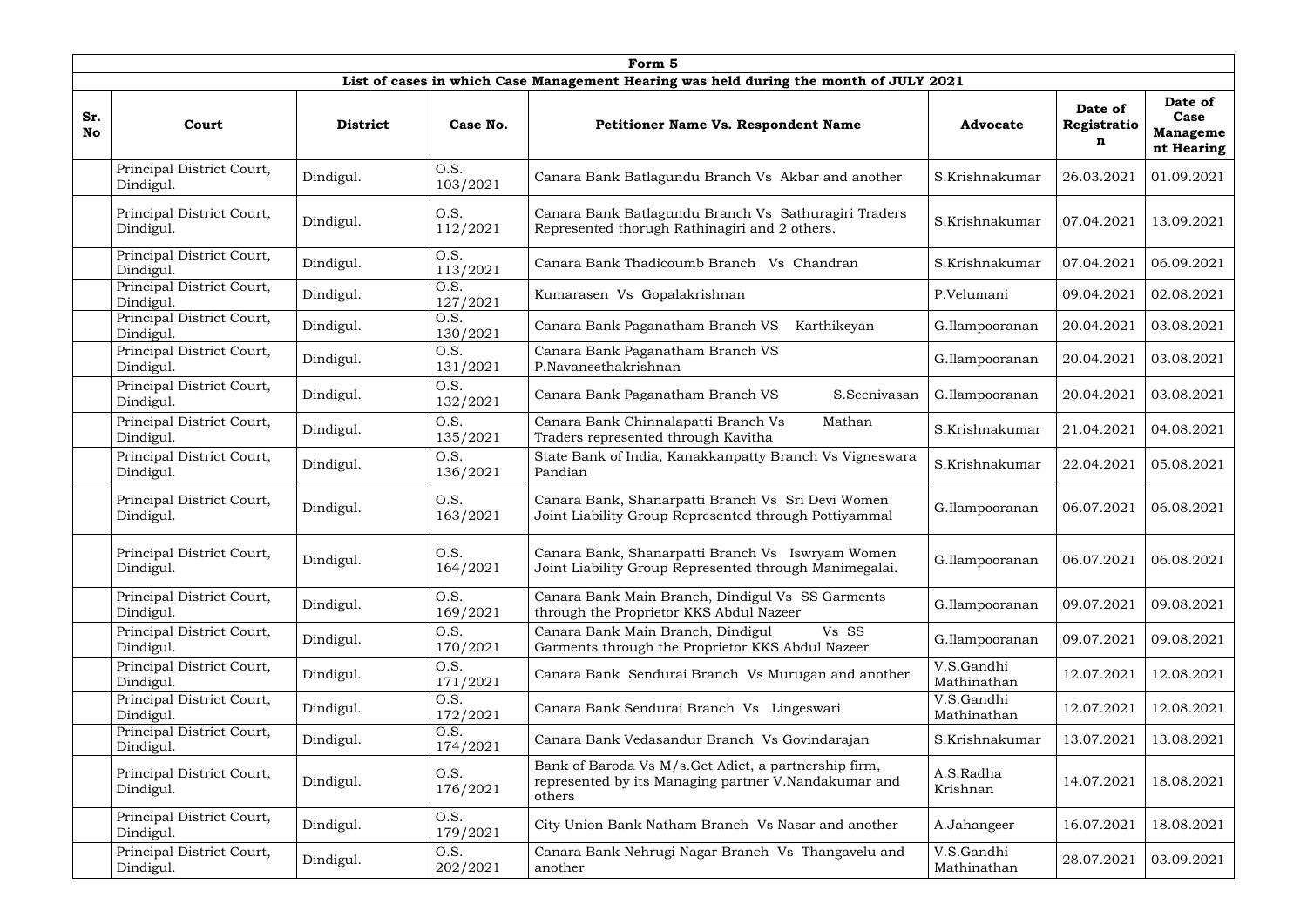|                  | Form 5                                    |                 |                  |                                                                                                                                                                                                                                                                                                                                                                  |                                  |                             |                                                      |  |  |  |  |
|------------------|-------------------------------------------|-----------------|------------------|------------------------------------------------------------------------------------------------------------------------------------------------------------------------------------------------------------------------------------------------------------------------------------------------------------------------------------------------------------------|----------------------------------|-----------------------------|------------------------------------------------------|--|--|--|--|
|                  |                                           |                 |                  | List of cases in which Case Management Hearing was held during the month of JULY 2021                                                                                                                                                                                                                                                                            |                                  |                             |                                                      |  |  |  |  |
| Sr.<br><b>No</b> | Court                                     | <b>District</b> | Case No.         | <b>Petitioner Name Vs. Respondent Name</b>                                                                                                                                                                                                                                                                                                                       | <b>Advocate</b>                  | Date of<br>Registratio<br>n | Date of<br>Case<br><b>Manageme</b><br>nt Hearing     |  |  |  |  |
|                  | Principal District Court,<br>Dindigul.    | Dindigul.       | O.S.<br>205/2021 | Canara Bank Batlagundu Branch Vs Raja and another                                                                                                                                                                                                                                                                                                                | N.Arumugam                       | 28.07.2021                  | 06.09.2021                                           |  |  |  |  |
|                  | Principal District Court,<br>Erode        | Erode           | <b>NIL</b>       | <b>NIL</b>                                                                                                                                                                                                                                                                                                                                                       | <b>NIL</b>                       | <b>NIL</b>                  | <b>NIL</b>                                           |  |  |  |  |
| 8                | Principal District<br>Court, Chengalpattu | Kancheepuram    | <b>NIL</b>       | <b>NIL</b>                                                                                                                                                                                                                                                                                                                                                       | <b>NIL</b>                       | <b>NIL</b>                  | <b>NIL</b>                                           |  |  |  |  |
| 9                | Principal District Court,<br>Nagercoil    | Kanniyakumari   | <b>NIL</b>       | <b>NIL</b>                                                                                                                                                                                                                                                                                                                                                       | <b>NIL</b>                       | <b>NIL</b>                  | <b>NIL</b>                                           |  |  |  |  |
| 10               | Principal District Court,<br>Karur        | Karur           | 03/2018          | Alaska Export USA Inc., Illinois, United State of America,<br>rep. by its Vice President, Dr.Veerasikku Bommiasamy,<br>Illinois.<br>Plaintiff Vs "1. M/s. Alaska Exports, rep. by its<br>Managing partner, Karur.<br>2. J.M.Ramalingam<br>3. S. Thirunavakarasu<br>Defendants"                                                                                   | N.Thirumoorthy/<br>E.K.Kumaresan | 10.10.2018                  | 02.07.2021<br>08.07.2021<br>14.07.2021<br>28.07.2021 |  |  |  |  |
|                  | Principal District Court,<br>Karur        | Karur           | 01/2019          | M/s. Master Linens INC., a partnership firm, represented<br>by Manager cum Power of Attorney M.Kumaravel  Plaintiff<br>Vs M/s. SANECO SAS., a Limited Liablity Company by<br>shares, incorporated under the laws of France, rep by its<br>General Director, Mr.Benoit Dalle and President Ms.Alix<br>Pollet  Defendant                                           | K.Suresh/N.Kum<br>aresan         | 27.04.2019                  | 05.07.2021<br>15.07.2021                             |  |  |  |  |
|                  | Principal District Court,<br>Karur        | Karur           | 01/2020          | Thirunavukarasu<br>Proprietor M/s. Best Blue metals, Aravakurichi  Plaintiff<br>Vs "Ponnusamy, Proprietor M/s. MSP Readymix Concrete,<br>Namakkal.<br>Defendant"                                                                                                                                                                                                 | K.Ramesh/A.Pra<br>bakaran        | 22.01.2020                  | 09.07.2021<br>22.07.2021                             |  |  |  |  |
|                  | Principal District Court,<br>Karur        | Karur           | 03/2020          | M/s. Pon Vinayaga Blue Metals, rep. by its partner<br>Ponnusamy, S/o Subbarayan, having business office at S.F.<br>No. 434/4, Karudaiyampalayam Village and post,<br>Aravakurichi Taluk, Karur District.  Plaintiff<br>Vs Ponnusamy S\o. Marappa Gounder, Proprietor of M/s.<br>MSP Readymix Concrete, No. 85-J, MSP Building Salem<br>Road, Namakkal. Defendant | K.Ramesh                         | 26.11.2020                  | 16.07.2021                                           |  |  |  |  |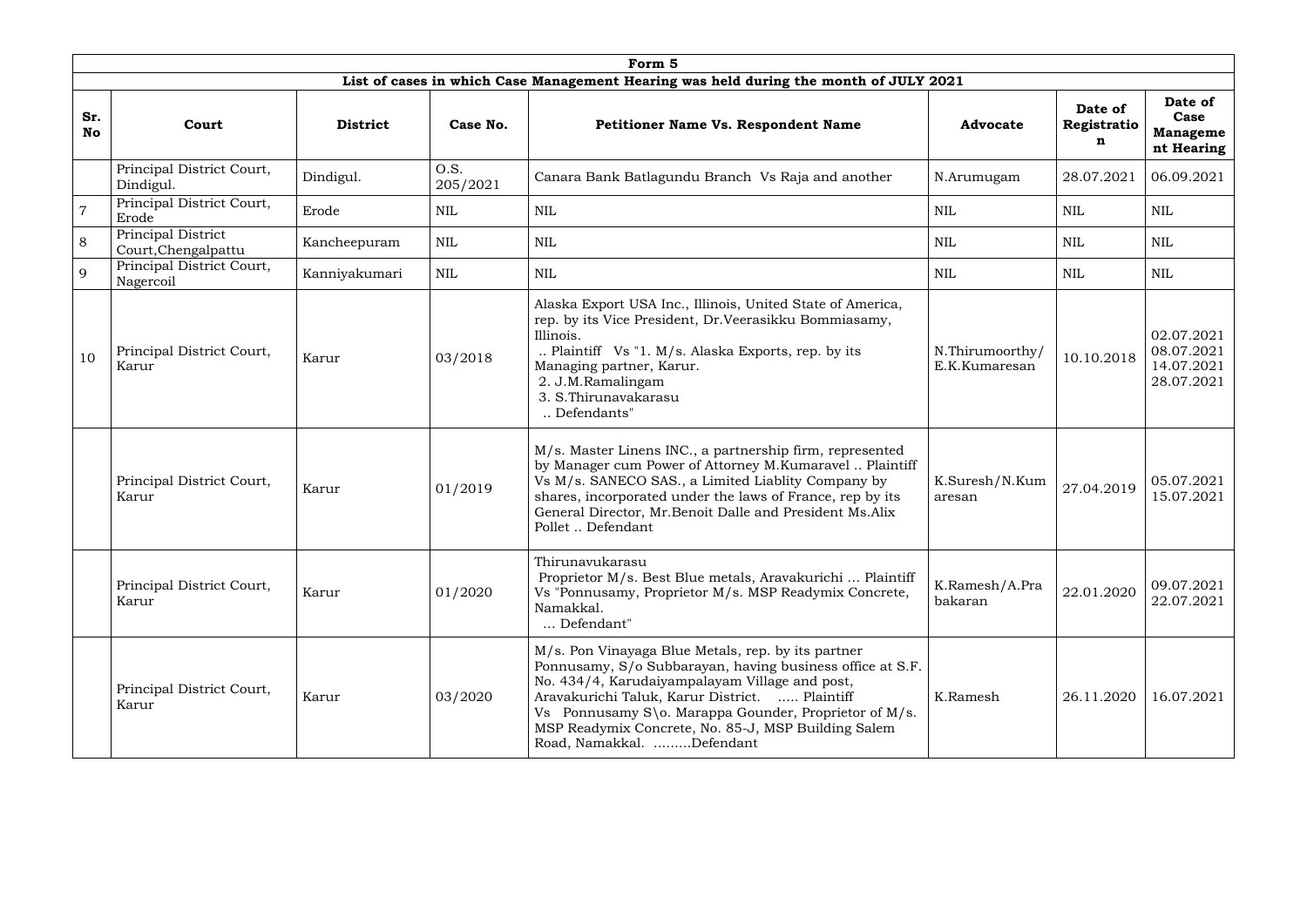|                  | Form 5                                                                                                                                                                  |                 |                            |                                                                                                                                                                                                                                                                                                                                                                                                                                 |                                     |                             |                                                  |  |  |  |  |  |  |
|------------------|-------------------------------------------------------------------------------------------------------------------------------------------------------------------------|-----------------|----------------------------|---------------------------------------------------------------------------------------------------------------------------------------------------------------------------------------------------------------------------------------------------------------------------------------------------------------------------------------------------------------------------------------------------------------------------------|-------------------------------------|-----------------------------|--------------------------------------------------|--|--|--|--|--|--|
|                  |                                                                                                                                                                         |                 |                            | List of cases in which Case Management Hearing was held during the month of JULY 2021                                                                                                                                                                                                                                                                                                                                           |                                     |                             |                                                  |  |  |  |  |  |  |
| Sr.<br><b>No</b> | Court                                                                                                                                                                   | <b>District</b> | Case No.                   | <b>Petitioner Name Vs. Respondent Name</b>                                                                                                                                                                                                                                                                                                                                                                                      | <b>Advocate</b>                     | Date of<br>Registratio<br>n | Date of<br>Case<br><b>Manageme</b><br>nt Hearing |  |  |  |  |  |  |
|                  | Principal District Court,<br>Karur<br>Karur                                                                                                                             |                 | 01/2021                    | Tamil Nadu Newsprint and Papers Ltd., a Public Limited<br>Co., having its Registered Office at 67, Mount road Guindy,<br>Chennai and having its Factory at Kagithapuram, Pugalur<br>Taluk, Karur District. Rep. by its Authorised Signatory<br>Plantiff P.Jeganathan, S/o. Periyasamy, Proprietor M/s<br>SPM Traders having office at No.8, Murugan Towers,<br>R.S.Road, Velayuthampalayam, Pugalur Tk., Karur Dt.<br>Defendant | K.Subramanian                       | 28.04.2021                  | 29.07.2021                                       |  |  |  |  |  |  |
| 11               | Principal District Court,<br>Krishnagiri<br>Krishnagiri                                                                                                                 |                 | <b>NIL</b>                 | <b>NIL</b>                                                                                                                                                                                                                                                                                                                                                                                                                      | <b>NIL</b>                          | <b>NIL</b>                  | <b>NIL</b>                                       |  |  |  |  |  |  |
|                  | Additional District Court,<br><b>NIL</b><br>Krishnagiri<br>Krishnagiri                                                                                                  |                 |                            | <b>NIL</b>                                                                                                                                                                                                                                                                                                                                                                                                                      | <b>NIL</b>                          | <b>NIL</b>                  | <b>NIL</b>                                       |  |  |  |  |  |  |
|                  | Additional District Court,<br>Hosur.                                                                                                                                    | Krishnagiri     | <b>NIL</b>                 | <b>NIL</b>                                                                                                                                                                                                                                                                                                                                                                                                                      | <b>NIL</b>                          | NIL                         | <b>NIL</b>                                       |  |  |  |  |  |  |
| 12               | Prl. Dist. & Sessions Court                                                                                                                                             | Madurai         | <b>NIL</b>                 | <b>NIL</b>                                                                                                                                                                                                                                                                                                                                                                                                                      | <b>NIL</b>                          | <b>NIL</b>                  | $\mbox{NIL}$                                     |  |  |  |  |  |  |
|                  | I Addl. Dist. & Sessions<br>Court                                                                                                                                       | Madurai         | <b>NIL</b>                 | <b>NIL</b>                                                                                                                                                                                                                                                                                                                                                                                                                      | <b>NIL</b>                          | <b>NIL</b>                  | <b>NIL</b>                                       |  |  |  |  |  |  |
|                  | I Addl. Sub Court                                                                                                                                                       | Madurai         | <b>NIL</b>                 | <b>NIL</b>                                                                                                                                                                                                                                                                                                                                                                                                                      | <b>NIL</b>                          | <b>NIL</b>                  | <b>NIL</b>                                       |  |  |  |  |  |  |
|                  | II Addl. Sub Court                                                                                                                                                      | Madurai         | <b>NIL</b>                 | <b>NIL</b>                                                                                                                                                                                                                                                                                                                                                                                                                      | <b>NIL</b>                          | <b>NIL</b>                  | <b>NIL</b>                                       |  |  |  |  |  |  |
| 13               | District Court,<br>Nagapattinam                                                                                                                                         | Nagapattinam    | <b>NIL</b>                 | <b>NIL</b>                                                                                                                                                                                                                                                                                                                                                                                                                      | <b>NIL</b>                          | <b>NIL</b>                  | <b>NIL</b>                                       |  |  |  |  |  |  |
|                  | Fast Track Mahila Court,<br>Nagapattinam.                                                                                                                               | Nagapattinam    | NIL                        | NIL                                                                                                                                                                                                                                                                                                                                                                                                                             | NIL                                 | $\mbox{NIL}$                | NIL                                              |  |  |  |  |  |  |
|                  | Additional District Court,<br>Mayiladuthurai.                                                                                                                           | Nagapattinam    | <b>NIL</b>                 | <b>NIL</b>                                                                                                                                                                                                                                                                                                                                                                                                                      | $\mbox{NIL}$                        | <b>NIL</b>                  | $\mbox{NIL}$                                     |  |  |  |  |  |  |
|                  | Sub Court, Nagapattinam.                                                                                                                                                | Nagapattinam    | <b>NIL</b>                 | $\text{NIL}$                                                                                                                                                                                                                                                                                                                                                                                                                    | $\mbox{NIL}$                        | <b>NIL</b>                  | <b>NIL</b>                                       |  |  |  |  |  |  |
|                  | Principal Sub Court,<br>Mayiladuthurai.                                                                                                                                 | Nagapattinam    | NIL                        | NIL                                                                                                                                                                                                                                                                                                                                                                                                                             | NIL                                 | NIL                         | NIL                                              |  |  |  |  |  |  |
|                  | Additional Sub Court,<br>Mayiladuthurai.                                                                                                                                | Nagapattinam    | NIL                        | <b>NIL</b>                                                                                                                                                                                                                                                                                                                                                                                                                      | NIL                                 | NIL                         | NIL                                              |  |  |  |  |  |  |
|                  | The Principal District<br>Judge                                                                                                                                         | Nagapattinam    | <b>NIL</b>                 | <b>NIL</b>                                                                                                                                                                                                                                                                                                                                                                                                                      | <b>NIL</b>                          | NIL                         | NIL                                              |  |  |  |  |  |  |
| 14               | The Principal District<br>Judge                                                                                                                                         | Namakkal        | $\cos(53/202)$<br>$\Omega$ | Mahendran feeds and foods by rep partner palanisamy by<br>rep agent MMohan Vs Senthikumar                                                                                                                                                                                                                                                                                                                                       | Shanmugam.K(P),<br>Vinoth. $S(R)$ , | 19-08-2020                  | 01-07-2021                                       |  |  |  |  |  |  |
|                  | The Principal District<br>$\cos(42/202)$<br>Canara Bank Namakkal Branch by its Manager Vs<br>Namakkal<br>$\overline{0}$<br>KalaivaniK<br>Judge                          |                 | Vinoth. $S(P)$ ,           | 30-01-2020                                                                                                                                                                                                                                                                                                                                                                                                                      | 02-07-2021                          |                             |                                                  |  |  |  |  |  |  |
|                  | The Principal District<br>$\cos/54/202$<br>Subashree Feeds by its Owner Umamaheswari Vs Palanivel<br>Namakkal<br>Judge<br>$\overline{0}$                                |                 | Shanmugam. $K(P)$          | 21-08-2020                                                                                                                                                                                                                                                                                                                                                                                                                      | 02-07-2021                          |                             |                                                  |  |  |  |  |  |  |
|                  | The Principal District<br>$\cos/57/202$<br>Muthu poultary Egency by rep Managing partner<br>Namakkal<br>thiyagarajan power Egent Tamilselvan Vs Subramani<br>Judge<br>0 |                 |                            | Shanmugam. $K(P)$                                                                                                                                                                                                                                                                                                                                                                                                               | 16-10-2020                          | 02-07-2021                  |                                                  |  |  |  |  |  |  |
|                  | The Principal District<br><b>COS</b><br>Harin Feeds by its propreitor MSenthilkumar by Power<br>Namakkal<br>Agent Sellamuthu Vs VKumaravel<br>18/2021<br>Judge          |                 | Shanmugam.K(P),            | 03-07-2021                                                                                                                                                                                                                                                                                                                                                                                                                      | 03-07-2021                          |                             |                                                  |  |  |  |  |  |  |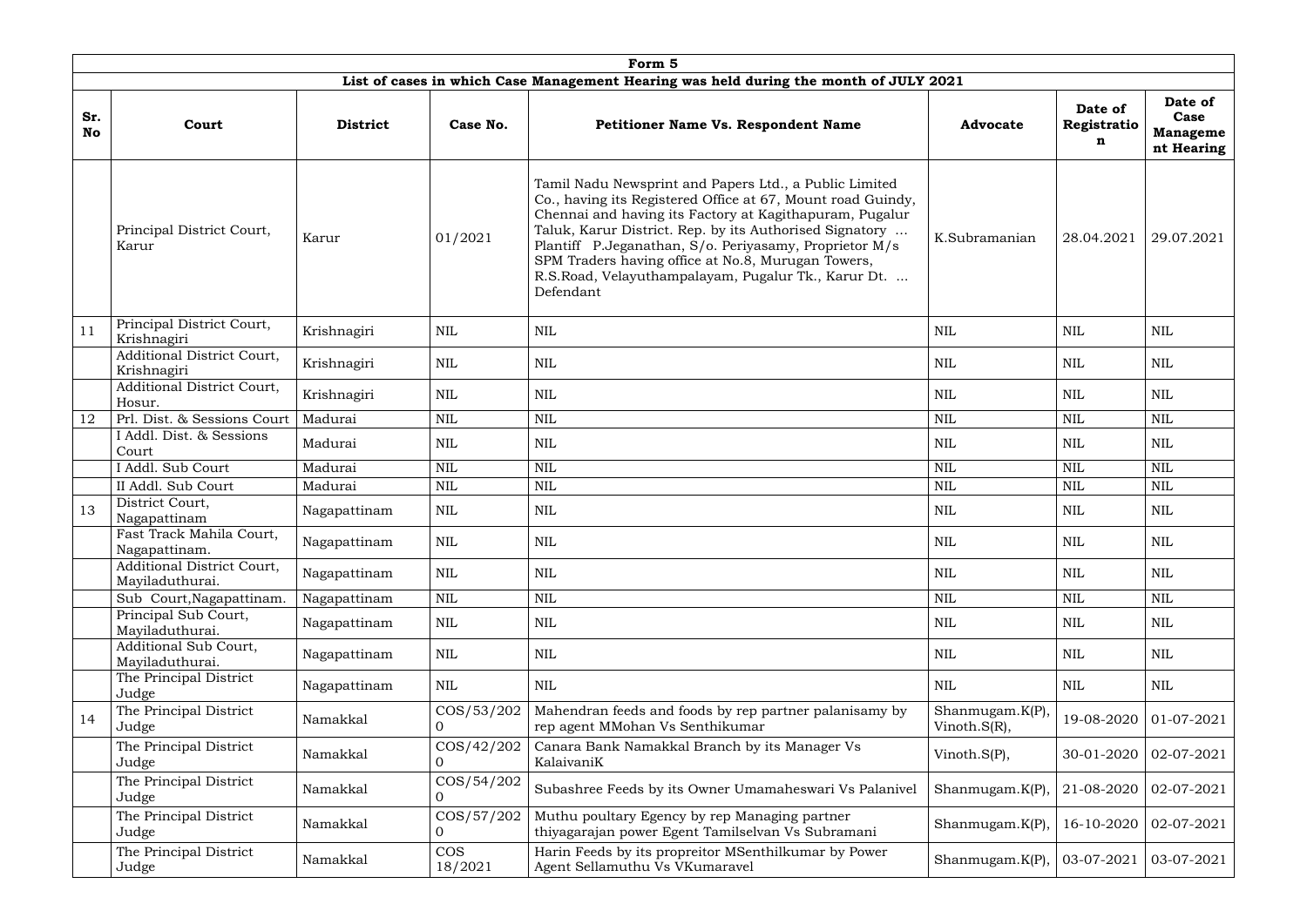|                  |                                                                             |                                                                                                                                                                                                                                                                                                                                                                                                                                                                                                                                             | Form 5                                                                                                                                     |                                                                                                                                                                                          |                                    |                             |                                                  |  |  |  |  |  |  |  |  |
|------------------|-----------------------------------------------------------------------------|---------------------------------------------------------------------------------------------------------------------------------------------------------------------------------------------------------------------------------------------------------------------------------------------------------------------------------------------------------------------------------------------------------------------------------------------------------------------------------------------------------------------------------------------|--------------------------------------------------------------------------------------------------------------------------------------------|------------------------------------------------------------------------------------------------------------------------------------------------------------------------------------------|------------------------------------|-----------------------------|--------------------------------------------------|--|--|--|--|--|--|--|--|
|                  |                                                                             |                                                                                                                                                                                                                                                                                                                                                                                                                                                                                                                                             |                                                                                                                                            | List of cases in which Case Management Hearing was held during the month of JULY 2021                                                                                                    |                                    |                             |                                                  |  |  |  |  |  |  |  |  |
| Sr.<br><b>No</b> | Court                                                                       | <b>District</b>                                                                                                                                                                                                                                                                                                                                                                                                                                                                                                                             | Case No.                                                                                                                                   | <b>Petitioner Name Vs. Respondent Name</b>                                                                                                                                               | <b>Advocate</b>                    | Date of<br>Registratio<br>n | Date of<br>Case<br><b>Manageme</b><br>nt Hearing |  |  |  |  |  |  |  |  |
|                  | The Principal District<br>Judge                                             | Namakkal                                                                                                                                                                                                                                                                                                                                                                                                                                                                                                                                    | $\cos/11/202$                                                                                                                              | RDomnic Xavier Vs Fues Gupta M/sInnovittil church                                                                                                                                        | Raju.L(P),                         | 18-01-2019                  | 05-07-2021                                       |  |  |  |  |  |  |  |  |
|                  | The Principal District<br>Judge                                             | Namakkal                                                                                                                                                                                                                                                                                                                                                                                                                                                                                                                                    | COS/16/202<br>$\Omega$                                                                                                                     | Sri Kumaran Finance by Managing Director MGanesan Vs<br>Sasikala and 2 others                                                                                                            | Murugesan.J. $K(P)$                | 04-04-2019                  | 05-07-2021                                       |  |  |  |  |  |  |  |  |
|                  | The Principal District<br>Judge                                             | Namakkal                                                                                                                                                                                                                                                                                                                                                                                                                                                                                                                                    | $\cos/45/202$<br>$\overline{0}$                                                                                                            | Sri Aruljothi murugan Fianance by its Managing Partner<br>KMuthusamy Vs SMuthukumaran                                                                                                    | Chinnusamy.R(P)                    | 12-03-2020                  | 05-07-2021                                       |  |  |  |  |  |  |  |  |
|                  | The Principal District<br>Judge                                             | <b>COS</b><br>Harin feeds by its OwnerMSenthilkumar power Egent<br>Namakkal<br>PSellamuthu Vs Jayaraman<br>65/2020<br>Kanagathara Finance by its Managing Partner by its<br>COS19/2021<br>Namakkal<br>DNatarajan Vs GLoganathan and another<br>Union Bank of India rep by its Power of attorney agent and<br>COS 7/2021<br>Namakkal<br>Branch Mamanger Vs JMFurniture and 2 others<br>$\cos(24/202)$<br>Indian over seas bank Vs KRKala<br>Namakkal<br>$\cos(23/202)$<br>Syndicate bank Pallipalayam Branch Vs JKavinkumar<br>Namakkal<br>0 |                                                                                                                                            | Shanmugam. $K(P)$                                                                                                                                                                        | 05-12-2020                         | 05-07-2021                  |                                                  |  |  |  |  |  |  |  |  |
|                  | The Principal District<br>Judge                                             |                                                                                                                                                                                                                                                                                                                                                                                                                                                                                                                                             |                                                                                                                                            | Raghu.T.V(P),                                                                                                                                                                            | 06-07-2021                         | 06-07-2021                  |                                                  |  |  |  |  |  |  |  |  |
|                  | The Principal District<br>Judge                                             |                                                                                                                                                                                                                                                                                                                                                                                                                                                                                                                                             |                                                                                                                                            | Madhanmohan.A(<br>$P$ ),                                                                                                                                                                 | 29-03-2021                         | 06-07-2021                  |                                                  |  |  |  |  |  |  |  |  |
|                  | The Principal District<br>Judge                                             |                                                                                                                                                                                                                                                                                                                                                                                                                                                                                                                                             |                                                                                                                                            | Shanmugham.S.<br>$A(P)$ ,<br>Udhaya<br>$kumar.K(R)$ ,                                                                                                                                    | 19-08-2019                         | 08-07-2021                  |                                                  |  |  |  |  |  |  |  |  |
|                  | The Principal District<br>Judge                                             |                                                                                                                                                                                                                                                                                                                                                                                                                                                                                                                                             |                                                                                                                                            |                                                                                                                                                                                          | Shanmugham.S.<br>$A(P)$ ,          | 19-08-2019                  | 09-07-2021                                       |  |  |  |  |  |  |  |  |
|                  | The Principal District<br>Judge                                             | Namakkal                                                                                                                                                                                                                                                                                                                                                                                                                                                                                                                                    | $\cos/3/2020$                                                                                                                              | SSV Feeds rep by its Managing Partner Vs Mani Poultry<br>Farm rep by its Proprietor SMMani and another                                                                                   | Raghu.T.V(P),                      | 19-06-2018                  | 12-07-2021                                       |  |  |  |  |  |  |  |  |
|                  | The Principal District<br>Judge                                             | Namakkal                                                                                                                                                                                                                                                                                                                                                                                                                                                                                                                                    | $\cos/12/202$<br>$\overline{0}$                                                                                                            | Mahindra Feeds and Foods by its partner Palanisamy Vs<br>Selvaraj                                                                                                                        | Shanmugam. $K(P)$ ,                | 02-03-2019                  | 12-07-2021                                       |  |  |  |  |  |  |  |  |
|                  | The Principal District<br>Judge                                             | Namakkal                                                                                                                                                                                                                                                                                                                                                                                                                                                                                                                                    | $\cos/27/202$<br>0                                                                                                                         | NPA Foods and Feeds by its Managing Partner Velusamy Vs<br>Kandasamy                                                                                                                     | Shanmugam.K(P),<br>Johnedwin.F(R), | 21-08-2019                  | 12-07-2021                                       |  |  |  |  |  |  |  |  |
|                  | The Principal District<br>Judge                                             | Namakkal                                                                                                                                                                                                                                                                                                                                                                                                                                                                                                                                    | COS/28/202<br>$\overline{0}$                                                                                                               | Syndicate bank NPudupatti Branch Rep by its Branch<br>Manager Vs PIllaiyaraj and another                                                                                                 | Anbazhagan.P(P),                   | 10-09-2019                  | 12-07-2021                                       |  |  |  |  |  |  |  |  |
|                  | The Principal District<br>Judge                                             | Namakkal                                                                                                                                                                                                                                                                                                                                                                                                                                                                                                                                    | $\cos(51/202)$<br>0                                                                                                                        | M/sLogical Agri Business India Private Limited rep by its<br>Managing Director Vs M/sSri Lakshmi Narasimha Poultry<br>Farm Pvt ltdrep by its Managing Director MrKalidindi and 4<br>othe | Shanmugam. $K(P)$ ,                | 29-07-2020                  | 12-07-2021                                       |  |  |  |  |  |  |  |  |
|                  | The Principal District<br>Judge                                             | Namakkal                                                                                                                                                                                                                                                                                                                                                                                                                                                                                                                                    | COS/58/202                                                                                                                                 | Hari Feeds by its Owner M.Senthilkumar Vs R.V.S.Poultry<br>Farm by owner Velappan                                                                                                        | Shanmugam.K(P),<br>Raghu.T.V(R),   | 08-10-2020                  | 12-07-2021                                       |  |  |  |  |  |  |  |  |
|                  | The Principal District<br>Judge                                             | COS/59/202<br>Harin Feeds by Manager M.Senthilkumar Vs Krishnaveni<br>Namakkal<br>Poultry Farm by its Manager Periasamy<br>$\Omega$                                                                                                                                                                                                                                                                                                                                                                                                         |                                                                                                                                            | Shanmugam.K(P),<br>Krishnan.P(R),                                                                                                                                                        | 30-09-2020                         | 12-07-2021                  |                                                  |  |  |  |  |  |  |  |  |
|                  | The Principal District<br>COS15/2021<br>Namakkal<br>Vs GLoganathan<br>Judge |                                                                                                                                                                                                                                                                                                                                                                                                                                                                                                                                             | Kanagathara Finance by its Managing Partner NPrabakaran                                                                                    | Raghu.T.V(P),                                                                                                                                                                            | 10-06-2021                         | 12-07-2021                  |                                                  |  |  |  |  |  |  |  |  |
|                  | The Principal District<br>$\cos/6/2020$<br>Namakkal<br>Judge                |                                                                                                                                                                                                                                                                                                                                                                                                                                                                                                                                             | PePe Feeds by its Managing Partner PTamilarasan Vs<br>Perianna gounder and 8 others                                                        | Shanmugam.K(P),                                                                                                                                                                          | 18-12-2018                         | 19-07-2021                  |                                                  |  |  |  |  |  |  |  |  |
|                  | The Principal District<br>COS16/2021<br>Namakkal<br>Judge                   |                                                                                                                                                                                                                                                                                                                                                                                                                                                                                                                                             | Vishnu Sudha Textiles rep by its Sole Prop TSudha rep by<br>her power Agent SNatesan Vs Hystan Spinning Mills<br>chennai PLtd and 2 others | Dakshinamoorthy<br>$L(P)$ ,                                                                                                                                                              | 16-06-2021                         | 19-07-2021                  |                                                  |  |  |  |  |  |  |  |  |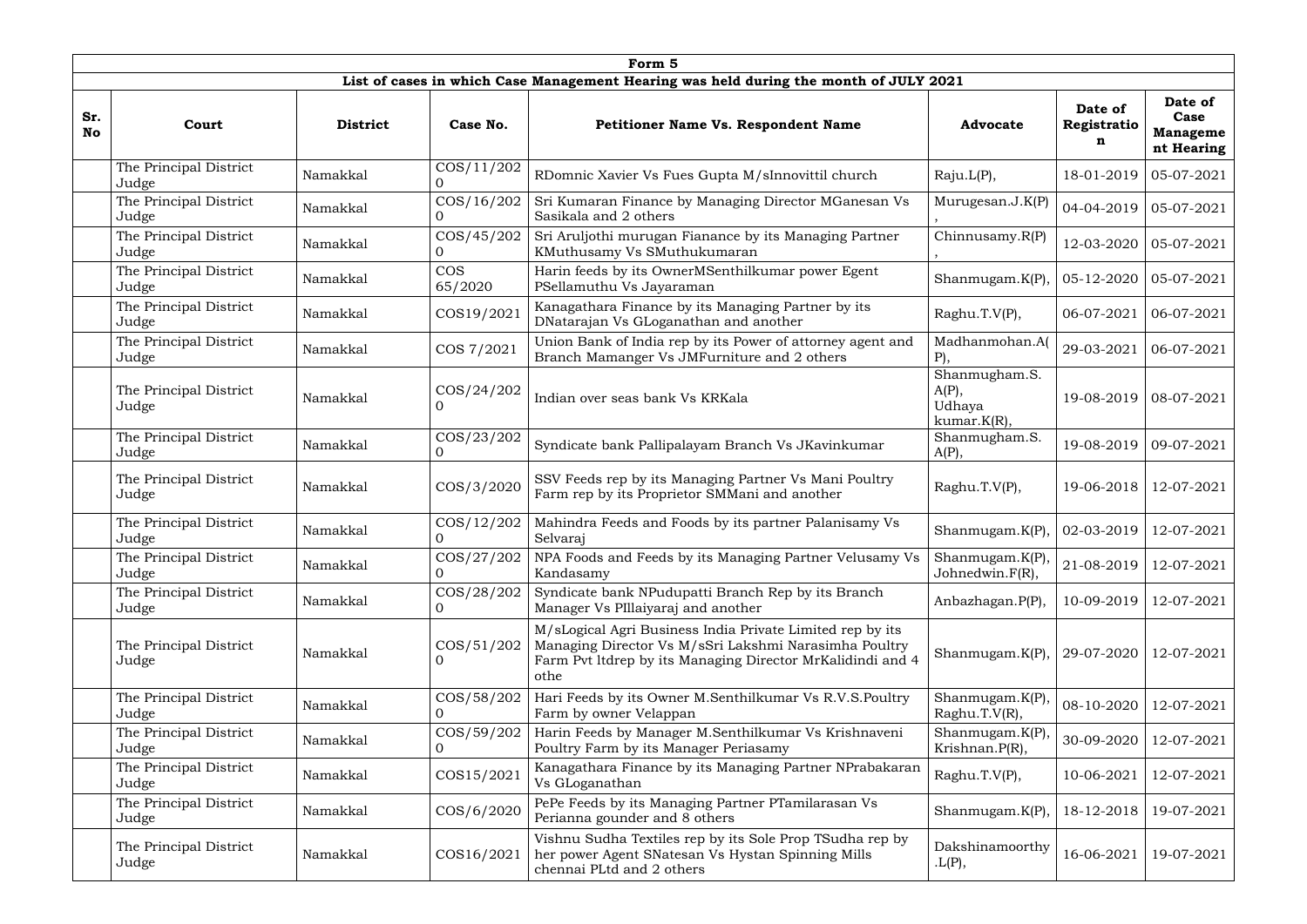|                  | Form 5                                      |                 |                       |                                                                                                                                                       |                                           |                             |                                                  |  |  |  |  |  |  |
|------------------|---------------------------------------------|-----------------|-----------------------|-------------------------------------------------------------------------------------------------------------------------------------------------------|-------------------------------------------|-----------------------------|--------------------------------------------------|--|--|--|--|--|--|
|                  |                                             |                 |                       | List of cases in which Case Management Hearing was held during the month of JULY 2021                                                                 |                                           |                             |                                                  |  |  |  |  |  |  |
| Sr.<br><b>No</b> | Court                                       | <b>District</b> | Case No.              | Petitioner Name Vs. Respondent Name                                                                                                                   | <b>Advocate</b>                           | Date of<br>Registratio<br>n | Date of<br>Case<br><b>Manageme</b><br>nt Hearing |  |  |  |  |  |  |
|                  | The Principal District<br>Judge             | Namakkal        | COS/36/202<br>0       | Harin Feeds by its Owner MSenthilkumar Vs Chinnusamy                                                                                                  | Shanmugam.K(P),<br>Tamilselvan.R(R),      | 07-01-2020                  | 20-07-2021                                       |  |  |  |  |  |  |
|                  | The Principal District<br>Judge             | Namakkal        | COS 2/2021            | Subashri Feeds by its Owner Umamaheshwari by power<br>Agent Yuvaraj and another Vs Sakthivel                                                          | K.Shanmugam                               | 16-02-2021                  | 20-07-2021                                       |  |  |  |  |  |  |
|                  | The Principal District<br>Namakkal<br>Judge |                 | COS 3/2021            | Subashree Feeds by its Owner Umamaheshwari by power<br>Agent Yuvaraj Vs Sakthivel                                                                     | K.Shanmugam                               | 16-02-2021                  | 20-07-2021                                       |  |  |  |  |  |  |
|                  | The Principal District<br>Judge             | Namakkal        | <b>COS</b><br>62/2020 | Harin Feeds by its owner M.Senthilkukmar Vs Thulasi<br>Poultry Farm by its owner Arul                                                                 | K.Shanmugam                               | 30-11-2020                  | 22-07-2021                                       |  |  |  |  |  |  |
|                  | The Principal District<br>Judge             | Namakkal        | COS 5/2021            | Muthu Poultry Agencies by its Managing Partner<br>Thiyagarajan by Power Agent Tamilselvan Vs Tamilselvi                                               | Shanmugam. $K(P)$ ,                       | 22-03-2021                  | 22-07-2021                                       |  |  |  |  |  |  |
|                  | The Principal District<br>Judge             | Namakkal        | COS 6/2021            | Kalai Traders by its Owner RRamakandhan Vs Gugan feets<br>and Pouldry pvt ltd by its Manager                                                          | Shanmugam.K(P),                           | 22-03-2021                  | 22-07-2021                                       |  |  |  |  |  |  |
|                  | The Principal District<br>Judge             | Namakkal        | COS/30/202<br>0       | RDinesh Vs Gautham Kanunga                                                                                                                            | Arthanari.K(P),                           | 04-10-2019                  | 23-07-2021                                       |  |  |  |  |  |  |
|                  | The Principal District<br>Judge             | Namakkal        | <b>COS</b><br>60/2020 | Mahindra Feeds and Foods By its Managing Partner<br>Palanisamy by Power Agent                                                                         | K.Shanmugam                               | 30-11-2020                  | 23-07-2021                                       |  |  |  |  |  |  |
|                  | The Principal District<br>Judge             | Namakkal        | <b>COS</b><br>17/2021 | Sri Balamurugan Feeds by its Managing Partner<br>Muthusamy Vs Thangavel and another                                                                   | Shanmugam.K(P),                           | 23-06-2021                  | 26-07-2021                                       |  |  |  |  |  |  |
|                  | The Principal District<br>Judge             | Namakkal        | COS/29/202<br>0       | Syndicate bank NPudupatti Brach REp by its Branch<br>Manager Vs VMMadhuranthagai and another                                                          | Anbazhagan.P(P),                          | 10-09-2019                  | 26-07-2021                                       |  |  |  |  |  |  |
|                  | The Principal District<br>Judge             | Namakkal        | COS/56/202            | Muthu Poultry Agencies by its Managing Partner<br>Thiyagarajan by power agent Tamilselvan Vs Kannan                                                   | Shanmugam.K(P),   16-10-2020   26-07-2021 |                             |                                                  |  |  |  |  |  |  |
|                  | The Principal District<br>Judge             | Namakkal        | $\cos/15/202$         | Saranya Spinning Mills Pvt Ltd rep by Technical Director<br>Ashokkumar Vs Om sakthi Textiles rep by Properitor<br>Arthanarisamy                       | Shanmugam.K(P),<br>Arthanari.K(R),        | 21-03-2019                  | $27-07-2021$                                     |  |  |  |  |  |  |
|                  | The Principal District<br>Judge             | Namakkal        | COS/20/202            | Sri Lakshmi Finance by its Partner PKrishnamoorthi Vs<br>PElango and another                                                                          | Krishnamoorthy.<br>T.V(P),                | 30-04-2019                  | 27-07-2021                                       |  |  |  |  |  |  |
|                  | The Principal District<br>Judge             | Namakkal        | COS/35/202<br>O.      | M/S Palls Association by Owner Radhakrishnan Vs KMS<br>Poultary Parm rep by its Latha @ Krishnalatha                                                  | SureshKumar.P(P                           | 03-01-2020                  | 27-07-2021                                       |  |  |  |  |  |  |
|                  | The Principal District<br>Judge             | Namakkal        | COS 9/2021            | Muthu poultary Egency by rep Managing partner<br>thiyagarajan power Egent Tamilselvan Vs Ganesan poultary<br>Form prop. Palaniappan                   | Shanmugam. $K(P)$ ,                       | 07.04.2021                  | 28-07-2021                                       |  |  |  |  |  |  |
|                  | The Principal District<br>Judge             | Namakkal        | <b>COS</b><br>68/2020 | Muthu Poultry Agencies by its Managing Partner<br>Thiyagarajan by Power Agent Thamilselvan Vs Palanisamy                                              | Shanmugam.K(P),                           | 17-12-2020                  | 29-07-2021                                       |  |  |  |  |  |  |
|                  | The Principal District<br>Judge             | Namakkal        | COS/47/202            | Vijaya Bank (Bank of Baradoa) Rasipuram rep by its<br>Branch Manager Vs VTex rep by its proprieter Jayakumar<br>and 2 others                          | Satthivel.A(P),                           | 11-06-2020                  | 30-07-2021                                       |  |  |  |  |  |  |
|                  | The Principal District<br>Judge             | Namakkal        | <b>COS</b><br>67/2020 | M/sHMTextiles Private Ltd rep by its Director MrKishore<br>MSethia Vs M/sJaihind Spinning Mills Ltd rep by its<br>Director PMRamakrishnan and another | Ramasamy.R(P),                            | 14-12-2020                  | 30-07-2021                                       |  |  |  |  |  |  |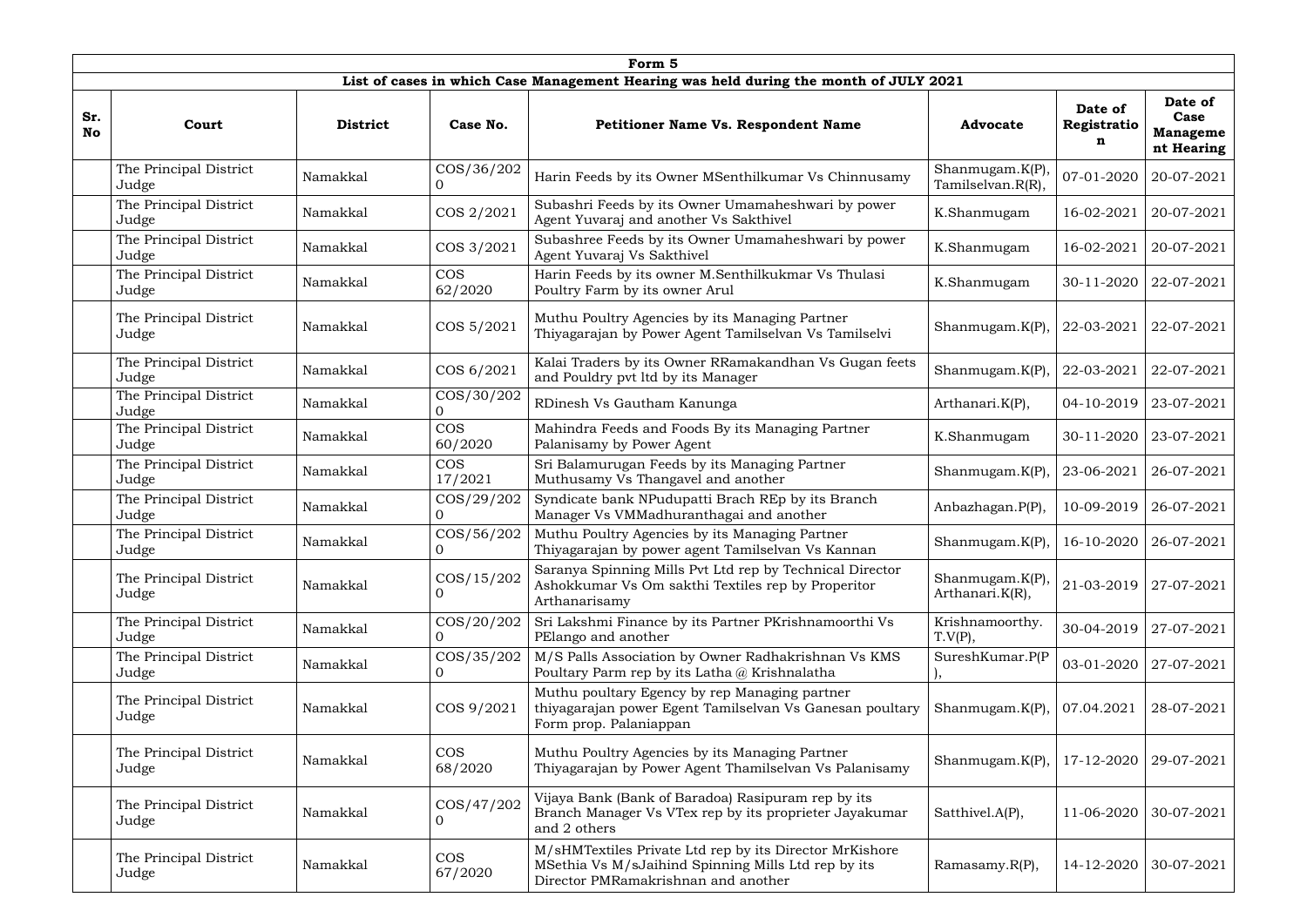|           | Form 5                                    |                 |                       |                                                                                                                               |                               |                             |                                                  |  |  |  |  |  |  |
|-----------|-------------------------------------------|-----------------|-----------------------|-------------------------------------------------------------------------------------------------------------------------------|-------------------------------|-----------------------------|--------------------------------------------------|--|--|--|--|--|--|
|           |                                           |                 |                       | List of cases in which Case Management Hearing was held during the month of JULY 2021                                         |                               |                             |                                                  |  |  |  |  |  |  |
| Sr.<br>No | Court                                     | <b>District</b> | Case No.              | <b>Petitioner Name Vs. Respondent Name</b>                                                                                    | <b>Advocate</b>               | Date of<br>Registratio<br>n | Date of<br>Case<br><b>Manageme</b><br>nt Hearing |  |  |  |  |  |  |
|           | The Principal District<br>Judge           | Namakkal        | <b>COS</b><br>10/2021 | Muthu poultary Egency by rep Managing partner<br>thiyagarajan power Egent Tamilselvan Vs Ramesh poultary<br>Form prop. Ramesh | $Shanmugam.K(P)$ ,            | 19.04.2021                  | 30-07-2021                                       |  |  |  |  |  |  |
| 15        | District Court<br>Udhagamandalam, Nilgiri | Nilgiris        | NIL                   | NIL                                                                                                                           | <b>NIL</b>                    | <b>NIL</b>                  | NIL                                              |  |  |  |  |  |  |
| 16        | Principal District Court                  | Perambalur      | <b>NIL</b>            | NIL                                                                                                                           | <b>NIL</b>                    | <b>NIL</b>                  | <b>NIL</b>                                       |  |  |  |  |  |  |
|           | Mahila Court                              | Perambalur      | <b>NIL</b>            | <b>NIL</b>                                                                                                                    | <b>NIL</b>                    | <b>NIL</b>                  | <b>NIL</b>                                       |  |  |  |  |  |  |
|           | Sub Court                                 | Perambalur      | <b>NIL</b>            | $\mbox{NIL}$                                                                                                                  | $\text{NIL}$                  | <b>NIL</b>                  | <b>NIL</b>                                       |  |  |  |  |  |  |
| 17        | The Principal District<br>Court           | Pudukkottai     | OS 71/18              | Subaithabegam Vs Balasubramanian                                                                                              | M.Jeyanthan                   | 28.04.2018                  | 13.8.2021                                        |  |  |  |  |  |  |
|           | The Principal District<br>Court           | Pudukkottai     | OS 1/2020             | Allahabad Bank VS VKM Fiber Industry and others                                                                               | D.Dhanapal                    | 02.01.2020                  | 9.08.2021                                        |  |  |  |  |  |  |
|           | The Principal District<br>Court           | Pudukkottai     | OS 5/21               | Canara Bank, Pudukkottai Branch Vs Tmt.T.Shanthi and 1<br>another                                                             | S. Dhananjaya<br>Ramachandran | 21.1.2021                   | 23.8.2021                                        |  |  |  |  |  |  |
|           | The Principal District<br>Court           | Pudukkottai     | OS 34/18              | S.Sultan Mohaiyadeen VS M.Mohammed Frook                                                                                      | G.Ramalingm                   | 22.06.2018                  | 06.08.2021                                       |  |  |  |  |  |  |
|           | The Principal District<br>Court           | Pudukkottai     | OS 64/18              | i) Gulgarini ii) Abdul Rahman Vs Rahamath Nisa and 8<br>others                                                                | K.Anbazhahan                  | 07.09.2018                  | 27.08.2021                                       |  |  |  |  |  |  |
|           | The Principal District<br>Court           | Pudukkottai     | OS 08/21              | Canara Bank Thirumayam<br>Vs Suresh                                                                                           | P.N.Satagopan                 | 1.2.2021                    | 9.08.2021                                        |  |  |  |  |  |  |
|           | The Principal District<br>Court           | Pudukkottai     | OS No.<br>134/2019    | The Branch manager, Oriental Bank of Commerce Vs<br>K.Durairaj and four others                                                | V.Kasirajan                   | 18.12.2019                  | 17.08.2021                                       |  |  |  |  |  |  |
|           | The Principal District<br>Court           | Pudukkottai     | OS 36/21              | Canara Bank Thirumayam Vs U.Palanichamy                                                                                       | M.Veerappan                   | 1.03.2021                   | 12.08.2021                                       |  |  |  |  |  |  |
|           | The Principal District<br>Court           | Pudukkottai     | OS 39/21              | Canara Bank Thirumayam<br>Vs S. Kannan                                                                                        | S. Dhananjaya<br>Ramachandran | 02.03.2021                  | 16.08.2021                                       |  |  |  |  |  |  |
|           | The Principal District<br>Court           | Pudukkottai     | OS 40/21              | Canara Bank Thirumayam<br>Vs Rengasamy                                                                                        | S. Dhananjaya<br>Ramachandran | 02.03.2021                  | 16.08.2021                                       |  |  |  |  |  |  |
|           | The Principal District<br>Court           | Pudukkottai     | OS 41/21              | Canara Bank Thirumayam<br>Vs Annadurai                                                                                        | S. Dhananjaya<br>Ramachandran | 02.03.2021                  | 31.08.2021                                       |  |  |  |  |  |  |
|           | The Principal District<br>Court           | Pudukkottai     | OS 42/21              | Canara Bank Thirumayam<br>Vs Vasanthi                                                                                         | S. Dhananjaya<br>Ramachandran | 02.03.2021                  | 27.08.2021                                       |  |  |  |  |  |  |
|           | The Principal District<br>Court           | Pudukkottai     | OS 43/21              | Canara Bank Thirumayam<br>Vs Karuppaiah                                                                                       | S. Dhananjaya<br>Ramachandran | 02.03.2021                  | 10.08.2021                                       |  |  |  |  |  |  |
|           | The Principal District<br>Court           | Pudukkottai     | OS 44/21              | Canara Bank Thirumayam<br>Vs Sangili                                                                                          | S. Dhananjaya<br>Ramachandran | 02.03.2021                  | 16.08.2021                                       |  |  |  |  |  |  |
|           | The Principal District<br>Court           | Pudukkottai     | OS 45/21              | UCO Bank VS Palanisamy and one another                                                                                        | S.M.Kumar                     | 02.03.2021                  | 10.08.2021                                       |  |  |  |  |  |  |
|           | The Principal District<br>Court           | Pudukkottai     | OS 46/21              | SBI, Pudukkottai VS Pandiselvi                                                                                                | T.Kannadasan                  | 02.03.2021                  | 07.08.2021                                       |  |  |  |  |  |  |
|           | The Principal District<br>Court           | Pudukkottai     | OS 47/21              | IOB Bank, Narthamalai VS Navaneethakrishan                                                                                    | Nangai G                      | 02.03.2021                  | 06.08.2021                                       |  |  |  |  |  |  |
|           | The Principal District<br>Court           | Pudukkottai     | OS 48/21              | Canara Bank, Pudukkottai<br>Vs Muthu Rangiyar                                                                                 | S. Dhananjaya<br>Ramachandran | 02.03.2021                  | 10.08.2021                                       |  |  |  |  |  |  |
|           | The Principal District                    | Pudukkottai     | OS 37/21              | Canara Bank Thirumayam<br>Vs K.Chellaiah                                                                                      | M.Veerappan                   | 1.03.2021                   | 26.08.2021                                       |  |  |  |  |  |  |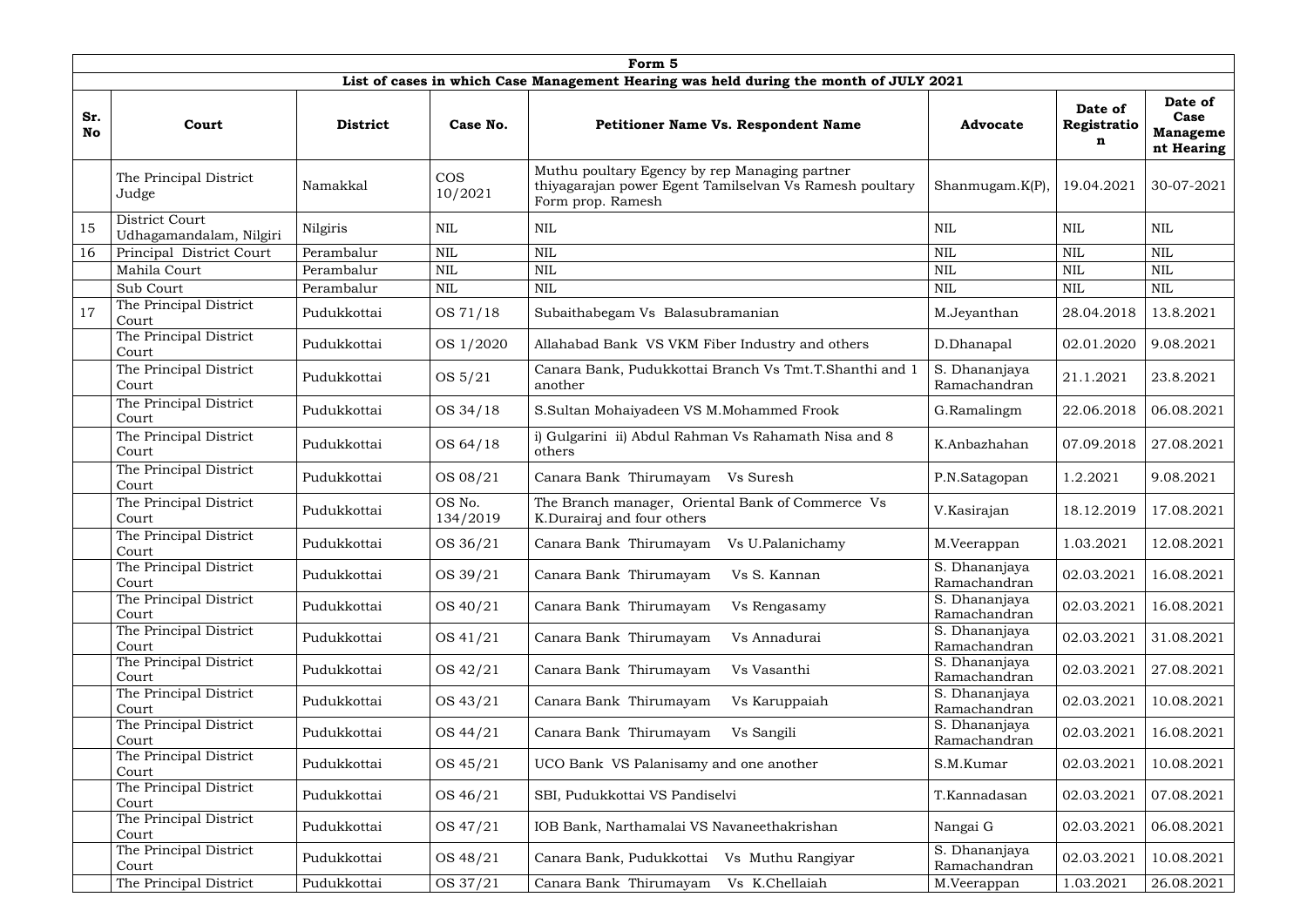| Form 5           |                                 |                 |          |                                                                                       |                               |                             |                                                  |  |  |  |  |
|------------------|---------------------------------|-----------------|----------|---------------------------------------------------------------------------------------|-------------------------------|-----------------------------|--------------------------------------------------|--|--|--|--|
|                  |                                 |                 |          | List of cases in which Case Management Hearing was held during the month of JULY 2021 |                               |                             |                                                  |  |  |  |  |
| Sr.<br><b>No</b> | Court                           | <b>District</b> | Case No. | <b>Petitioner Name Vs. Respondent Name</b>                                            | <b>Advocate</b>               | Date of<br>Registratio<br>n | Date of<br>Case<br><b>Manageme</b><br>nt Hearing |  |  |  |  |
|                  | Court                           |                 |          |                                                                                       |                               |                             |                                                  |  |  |  |  |
|                  | The Principal District<br>Court | Pudukkottai     | OS 76/21 | Canara Bank Thirumayam<br>Vs Arumugam                                                 | M.Veerappan                   | 05.04.2021                  | 03.08.2021                                       |  |  |  |  |
|                  | The Principal District<br>Court | Pudukkottai     | OS 77/21 | Canara Bank Thirumayam<br>Vs M.Murugaiah                                              | M.Veerappan                   | 05.04.2021                  | 06.08.2021                                       |  |  |  |  |
|                  | The Principal District<br>Court | Pudukkottai     | OS 78/21 | Canara Bank Thirumayam<br>Vs S.Thirunavukarasu                                        | M.Veerappan                   | 05.04.2021                  | 04.08.2021                                       |  |  |  |  |
|                  | The Principal District<br>Court | Pudukkottai     | OS 79/21 | SBI, Alangudi Vs Mathiyalagan and 1 another                                           | S.Selva<br>Vinayagam          | 05.04.2021                  | 09.08.2021                                       |  |  |  |  |
|                  | The Principal District<br>Court | Pudukkottai     | OS 80/21 | Canara Bank Thirumayam Vs P. Athmanathan                                              | M.Veerappan                   | 05.04.2021                  | 10.08.2021                                       |  |  |  |  |
|                  | The Principal District<br>Court | Pudukkottai     | OS 81/21 | SBI, Avoor Vs Ramesh                                                                  | Solai.Muthaih                 | 05.04.2021                  | 10.08.2021                                       |  |  |  |  |
|                  | The Principal District<br>Court | Pudukkottai     | OS 82/21 | Canara Bank Thirumayam<br>Vs S.Saranya                                                | S. Dhananjaya<br>Ramachandran | 05.04.2021                  | 10.08.2021                                       |  |  |  |  |
|                  | The Principal District<br>Court | Pudukkottai     | OS 83/21 | Canara Bank Thirumayam<br>Vs S.Arockia Sekar                                          | M.Veerappan                   | 05.04.2021                  | 12.08.2021                                       |  |  |  |  |
|                  | The Principal District<br>Court | Pudukkottai     | OS 84/21 | SBI, Pudukkottai Branch Vs D.Muralidharan                                             | S.Selva<br>Vinayagam          | 05.04.2021                  | 13.8.2021                                        |  |  |  |  |
|                  | The Principal District<br>Court | Pudukkottai     | OS 85/21 | Canara Bank Thirumayam<br>Vs S.Pandimathi                                             | S. Dhananjaya<br>Ramachandran | 05.04.2021                  | 13.8.2021                                        |  |  |  |  |
|                  | The Principal District<br>Court | Pudukkottai     | OS 86/21 | Canara Bank Thirumayam<br>Vs A.Murugesan                                              | S. Dhananjaya<br>Ramachandran | 05.04.2021                  | 10.08.2021                                       |  |  |  |  |
|                  | The Principal District<br>Court | Pudukkottai     | OS 87/21 | Canara Bank Thirumayam<br>Vs V.Ravi                                                   | S. Dhananjaya<br>Ramachandran | 05.04.2021                  | 18.08.2021                                       |  |  |  |  |
|                  | The Principal District<br>Court | Pudukkottai     | OS 88/21 | Canara Bank Thirumayam<br>Vs V.Velu                                                   | S. Dhananjaya<br>Ramachandran | 05.04.2021                  | 16.08.2021                                       |  |  |  |  |
|                  | The Principal District<br>Court | Pudukkottai     | OS 89/21 | City Union Bank, Pudukkottai Vs S.BAbu                                                | K.Narayanan                   | 05.04.2021                  | 23.08.2021                                       |  |  |  |  |
|                  | The Principal District<br>Court | Pudukkottai     | OS 90/21 | Canara Bank Thirumayam<br>Vs R.M.Subramanian                                          | S. Dhananjaya<br>Ramachandran | 05.04.2021                  | 24.08.2021                                       |  |  |  |  |
|                  | The Principal District<br>Court | Pudukkottai     | OS 91/21 | Canara Bank Thirumayam<br>VS Sivakumar                                                | S. Dhananjaya<br>Ramachandran | 05.04.2021                  | 25.08.2021                                       |  |  |  |  |
|                  | The Principal District<br>Court | Pudukkottai     | OS 92/21 | Canara Bank Thirumayam<br>Vs D.Stephanraj                                             | S. Dhananjaya<br>Ramachandran | 05.04.2021                  | 26.08.2021                                       |  |  |  |  |
|                  | The Principal District<br>Court | Pudukkottai     | OS 93/21 | Canara Bank Thirumayam<br>Vs Saravanan                                                | S. Dhananjaya<br>Ramachandran | 08.04.2021                  | 27.08.2021                                       |  |  |  |  |
|                  | The Principal District<br>Court | Pudukkottai     | OS 94/21 | Canara Bank Thirumayam<br>Vs Sivakumar                                                | S. Dhananjaya<br>Ramachandran | 08.04.2021                  | 13.08.2021                                       |  |  |  |  |
|                  | The Principal District<br>Court | Pudukkottai     | OS 95/21 | canara Bank Thirumayam<br>Vs Adaikappan                                               |                               | 08.04.2021                  | 13.08.2021                                       |  |  |  |  |
|                  | The Principal District<br>Court | Pudukkottai     | OS 96/21 | Canara Bank Thirumayam<br>Vs M.Chinnaiah                                              |                               | 08.04.2021                  | 17.08.2021                                       |  |  |  |  |
|                  | The Principal District<br>Court | Pudukkottai     | OS 97/21 | Canara Bank Thirumayam<br>Vs Ganesan                                                  | S. Dhananjaya<br>Ramachandran | 08.04.2021                  | 03.08.2021                                       |  |  |  |  |
|                  | The Principal District          | Pudukkottai     | OS 98/21 | Canara Bank Thirumayam<br>Vs Subramanian                                              | S. Dhananjaya                 | 08.04.2021                  | 13.08.2021                                       |  |  |  |  |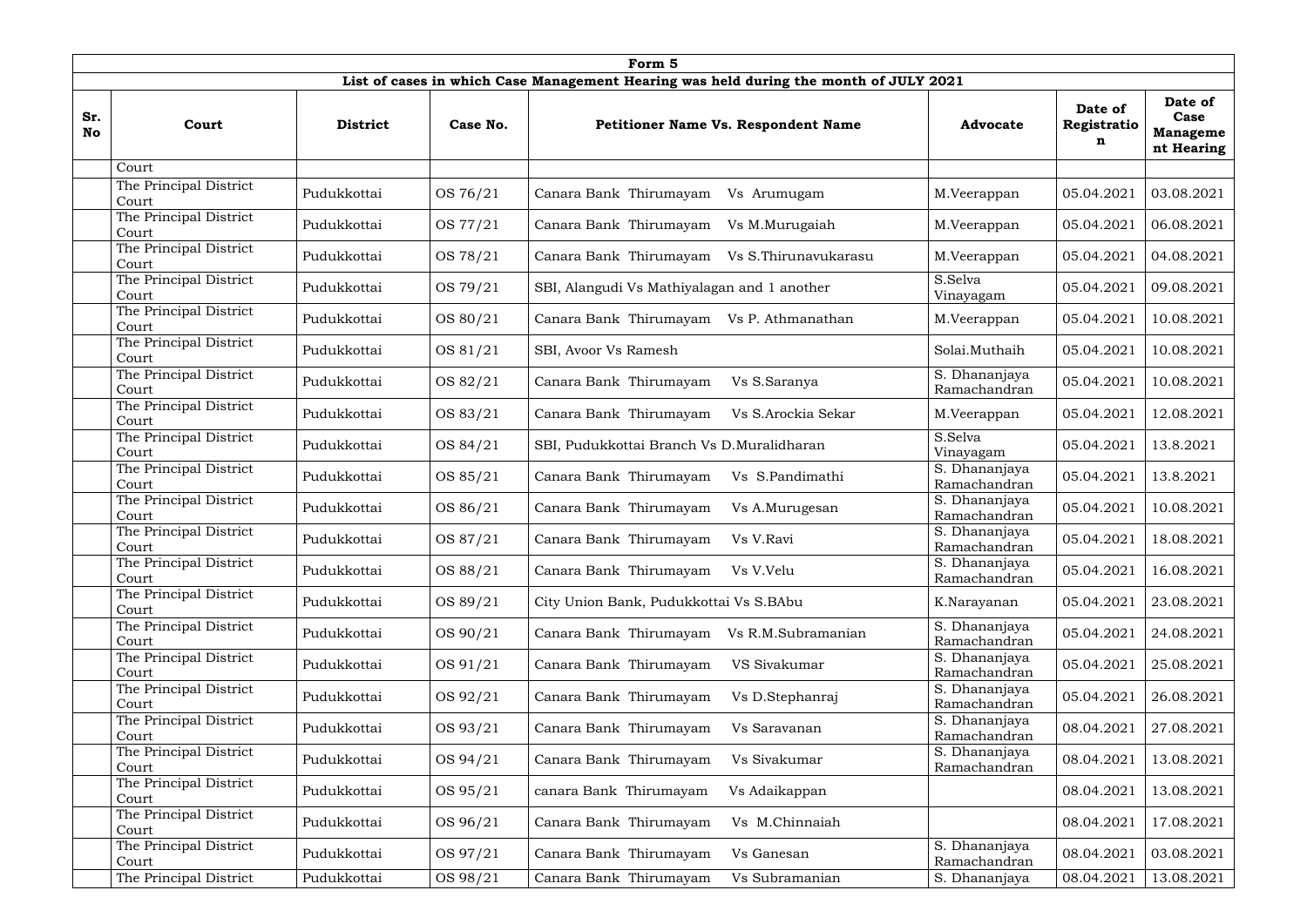|                  | Form 5                                                          |                 |              |                                                                                       |                               |                             |                                                  |  |  |  |  |  |
|------------------|-----------------------------------------------------------------|-----------------|--------------|---------------------------------------------------------------------------------------|-------------------------------|-----------------------------|--------------------------------------------------|--|--|--|--|--|
|                  |                                                                 |                 |              | List of cases in which Case Management Hearing was held during the month of JULY 2021 |                               |                             |                                                  |  |  |  |  |  |
| Sr.<br><b>No</b> | Court                                                           | <b>District</b> | Case No.     | <b>Petitioner Name Vs. Respondent Name</b>                                            | <b>Advocate</b>               | Date of<br>Registratio<br>n | Date of<br>Case<br><b>Manageme</b><br>nt Hearing |  |  |  |  |  |
|                  | Court                                                           |                 |              |                                                                                       | Ramachandran                  |                             |                                                  |  |  |  |  |  |
|                  | The Principal District<br>Court                                 | Pudukkottai     | OS 99/21     | Canara Bank Thirumayam<br>VS Ravikumar                                                | S. Dhananjaya<br>Ramachandran | 08.04.2021                  | 09.08.2021                                       |  |  |  |  |  |
|                  | The Principal District<br>Court                                 | Pudukkottai     | OS 100/21    | UCO Bank VS Datchanamurthy                                                            | S.M.Kumar                     | 08.04.2021                  | 07.08.2021                                       |  |  |  |  |  |
|                  | The Principal District<br>Court                                 | Pudukkottai     | OS 101/21    | Canara Bank Thirumayam<br>Vs Francis Xavier                                           | S. Dhananjaya<br>Ramachandran | 09.04.2021                  | 06.08.2021                                       |  |  |  |  |  |
|                  | The Principal District<br>Court                                 | Pudukkottai     | OS 102/21    | City Union Bank VS Dharani and others                                                 | S. Dhananjaya<br>Ramachandran | 09.04.2021                  | 06.08.2021                                       |  |  |  |  |  |
|                  | The Principal District<br>Court                                 | Pudukkottai     | OS 103/21    | Bank of India VS Moorthy                                                              | Gunasekaran                   | 09.04.2021                  | 06.08.2021                                       |  |  |  |  |  |
| 18               | Principal District Court                                        | Ramanathapuram  | <b>NIL</b>   | $\mbox{NIL}$                                                                          | <b>NIL</b>                    | <b>NIL</b>                  | <b>NIL</b>                                       |  |  |  |  |  |
| 19               | Principal District Court,<br>Salem                              | Salem           | <b>NIL</b>   | <b>NIL</b>                                                                            | <b>NIL</b>                    | <b>NIL</b>                  | <b>NIL</b>                                       |  |  |  |  |  |
| 20               | Principal District and<br><b>Sessions Court</b>                 | Sivaganga       | <b>NIL</b>   | $\mbox{NIL}$                                                                          | <b>NIL</b>                    | <b>NIL</b>                  | <b>NIL</b>                                       |  |  |  |  |  |
| 21               | Prl. District<br>Court, Thanjavur                               | Thanjavur       | NIL          | <b>NIL</b>                                                                            | <b>NIL</b>                    | <b>NIL</b>                  | <b>NIL</b>                                       |  |  |  |  |  |
|                  | <b>III Additional District</b><br>Judge, Pattukkottai.          | Thanjavur       | NIL          | $\mbox{NIL}$                                                                          | <b>NIL</b>                    | <b>NIL</b>                  | <b>NIL</b>                                       |  |  |  |  |  |
| 22               | Principal District Court,<br>Theni                              | Theni           | <b>NIL</b>   | <b>NIL</b>                                                                            | <b>NIL</b>                    | <b>NIL</b>                  | <b>NIL</b>                                       |  |  |  |  |  |
|                  | Principal District Court,<br>Theni                              | Theni           | <b>NIL</b>   | <b>NIL</b>                                                                            | <b>NIL</b>                    | <b>NIL</b>                  | <b>NIL</b>                                       |  |  |  |  |  |
| 23               | Principal District Court,<br>Thoothukudi                        | Thoothukudi     | <b>NIL</b>   | $\mbox{NIL}$                                                                          | $\mbox{NIL}$                  | $\text{NIL}$                | $\mbox{NIL}$                                     |  |  |  |  |  |
| 24               | Principal District Court                                        | Tiruchirappalli | $\mbox{NIL}$ | $\mbox{NIL}$                                                                          | <b>NIL</b>                    | <b>NIL</b>                  | $\mbox{NIL}$                                     |  |  |  |  |  |
| 25               | Principal District Court                                        | Tirunelveli     | <b>NIL</b>   | $\mbox{NIL}$                                                                          | <b>NIL</b>                    | $\mbox{NIL}$                | $\mbox{NIL}$                                     |  |  |  |  |  |
| 26               | Principal District Court,<br>Tiruppur                           | Tiruppur        | NIL          | <b>NIL</b>                                                                            | <b>NIL</b>                    | NIL                         | <b>NIL</b>                                       |  |  |  |  |  |
|                  | I Additional District Court,<br>Tiruppur                        | Tiruppur        | NIL          | <b>NIL</b>                                                                            | <b>NIL</b>                    | <b>NIL</b>                  | <b>NIL</b>                                       |  |  |  |  |  |
|                  | <b>II</b> Additional District<br>Court, Tiruppur                | Tiruppur        | NIL          | NIL                                                                                   | NIL                           | NIL                         | NIL                                              |  |  |  |  |  |
|                  | Principal Sub Court,<br>Tiruppur                                | Tiruppur        | NIL          | <b>NIL</b>                                                                            | <b>NIL</b>                    | <b>NIL</b>                  | <b>NIL</b>                                       |  |  |  |  |  |
|                  | Additional Sub Court,<br>Tiruppur                               | Tiruppur        | NIL          | <b>NIL</b>                                                                            | <b>NIL</b>                    | NIL                         | <b>NIL</b>                                       |  |  |  |  |  |
|                  | Sub Court, Udumalpet                                            | Tiruppur        | $\mbox{NIL}$ | $\mbox{NIL}$                                                                          | <b>NIL</b>                    | $\text{NIL}$                | <b>NIL</b>                                       |  |  |  |  |  |
|                  | Sub Court, Avinashi                                             | Tiruppur        | <b>NIL</b>   | $\mbox{NIL}$                                                                          | $\mbox{NIL}$                  | NIL                         | $\mbox{NIL}$                                     |  |  |  |  |  |
| 27               | Principal District Court,<br>Tiruvallur                         | Tiruvallur      | NIL          | $\mbox{NIL}$                                                                          | $\mbox{NIL}$                  | $\mbox{NIL}$                | $\mbox{NIL}$                                     |  |  |  |  |  |
|                  | The I Additional District<br>and Sessions Court,<br>Tiruvallur. | Tiruvallur      | NIL          | NIL                                                                                   | NIL                           | $\mbox{NIL}$                | NIL                                              |  |  |  |  |  |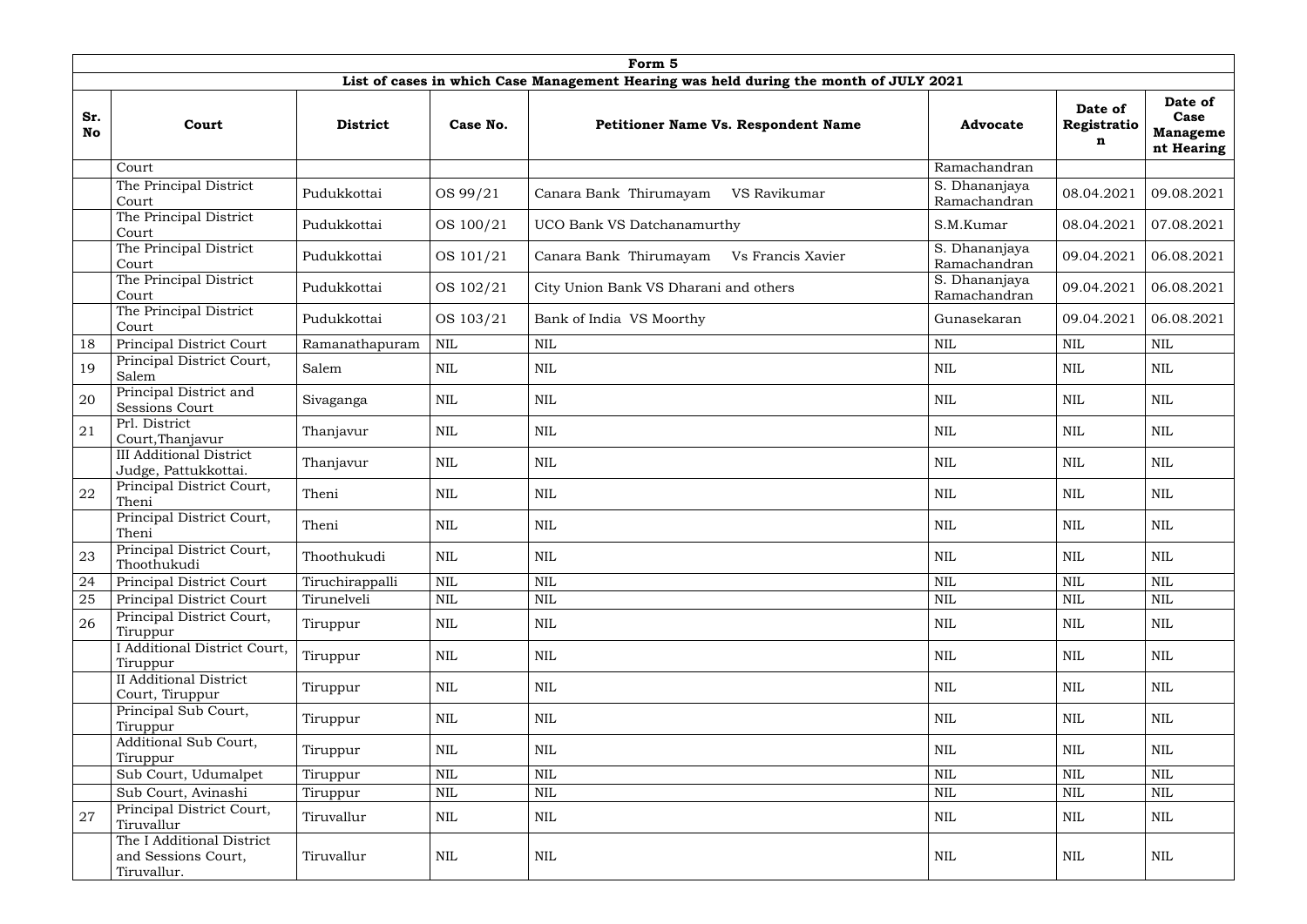|                  | Form 5                                                             |                 |                                   |                                                                                                                                                                                                                                                |                                                 |                             |                                                  |  |  |  |  |  |  |
|------------------|--------------------------------------------------------------------|-----------------|-----------------------------------|------------------------------------------------------------------------------------------------------------------------------------------------------------------------------------------------------------------------------------------------|-------------------------------------------------|-----------------------------|--------------------------------------------------|--|--|--|--|--|--|
|                  |                                                                    |                 |                                   | List of cases in which Case Management Hearing was held during the month of JULY 2021                                                                                                                                                          |                                                 |                             |                                                  |  |  |  |  |  |  |
| Sr.<br><b>No</b> | Court                                                              | <b>District</b> | Case No.                          | <b>Petitioner Name Vs. Respondent Name</b>                                                                                                                                                                                                     | <b>Advocate</b>                                 | Date of<br>Registratio<br>n | Date of<br>Case<br><b>Manageme</b><br>nt Hearing |  |  |  |  |  |  |
|                  | The II Additional District<br>and Sessions Court,<br>Poonamallee.  | Tiruvallur      | <b>NIL</b>                        | <b>NIL</b>                                                                                                                                                                                                                                     | <b>NIL</b>                                      | <b>NIL</b>                  | <b>NIL</b>                                       |  |  |  |  |  |  |
|                  | The III Additional District<br>and Sessions Court,<br>Poonamallee. | Tiruvallur      | NIL                               | <b>NIL</b>                                                                                                                                                                                                                                     | <b>NIL</b>                                      | <b>NIL</b>                  | <b>NIL</b>                                       |  |  |  |  |  |  |
|                  | The IV Additional District<br>and Sessions Court,<br>Ponneri.      | Tiruvallur      | NIL                               | <b>NIL</b>                                                                                                                                                                                                                                     | <b>NIL</b>                                      | <b>NIL</b>                  | NIL                                              |  |  |  |  |  |  |
|                  | The Sub Court, Tiruvallur.                                         | Tiruvallur      | <b>NIL</b>                        | <b>NIL</b>                                                                                                                                                                                                                                     | <b>NIL</b>                                      | <b>NIL</b>                  | <b>NIL</b>                                       |  |  |  |  |  |  |
|                  | The Sub Court,<br>Poonamallee.                                     | Tiruvallur      | <b>NIL</b>                        | <b>NIL</b>                                                                                                                                                                                                                                     | <b>NIL</b>                                      | <b>NIL</b>                  | <b>NIL</b>                                       |  |  |  |  |  |  |
|                  | The Sub Court, Tiruttani.                                          | Tiruvallur      | <b>NIL</b>                        | <b>NIL</b>                                                                                                                                                                                                                                     | <b>NIL</b>                                      | <b>NIL</b>                  | <b>NIL</b>                                       |  |  |  |  |  |  |
| 28               | Principal District Court,<br>Tiruvannamalai                        | Tiruvannamalai  | NIL                               | <b>NIL</b>                                                                                                                                                                                                                                     | <b>NIL</b>                                      | <b>NIL</b>                  | <b>NIL</b>                                       |  |  |  |  |  |  |
| 29               | Principal District Court                                           | Tiruvarur       | <b>NIL</b>                        | NIL                                                                                                                                                                                                                                            | <b>NIL</b>                                      | $\mbox{NIL}$                | <b>NIL</b>                                       |  |  |  |  |  |  |
| 30               | Principal District Court,<br>Vellore                               | Vellore         | <b>NIL</b>                        | <b>NIL</b>                                                                                                                                                                                                                                     | <b>NIL</b>                                      | <b>NIL</b>                  | <b>NIL</b>                                       |  |  |  |  |  |  |
|                  | <b>II</b> Additional District<br>Court, Ranipet                    | Vellore         | NIL                               | <b>NIL</b>                                                                                                                                                                                                                                     | <b>NIL</b>                                      | <b>NIL</b>                  | <b>NIL</b>                                       |  |  |  |  |  |  |
| 31               | Principal District Court,<br>Villupuram                            | Villupuram      | <b>NIL</b>                        | NIL                                                                                                                                                                                                                                            | <b>NIL</b>                                      | <b>NIL</b>                  | <b>NIL</b>                                       |  |  |  |  |  |  |
| 32               | Principal District Court,<br>Srivillliputtur                       | Virudhunagar    | <b>NIL</b>                        | <b>NIL</b>                                                                                                                                                                                                                                     | <b>NIL</b>                                      | <b>NIL</b>                  | NIL                                              |  |  |  |  |  |  |
|                  | Sub Court, Sivakasi                                                | Virudhunagar    | <b>NIL</b>                        | <b>NIL</b>                                                                                                                                                                                                                                     | <b>NIL</b>                                      | $\mbox{NIL}$                | $\mbox{NIL}$                                     |  |  |  |  |  |  |
| 33               | PRINCIPAL DISTRICT<br>JUDGE, PUDUCHERRY                            | Puducherry      | 0. S. 134 / 201<br>9              | M/s. Grace Infrastructure P. Ltd<br>Vs<br>M/s. Ultramax Hydrojet Pvt. Limited                                                                                                                                                                  | Mr. Rajaprakash<br><b>Vs</b><br>Sendhil Narayan | 21.06.2019                  | 08.07.2021<br>26.07.2021                         |  |  |  |  |  |  |
|                  | PRINCIPAL DISTRICT<br>JUDGE, PUDUCHERRY                            | Puducherry      | 0. S. 83 / 2020                   | M/s. Prashanth Properties Pvt. Ltd., Rep. by its M.D.,<br>Premraja<br>Vs<br>1) Om Ganeshaya Food and Beverages Pvt. Ltd., Rep. by its<br>Director, Sumit Shital<br>2) Shreem Food and Beverages rp by Partner Mrs.<br>Shreedevi Chandrasekaran | Mr. L. Sathish<br>Vs<br>Mr. P. Natarajan        | 08.07.2020                  | 15.07.2021<br>22.07.2021<br>30.07.2021           |  |  |  |  |  |  |
|                  | PRINCIPAL DISTRICT<br>JUDGE, PUDUCHERRY                            | Puducherry      | 0. S. 168 / 202<br>$\overline{0}$ | Rahul Industires rep. by its Proprietrix, M. Jeyashree<br>Vs<br>Fidelity Contracts and Services Pvt. Ltd., rep. by its Vice<br>President, Prasad                                                                                               | Mr.K.<br>Ranganathan                            | 24.11.2020                  | 08.07.2021<br>20.07.2021                         |  |  |  |  |  |  |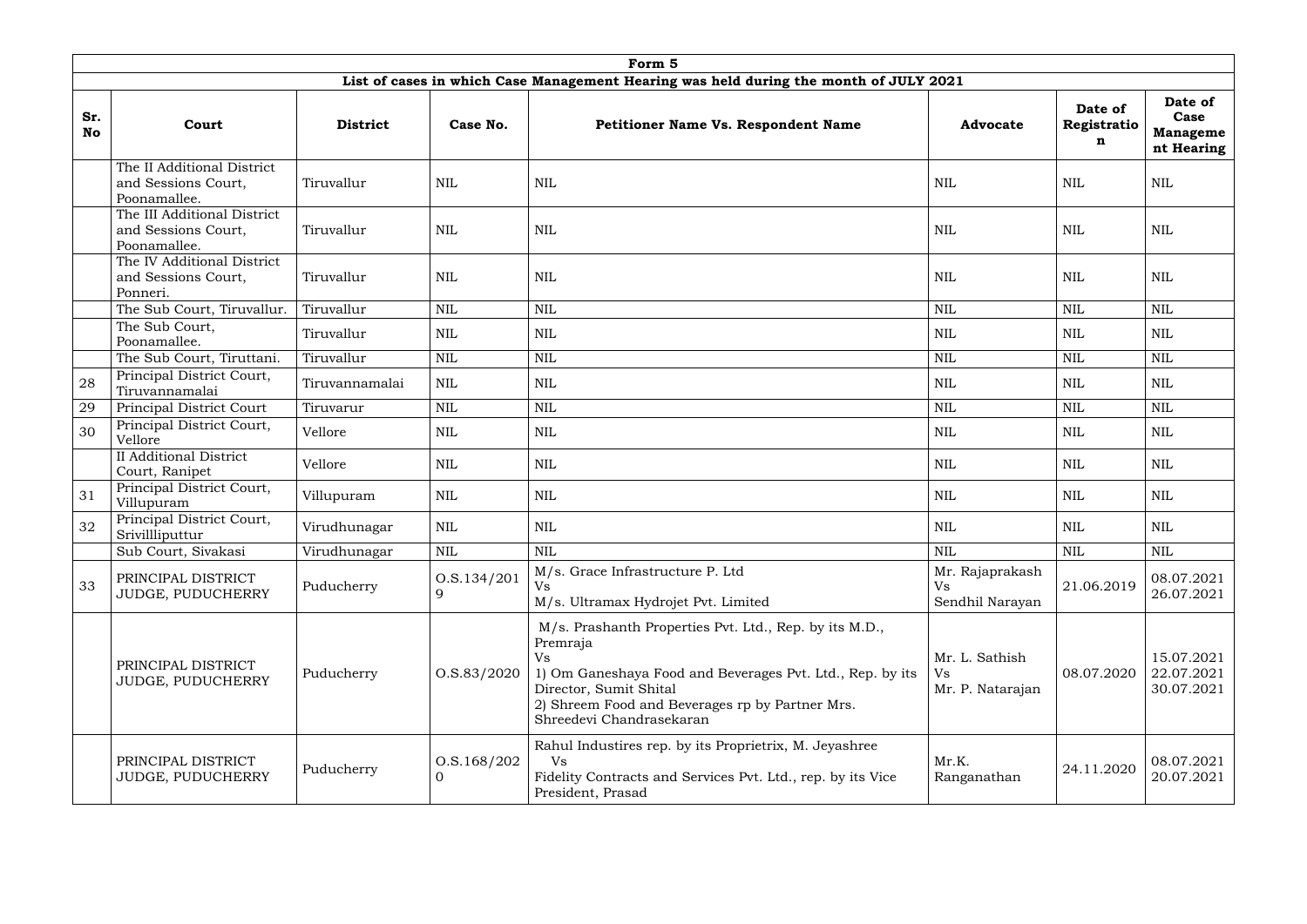| Form 5           |                                                |                 |                                 |                                                                                                                                                                                                                                                                                      |                                                          |                             |                                                  |  |  |  |  |  |
|------------------|------------------------------------------------|-----------------|---------------------------------|--------------------------------------------------------------------------------------------------------------------------------------------------------------------------------------------------------------------------------------------------------------------------------------|----------------------------------------------------------|-----------------------------|--------------------------------------------------|--|--|--|--|--|
|                  |                                                |                 |                                 | List of cases in which Case Management Hearing was held during the month of JULY 2021                                                                                                                                                                                                |                                                          |                             |                                                  |  |  |  |  |  |
| Sr.<br><b>No</b> | Court                                          | <b>District</b> | Case No.                        | Petitioner Name Vs. Respondent Name                                                                                                                                                                                                                                                  | <b>Advocate</b>                                          | Date of<br>Registratio<br>n | Date of<br>Case<br><b>Manageme</b><br>nt Hearing |  |  |  |  |  |
|                  | PRINCIPAL DISTRICT<br>JUDGE, PUDUCHERRY        | Puducherry      | 0. S. 171/202<br>$\overline{0}$ | 1) Subetha Begum rep by its power of attorney<br>Karthikvijayraj<br>2) Zareen Bagum rep by Power of Attorney Karthik Vijayaraj<br>Vs<br>1) Bashereya Bevi<br>2) Haji Ali<br>3) Mohammed Zahir<br>4) Mouhamad Saly<br>5) Mohamad Shahul Hameed<br>6) Shamshia                         | Mr.P. Jesus<br>Moris Ravi                                | 04.12.2020                  | 08.07.2021                                       |  |  |  |  |  |
|                  | PRINCIPAL DISTRICT<br>JUDGE, PUDUCHERRY        | Puducherry      | C.0. S.02/20<br>21              | Rajaram<br>Vs<br>1. union of Indian rep. by union territory of Pondicherry.<br>2. The Director, Directorate of Health and family and health<br>services.<br>3. The Director, Directorate of accounts and Treassuries<br>Govt of puducherry.<br>4. Justice I.P. Vasisth, Judge retd., | Mr. Sasibalan                                            | 13.04.2021                  | 30.07.2021                                       |  |  |  |  |  |
|                  | PRINCIPAL DISTRICT<br><b>JUDGE, PUDUCHERRY</b> | Puducherry      | Ar.o.p.61/20<br>16              | 1) Rajarajan<br>2) Gomathy Rajarajan<br>Vs<br>India Infoline Finance Ltd                                                                                                                                                                                                             | Mr. D. Sukumar<br><b>Vs</b><br>Mr. R.<br>Soupramanian    | 21.06.2016 29.07.2021       |                                                  |  |  |  |  |  |
|                  | PRINCIPAL DISTRICT<br>JUDGE, PUDUCHERRY        | Puducherry      | Ar.o.p. $91/20$<br>16           | M/s. Pondicherry Port Ltd., Rep. by its Authorised<br>1) The Secretary (Port), Govt. of Puducherry<br>2) Justice D.P. Wadhwa, Judge Retd., Supreme Court of<br>India<br>3) Justice Doraiswamy Raju, Judge Retd., Supreme Court<br>of India<br>4) Justice I.P. Vasishth, Judge Retd., | Mr.<br>Maruthupandian<br><b>Vs</b><br>Mr. Vinothkumar    | 20.10.2016                  | 09.07.2021<br>19.07.2021                         |  |  |  |  |  |
|                  | PRINCIPAL DISTRICT<br>JUDGE, PUDUCHERRY        | Puducherry      | Ar.op.15/20<br>17               | Rajendra Kumar<br>Vs<br>M/s Cholamandalam Investments and Finance Co. Ltd                                                                                                                                                                                                            | Mr.<br>Praveenkumar<br><b>Vs</b><br>Mr.Santhoshkum<br>ar | 21.02.2017                  | 08.07.2021<br>16.07.2021<br>23.07.2021           |  |  |  |  |  |
|                  | PRINCIPAL DISTRICT<br>JUDGE, PUDUCHERRY        | Puducherry      | Ar.op.17/20<br>17               | 1) Sethuraman<br>2) Vasantha<br>Vs<br>Indo Asia Finance Ltd., Chennai                                                                                                                                                                                                                | Mr. K. Ravikumar<br><b>Vs</b><br>Mr. Savariram           | 27.02.2017                  | 15.07.2021                                       |  |  |  |  |  |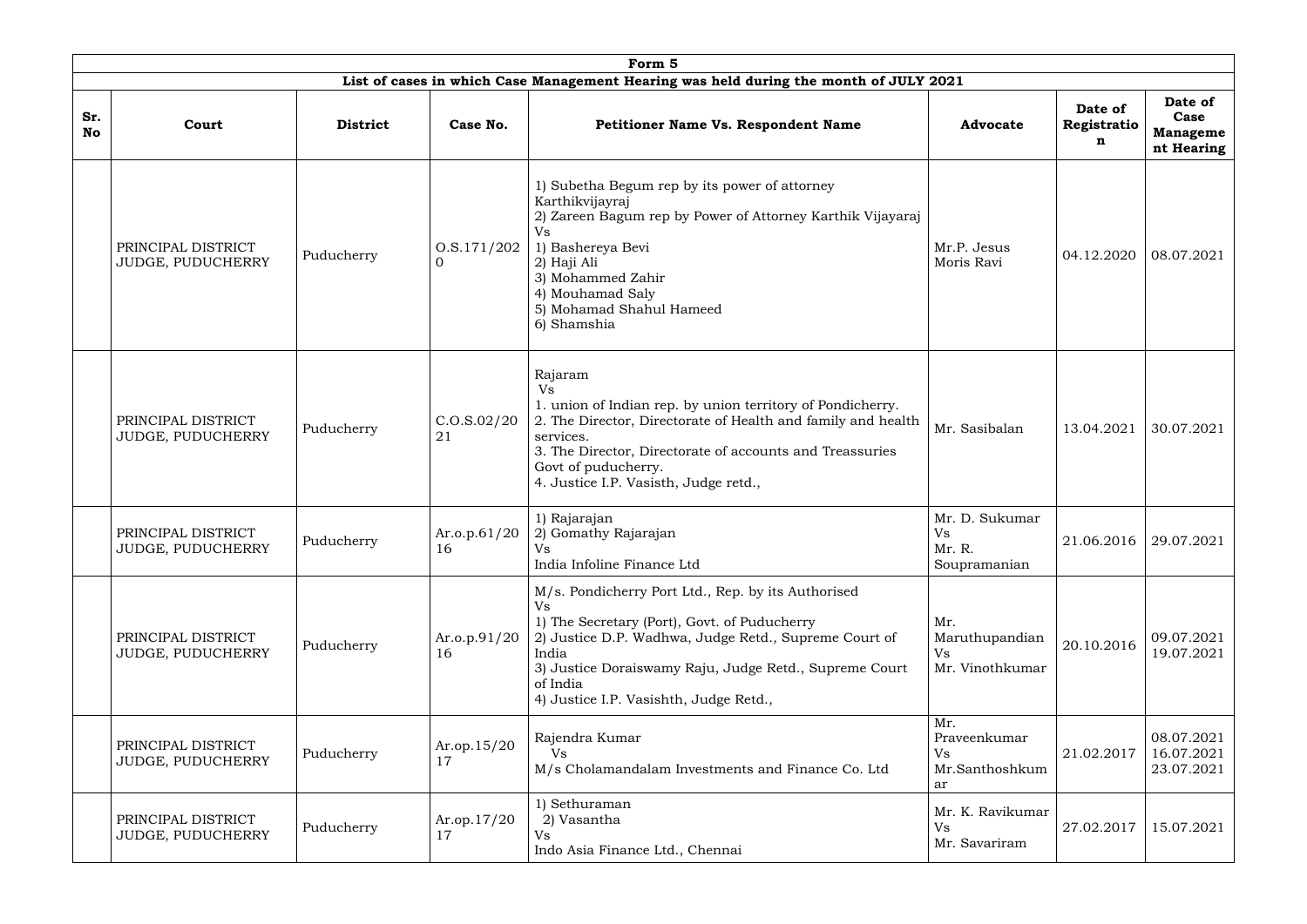| Form 5           |                                         |                                                                                                                                                                                                                                                                                                                   |                    |                                                                                                                  |                                         |                             |                                                  |  |  |  |  |  |
|------------------|-----------------------------------------|-------------------------------------------------------------------------------------------------------------------------------------------------------------------------------------------------------------------------------------------------------------------------------------------------------------------|--------------------|------------------------------------------------------------------------------------------------------------------|-----------------------------------------|-----------------------------|--------------------------------------------------|--|--|--|--|--|
|                  |                                         |                                                                                                                                                                                                                                                                                                                   |                    | List of cases in which Case Management Hearing was held during the month of JULY 2021                            |                                         |                             |                                                  |  |  |  |  |  |
| Sr.<br><b>No</b> | Court                                   | <b>District</b>                                                                                                                                                                                                                                                                                                   | Case No.           | <b>Petitioner Name Vs. Respondent Name</b>                                                                       | <b>Advocate</b>                         | Date of<br>Registratio<br>n | Date of<br>Case<br><b>Manageme</b><br>nt Hearing |  |  |  |  |  |
|                  | PRINCIPAL DISTRICT<br>JUDGE, PUDUCHERRY | Puducherry                                                                                                                                                                                                                                                                                                        | Ar.o.p.18/20<br>17 | 1) Sethuraman<br>2) Vasantha<br>Vs<br>Indo Asia Finance Ltd., Chennai                                            | Mr. K. Ravikumar<br>Vs<br>Mr. Savariram | 27.02.2017                  | 29.07.2021                                       |  |  |  |  |  |
|                  | PRINCIPAL DISTRICT<br>JUDGE, PUDUCHERRY | Rahman Settu<br>Vs<br>Ar.op.24/20<br>1)<br>M/s. Challani Finance, Rep. by its Manager and Powe<br>Puducherry<br>18<br>of Attorney, Kannan<br>2) Basheer Ahamed                                                                                                                                                    |                    | Mr. Vee.<br>Ganapathy<br>Vs<br>Mr.P.<br>Luprakasam                                                               | 28.03.2018                              | 23.07.2021                  |                                                  |  |  |  |  |  |
|                  | PRINCIPAL DISTRICT<br>JUDGE, PUDUCHERRY | 1) The Chief Secretary to Govt., Govt. of Puducherry<br>2) The Secretary to Government (Tourisam),<br>3) The Director (Tourism), Department of Tourisam<br>Ar.O.P.02/20<br>4) The Managin Director, Puducherry Tourism Development<br>Puducherry<br>20<br>Corporation Ltd., Puducherry<br><b>Vs</b><br>C.K. Rajan |                    | Mr.M. Nakkeeran<br>Vs<br>Mr. D.<br>Soundararajan                                                                 | 04.02.2020                              | 15.07.2021<br>26.07.2021    |                                                  |  |  |  |  |  |
|                  | PRINCIPAL DISTRICT<br>JUDGE, PUDUCHERRY | Puducherry                                                                                                                                                                                                                                                                                                        | Ar.O.P.18/20<br>21 | 1) Babu<br>2) Geetha<br>Vs<br>1) M/s. HDB Financial Services Ltd., Rep. by its M.D.,<br>Ramesh                   | Mr. A.<br>Latchoumicanda<br>ne          | 05.03.2021                  | 30.07.2021                                       |  |  |  |  |  |
|                  | PRINCIPAL DISTRICT<br>JUDGE, PUDUCHERRY | Puducherry                                                                                                                                                                                                                                                                                                        | Ar.O.P.23/20<br>21 | 1. Raji<br>2. Maheswari<br>3. Subburayan<br><b>Vs</b><br>M/s. Equitas Small Finance Bank ltd.,                   | Mr. A.<br>Latchoumicanda<br>ne          | 12.03.2021                  | 15.07.2021                                       |  |  |  |  |  |
|                  | PRINCIPAL DISTRICT<br>JUDGE, PUDUCHERRY | Puducherry                                                                                                                                                                                                                                                                                                        | Ar.O.P.27/20<br>21 | 1. Alavandhar<br>2. Rajalakshmi<br><b>Vs</b><br>M/s. Shriram Chits TN(P) ltd., Rep., by its Foreman<br>Murugesan | Mr. R. Parveen<br>Kumar                 | 17.03.2021                  | 16.07.2021                                       |  |  |  |  |  |
|                  | PRINCIPAL DISTRICT<br>JUDGE, PUDUCHERRY | 1. Alavandhar<br>Ar.O.P.28/20<br>2. Rajalakshmi<br>Puducherry<br>21<br>Vs<br>Dhanalakshmi Srinivasan., Rep., by its Foreman                                                                                                                                                                                       |                    | Mr. R. Parveen<br>Kumar                                                                                          | 17.03.2021                              | 16.07.2021                  |                                                  |  |  |  |  |  |
|                  | PRINCIPAL DISTRICT<br>JUDGE, PUDUCHERRY | Rajalakshmi<br>Ar.O.P.29/20<br>Puducherry<br><b>Vs</b><br>21<br>Dhanalakshmi Srinivasan., Rep., by its Foreman                                                                                                                                                                                                    |                    | Mr. R. Parveen<br>Kumar                                                                                          | 17.03.2021                              | 16.07.2021                  |                                                  |  |  |  |  |  |
|                  | DISTRICT JUDGE,<br><b>KARAIKAL</b>      | Puducherry                                                                                                                                                                                                                                                                                                        | ARBOP.2/20<br>20   | K.Venkadesawaran<br>VS<br>Shriram City Union Finance Ltd.,                                                       | Thirumalvalavan                         | 18.02.2020                  | 05.07.21                                         |  |  |  |  |  |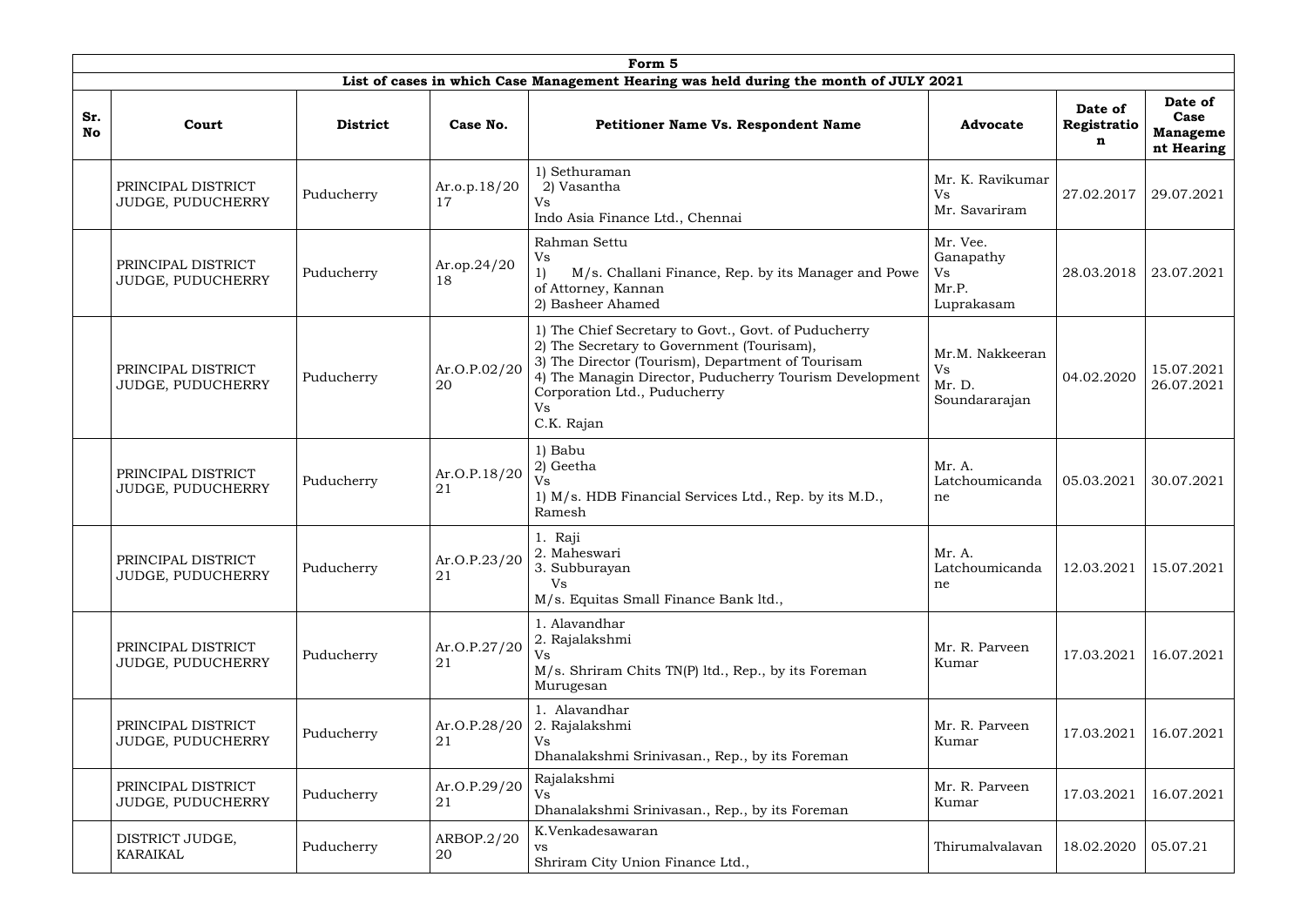|                  | Form 5                             |                                                                                                                                                                                                                                                                                                                                                                           |                  |                                                                                                                                                         |                 |                             |                                                  |  |  |  |  |  |  |
|------------------|------------------------------------|---------------------------------------------------------------------------------------------------------------------------------------------------------------------------------------------------------------------------------------------------------------------------------------------------------------------------------------------------------------------------|------------------|---------------------------------------------------------------------------------------------------------------------------------------------------------|-----------------|-----------------------------|--------------------------------------------------|--|--|--|--|--|--|
|                  |                                    |                                                                                                                                                                                                                                                                                                                                                                           |                  | List of cases in which Case Management Hearing was held during the month of JULY 2021                                                                   |                 |                             |                                                  |  |  |  |  |  |  |
| Sr.<br><b>No</b> | Court                              | <b>District</b>                                                                                                                                                                                                                                                                                                                                                           | Case No.         | <b>Petitioner Name Vs. Respondent Name</b>                                                                                                              | <b>Advocate</b> | Date of<br>Registratio<br>n | Date of<br>Case<br><b>Manageme</b><br>nt Hearing |  |  |  |  |  |  |
|                  | DISTRICT JUDGE,<br><b>KARAIKAL</b> | Puducherry                                                                                                                                                                                                                                                                                                                                                                | ARBOP.3/20<br>20 | Boopathy<br><b>VS</b><br>Shriram City Union Finance Ltd.,                                                                                               | Thirumalvalavan | 18.02.2020                  | 05.07.21                                         |  |  |  |  |  |  |
|                  | DISTRICT JUDGE,<br><b>KARAIKAL</b> | Muthulakshmi<br>ARBOP.4/20<br>Puducherry<br><b>VS</b><br>17<br>Shriram City Union Finance Ltd.,<br>Shriram City Union Finance Ltd.,<br>EP.55/2018<br>Puducherry<br>Vs<br>Sathiyakala<br>Shriram City Union Finance Ltd.,<br>EP 18/2019<br>Puducherry<br>Vs<br>Sathiyakala<br>Shriram City Union Finance Ltd.,<br>EP.6/2020<br>Puducherry<br><b>VS</b><br>Raman and others |                  | Thirumalvalavan                                                                                                                                         | 23.10.2017      | 05.07.21                    |                                                  |  |  |  |  |  |  |
|                  | DISTRICT JUDGE,<br><b>KARAIKAL</b> |                                                                                                                                                                                                                                                                                                                                                                           |                  | Senthilraghavan<br>Vs<br>Ahamed Ansari                                                                                                                  | 26.10.2018      | 08.07.21                    |                                                  |  |  |  |  |  |  |
|                  | DISTRICT JUDGE,<br><b>KARAIKAL</b> |                                                                                                                                                                                                                                                                                                                                                                           |                  | Mr.P. Jesus<br>Moris Ravi                                                                                                                               | 04.12.2020      | 08.07.21                    |                                                  |  |  |  |  |  |  |
|                  | DISTRICT JUDGE,<br><b>KARAIKAL</b> |                                                                                                                                                                                                                                                                                                                                                                           |                  |                                                                                                                                                         | Senthil Ragavan | 09.01.2020                  | 15.07.21                                         |  |  |  |  |  |  |
|                  | DISTRICT JUDGE,<br><b>KARAIKAL</b> | Puducherry                                                                                                                                                                                                                                                                                                                                                                | EP.61/2020       | Lakshmi Vilas Bank, Karaikal<br><b>VS</b><br>K.R.Kumaran                                                                                                | A.Veerapandian  | 14.09.2020                  | 14.07.21                                         |  |  |  |  |  |  |
|                  | DISTRICT JUDGE,<br><b>KARAIKAL</b> | Puducherry                                                                                                                                                                                                                                                                                                                                                                | EP.4/2021        | Shriram City Union Finance Ltd.,<br><b>VS</b><br>Subash Chandran                                                                                        | Senthil Ragavan | 03.12.2020                  | 06.07.21                                         |  |  |  |  |  |  |
|                  | DISTRICT JUDGE,<br><b>KARAIKAL</b> | Union Bank of India Karaikal formerly corporation bank.<br>Karaikal rep by its Branch Manager<br>COS.1/21<br>Puducherry<br>Vs<br>Karai Labs rep by its proprietor Shaik Ibrahim                                                                                                                                                                                           |                  | Habeed Mohamed $\vert$ 08.02.2021                                                                                                                       |                 | 19.07.21                    |                                                  |  |  |  |  |  |  |
|                  | DISTRICT JUDGE,<br><b>KARAIKAL</b> | Puducherry                                                                                                                                                                                                                                                                                                                                                                | $\cos 3/21$      | Mr. Deivassagayame Jonathan Francois<br>Vs<br>Bharathi                                                                                                  | M.Vaikunth      | 23.03.2021                  | 19.07.21                                         |  |  |  |  |  |  |
|                  | DISTRICT JUDGE,<br><b>KARAIKAL</b> | Puducherry                                                                                                                                                                                                                                                                                                                                                                | $\cos 4/21$      | Sri Venkataramana Paper Mills Pvt Ltd rep by its Director<br>S. Kadarkarai<br>Vs<br>Oil and Natural Gas Corporation Ltd rep by Group General<br>Manager | R.Vetriselvan   | 31.03.2021                  | 19.07.21                                         |  |  |  |  |  |  |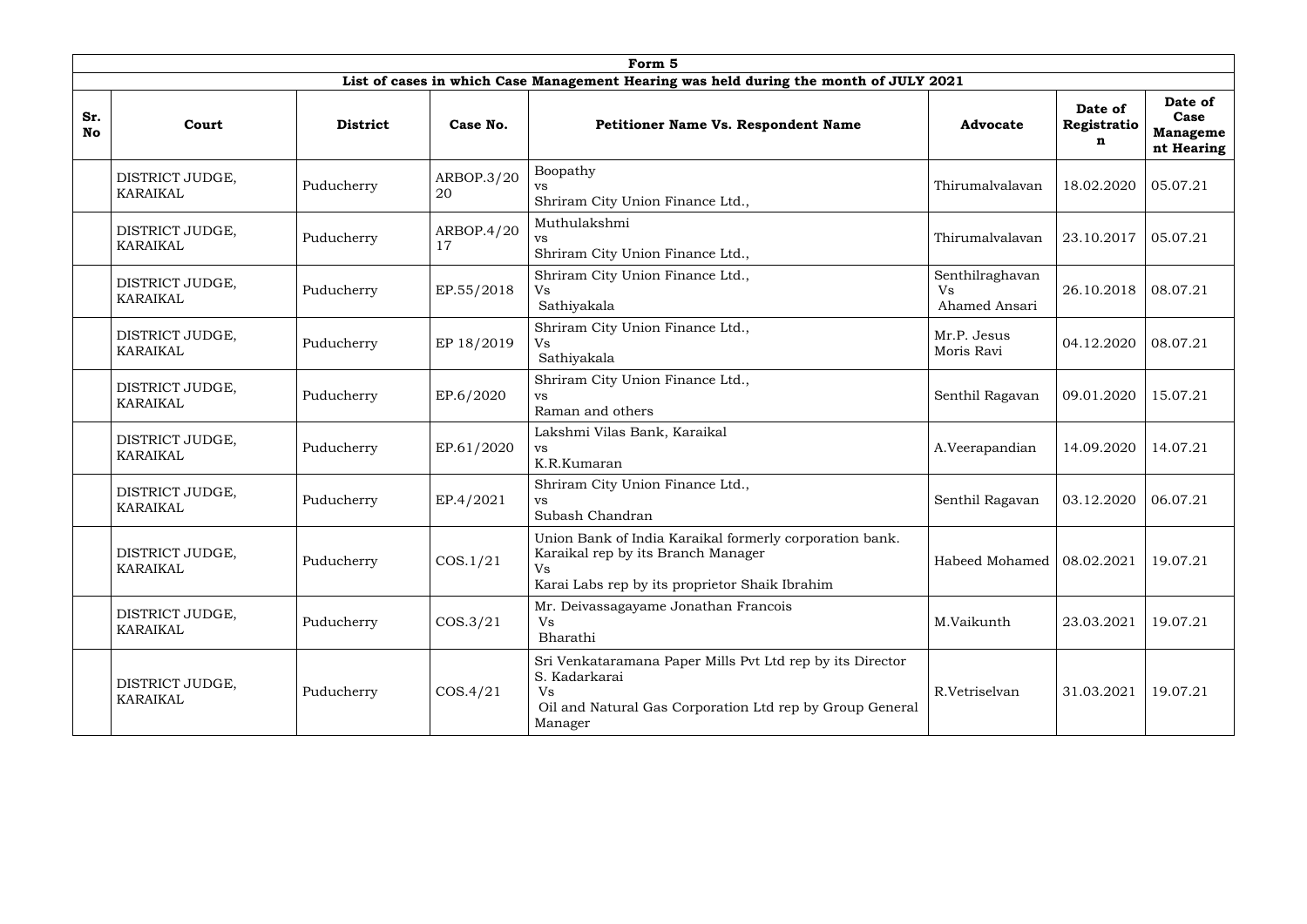|                  |                            |                 |                            | Form 6                                                            |                     |                                              |                                                                                                                                                                         |                                   |                                    |                                                                |                                                        |                                                                                                                   |                           |
|------------------|----------------------------|-----------------|----------------------------|-------------------------------------------------------------------|---------------------|----------------------------------------------|-------------------------------------------------------------------------------------------------------------------------------------------------------------------------|-----------------------------------|------------------------------------|----------------------------------------------------------------|--------------------------------------------------------|-------------------------------------------------------------------------------------------------------------------|---------------------------|
|                  |                            |                 |                            | Contested commercial cases disposed during the month of JULY 2021 |                     |                                              |                                                                                                                                                                         |                                   |                                    |                                                                |                                                        |                                                                                                                   |                           |
| Sr.<br><b>No</b> | Court                      | <b>District</b> | Case<br>No.                | <b>Petitioner Name Vs.</b><br><b>Respondent Name</b>              | <b>Advocate</b>     | <b>Date</b><br>of<br><b>Regist</b><br>ration | <b>Whet</b><br>her<br>Urgen<br><b>Relief</b><br>was<br>sough<br>t and<br>Pre-<br>Instit<br>ution<br><b>Media</b><br>tion<br>did<br>not<br>take<br>place<br>(Yes)<br>No) | <b>Date</b><br>of<br>Decisi<br>on | <b>Days</b><br>for<br>dispo<br>sal | <b>Nature of</b><br><b>Disposal</b><br>(Contested<br>/Settled) | <b>Date</b><br>of<br>exec<br>ution<br>of<br>decre<br>e | <b>Num</b><br>ber<br>of<br>days<br>for<br>exec<br>ution<br>of<br>decre<br>e<br>from<br>date<br>of<br>decis<br>ion | Act<br><b>Sec</b><br>tion |
|                  | Principal District Court   | Ariyalur        | <b>NIL</b>                 | <b>NIL</b>                                                        | <b>NIL</b>          | <b>NIL</b>                                   | $\mbox{NIL}$                                                                                                                                                            | <b>NIL</b>                        | <b>NIL</b>                         | <b>NIL</b>                                                     | <b>NIL</b>                                             | <b>NIL</b>                                                                                                        | <b>NIL</b>                |
| $\boldsymbol{2}$ | Principal Judge's Court    | Chennai         | <b>NIL</b>                 | NIL                                                               | NIL                 | <b>NIL</b>                                   | <b>NIL</b>                                                                                                                                                              | <b>NIL</b>                        | <b>NIL</b>                         | NIL                                                            | <b>NIL</b>                                             | <b>NIL</b>                                                                                                        | NIL                       |
| 3                | Prl. District Court, CBE.  | Coimbatore      | <b>OS</b><br>307/20<br>20  | Bank of India Vs<br>Power Palas                                   | Tr.S.Rajendran      | $09-07-$<br>2020                             | N <sub>o</sub>                                                                                                                                                          | $23 -$<br>$07 -$<br>2021          | 379                                | Settled                                                        | $\blacksquare$                                         |                                                                                                                   |                           |
|                  | I Addl.District Court, CBE | Coimbatore      | <b>NIL</b>                 | <b>NIL</b>                                                        | <b>NIL</b>          | $\mbox{NIL}$                                 | $\mbox{NIL}$                                                                                                                                                            | <b>NIL</b>                        | $\mbox{NIL}$                       | <b>NIL</b>                                                     | <b>NIL</b>                                             | <b>NIL</b>                                                                                                        | NIL                       |
|                  | III Addl. Dist. Court, CBE | Coimbatore      | $\mbox{NIL}$               | <b>NIL</b>                                                        | NIL                 | <b>NIL</b>                                   | <b>NIL</b>                                                                                                                                                              | $\text{NIL}$                      | $\mbox{NIL}$                       | <b>NIL</b>                                                     | <b>NIL</b>                                             | <b>NIL</b>                                                                                                        | NIL                       |
|                  | IV Addl. Dist. Court, CBE  | Coimbatore      | NIL                        | <b>NIL</b>                                                        | NIL                 | <b>NIL</b>                                   | <b>NIL</b>                                                                                                                                                              | <b>NIL</b>                        | $\mbox{NIL}$                       | NIL                                                            | <b>NIL</b>                                             | NIL                                                                                                               | NIL                       |
|                  | V Addl. Dist. Court, CBE   | Coimbatore      | <b>NIL</b>                 | <b>NIL</b>                                                        | $\mbox{NIL}$        | NIL                                          | NIL                                                                                                                                                                     | NIL                               | $\mbox{NIL}$                       | NIL                                                            | NIL                                                    | <b>NIL</b>                                                                                                        | NIL                       |
|                  | PSJ Court, CBE             | Coimbatore      | <b>OS</b><br>1625/2<br>019 | Impex Services India Pvt Ltd<br>Vs N.Ramganth Balaji              | Tr.B.Harisudha<br>n | $04 - 10 -$<br>2019                          | No                                                                                                                                                                      | 29-<br>$07 -$<br>2021             | 657                                | Dismissed                                                      |                                                        |                                                                                                                   |                           |
|                  | I ASJ Court, CBE           | Coimbatore      | $\mbox{NIL}$               | <b>NIL</b>                                                        | NIL                 | <b>NIL</b>                                   | <b>NIL</b>                                                                                                                                                              | NIL                               | $\mbox{NIL}$                       | NIL                                                            | <b>NIL</b>                                             | <b>NIL</b>                                                                                                        | NIL                       |
|                  | II ASJ Court, CBE          | Coimbatore      | <b>NIL</b>                 | <b>NIL</b>                                                        | NIL                 | $\mbox{NIL}$                                 | $\mbox{NIL}$                                                                                                                                                            | <b>NIL</b>                        | $\mbox{NIL}$                       | <b>NIL</b>                                                     | <b>NIL</b>                                             | <b>NIL</b>                                                                                                        | NIL                       |
|                  | III ASJ Court, CBE         | Coimbatore      | <b>NIL</b>                 | $\mbox{NIL}$                                                      | $\mbox{NIL}$        | NIL                                          | $\mbox{NIL}$                                                                                                                                                            | <b>NIL</b>                        | <b>NIL</b>                         | <b>NIL</b>                                                     | <b>NIL</b>                                             | <b>NIL</b>                                                                                                        | NIL                       |
|                  | Sub Court, Pollachi        | Coimbatore      | NIL                        | $\mbox{NIL}$                                                      | NIL                 | NIL                                          | NIL                                                                                                                                                                     | NIL                               | $\mbox{NIL}$                       | <b>NIL</b>                                                     | NIL                                                    | <b>NIL</b>                                                                                                        | NIL                       |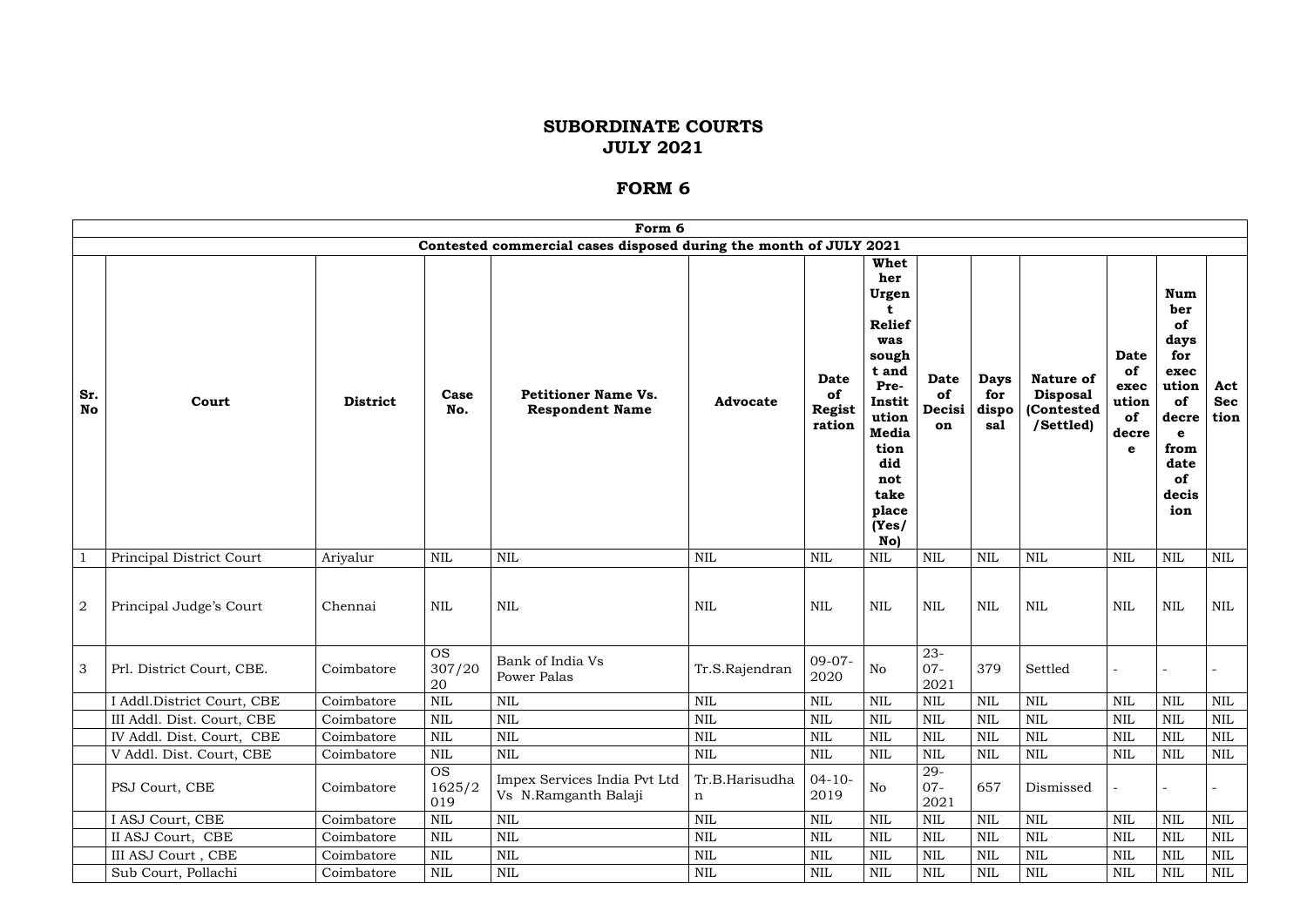| Form 6           |                                                  |                  |              |                                                                   |                 |                                              |                                                                                                                                                                         |                                   |                                    |                                                                |                                                        |                                                                                                                          |                           |
|------------------|--------------------------------------------------|------------------|--------------|-------------------------------------------------------------------|-----------------|----------------------------------------------|-------------------------------------------------------------------------------------------------------------------------------------------------------------------------|-----------------------------------|------------------------------------|----------------------------------------------------------------|--------------------------------------------------------|--------------------------------------------------------------------------------------------------------------------------|---------------------------|
|                  |                                                  |                  |              | Contested commercial cases disposed during the month of JULY 2021 |                 |                                              |                                                                                                                                                                         |                                   |                                    |                                                                |                                                        |                                                                                                                          |                           |
| Sr.<br><b>No</b> | Court                                            | <b>District</b>  | Case<br>No.  | <b>Petitioner Name Vs.</b><br><b>Respondent Name</b>              | <b>Advocate</b> | <b>Date</b><br>of<br><b>Regist</b><br>ration | <b>Whet</b><br>her<br>Urgen<br><b>Relief</b><br>was<br>sough<br>t and<br>Pre-<br>Instit<br>ution<br><b>Media</b><br>tion<br>did<br>not<br>take<br>place<br>(Yes)<br>No) | <b>Date</b><br>of<br>Decisi<br>on | <b>Days</b><br>for<br>dispo<br>sal | <b>Nature of</b><br><b>Disposal</b><br>(Contested<br>/Settled) | <b>Date</b><br>of<br>exec<br>ution<br>of<br>decre<br>e | <b>Num</b><br>ber<br><b>of</b><br>days<br>for<br>exec<br>ution<br>of<br>decre<br>e<br>from<br>date<br>of<br>decis<br>ion | Act<br><b>Sec</b><br>tion |
|                  | Principal District and Sessions                  |                  |              |                                                                   |                 |                                              |                                                                                                                                                                         |                                   |                                    |                                                                |                                                        |                                                                                                                          |                           |
| $\overline{4}$   | Court,<br>Cuddalore                              | Cuddalore        | <b>NIL</b>   | <b>NIL</b>                                                        | <b>NIL</b>      | <b>NIL</b>                                   | <b>NIL</b>                                                                                                                                                              | $\mbox{NIL}$                      | NIL                                | $\text{NIL}$                                                   | <b>NIL</b>                                             | <b>NIL</b>                                                                                                               | NIL                       |
|                  | All other Courts                                 | Cuddalore        | $\mbox{NIL}$ | <b>NIL</b>                                                        | $\mbox{NIL}$    | <b>NIL</b>                                   | $\mbox{NIL}$                                                                                                                                                            | $\mbox{NIL}$                      | $\text{NIL}$                       | <b>NIL</b>                                                     | <b>NIL</b>                                             | <b>NIL</b>                                                                                                               | NIL                       |
| 5                | Principal District Court,<br>Dharmapuri.         | Dharmapuri       | NIL          | $\mbox{NIL}$                                                      | <b>NIL</b>      | <b>NIL</b>                                   | NIL                                                                                                                                                                     | <b>NIL</b>                        | <b>NIL</b>                         | <b>NIL</b>                                                     | $\mbox{NIL}$                                           | <b>NIL</b>                                                                                                               | NIL                       |
| 6                | Principal District Court,<br>Dindigul.           | Dindigul.        | NIL          | <b>NIL</b>                                                        | <b>NIL</b>      | NIL                                          | NIL                                                                                                                                                                     | <b>NIL</b>                        | NIL                                | <b>NIL</b>                                                     | <b>NIL</b>                                             | <b>NIL</b>                                                                                                               | NIL                       |
| $\overline{7}$   | Principal District Court, Erode                  | Erode            | NIL          | $\mbox{NIL}$                                                      | <b>NIL</b>      | <b>NIL</b>                                   | $\mbox{NIL}$                                                                                                                                                            | $\mbox{NIL}$                      | NIL                                | <b>NIL</b>                                                     | <b>NIL</b>                                             | <b>NIL</b>                                                                                                               | NIL                       |
| 8                | <b>Principal District</b><br>Court, Chengalpattu | Kancheepura<br>m | $\mbox{NIL}$ | $\mbox{NIL}$                                                      | $\mbox{NIL}$    | $\text{NIL}$                                 | $\mbox{NIL}$                                                                                                                                                            | $\mbox{NIL}$                      | $\mbox{NIL}$                       | $\mbox{NIL}$                                                   | <b>NIL</b>                                             | $\mbox{NIL}$                                                                                                             | $\mbox{NIL}$              |
| 9                | Principal District Court,<br>Nagercoil           | Kanniyakumar     | $\mbox{NIL}$ | $\mbox{NIL}$                                                      | $\mbox{NIL}$    | <b>NIL</b>                                   | <b>NIL</b>                                                                                                                                                              | $\mbox{NIL}$                      | $\mbox{NIL}$                       | <b>NIL</b>                                                     | <b>NIL</b>                                             | <b>NIL</b>                                                                                                               | <b>NIL</b>                |
| 10               | Principal District Court, Karur                  | Karur            | $\mbox{NIL}$ | $\mbox{NIL}$                                                      | $\mbox{NIL}$    | <b>NIL</b>                                   | <b>NIL</b>                                                                                                                                                              | $\mbox{NIL}$                      | NIL                                | <b>NIL</b>                                                     | <b>NIL</b>                                             | <b>NIL</b>                                                                                                               | NIL                       |
| 11               | Principal District Court,<br>Krishnagiri         | Krishnagiri      | NIL          | $\mbox{NIL}$                                                      | $\mbox{NIL}$    | <b>NIL</b>                                   | NIL                                                                                                                                                                     | $\mbox{NIL}$                      | $\mbox{NIL}$                       | <b>NIL</b>                                                     | <b>NIL</b>                                             | <b>NIL</b>                                                                                                               | NIL                       |
|                  | Additional District Court,<br>Krishnagiri        | Krishnagiri      | NIL          | $\mbox{NIL}$                                                      | $\mbox{NIL}$    | <b>NIL</b>                                   | <b>NIL</b>                                                                                                                                                              | $\mbox{NIL}$                      | $\mbox{NIL}$                       | <b>NIL</b>                                                     | <b>NIL</b>                                             | <b>NIL</b>                                                                                                               | NIL                       |
|                  | Additional District Court,<br>Hosur.             | Krishnagiri      | NIL          | $\mbox{NIL}$                                                      | $\mbox{NIL}$    | <b>NIL</b>                                   | NIL                                                                                                                                                                     | $\mbox{NIL}$                      | $\mbox{NIL}$                       | <b>NIL</b>                                                     | <b>NIL</b>                                             | <b>NIL</b>                                                                                                               | NIL                       |
| 12               | Prl. Dist. & Sessions Court                      | Madurai          | $\mbox{NIL}$ | $\mbox{NIL}$                                                      | $\mbox{NIL}$    | <b>NIL</b>                                   | <b>NIL</b>                                                                                                                                                              | $\mbox{NIL}$                      | NIL                                | <b>NIL</b>                                                     | <b>NIL</b>                                             | <b>NIL</b>                                                                                                               | <b>NIL</b>                |
|                  | I Addl. Dist. & Sessions Court                   | Madurai          | <b>NIL</b>   | NIL                                                               | $\mbox{NIL}$    | <b>NIL</b>                                   | <b>NIL</b>                                                                                                                                                              | $\mbox{NIL}$                      | <b>NIL</b>                         | <b>NIL</b>                                                     | <b>NIL</b>                                             | <b>NIL</b>                                                                                                               | NIL                       |
|                  | I Addl. Sub Court                                | Madurai          | <b>NIL</b>   | NIL                                                               | $\mbox{NIL}$    | <b>NIL</b>                                   | <b>NIL</b>                                                                                                                                                              | NIL                               | NIL                                | <b>NIL</b>                                                     | <b>NIL</b>                                             | NIL                                                                                                                      | NIL                       |
|                  | II Addl. Sub Court                               | Madurai          | $\mbox{NIL}$ | $\mbox{NIL}$                                                      | $\mbox{NIL}$    | <b>NIL</b>                                   | $\mbox{NIL}$                                                                                                                                                            | $\mbox{NIL}$                      | <b>NIL</b>                         | <b>NIL</b>                                                     | <b>NIL</b>                                             | <b>NIL</b>                                                                                                               | NIL                       |
| 13               | District Court, Nagapattinam                     | Nagapattinam     | NIL          | NIL                                                               | <b>NIL</b>      | <b>NIL</b>                                   | <b>NIL</b>                                                                                                                                                              | $\mbox{NIL}$                      | <b>NIL</b>                         | <b>NIL</b>                                                     | <b>NIL</b>                                             | <b>NIL</b>                                                                                                               | NIL                       |
|                  | Fast Track Mahila Court,<br>Nagapattinam.        | Nagapattinam     | NIL          | <b>NIL</b>                                                        | $\mbox{NIL}$    | <b>NIL</b>                                   | <b>NIL</b>                                                                                                                                                              | $\mbox{NIL}$                      | $\mbox{NIL}$                       | <b>NIL</b>                                                     | <b>NIL</b>                                             | <b>NIL</b>                                                                                                               | NIL                       |
|                  | Additional District Court,<br>Mayiladuthurai.    | Nagapattinam     | NIL          | $\mbox{NIL}$                                                      | <b>NIL</b>      | <b>NIL</b>                                   | <b>NIL</b>                                                                                                                                                              | <b>NIL</b>                        | $\mbox{NIL}$                       | <b>NIL</b>                                                     | <b>NIL</b>                                             | <b>NIL</b>                                                                                                               | NIL                       |
|                  | Sub Court, Nagapattinam.                         | Nagapattinam     | <b>NIL</b>   | $\mbox{NIL}$                                                      | $\mbox{NIL}$    | <b>NIL</b>                                   | <b>NIL</b>                                                                                                                                                              | $\mbox{NIL}$                      | NIL                                | <b>NIL</b>                                                     | <b>NIL</b>                                             | <b>NIL</b>                                                                                                               | <b>NIL</b>                |
|                  | Principal Sub Court,                             | Nagapattinam     | NIL          | NIL                                                               | $\mbox{NIL}$    | NIL                                          | $\mbox{NIL}$                                                                                                                                                            | $\mbox{NIL}$                      | $\mbox{NIL}$                       | NIL                                                            | <b>NIL</b>                                             | <b>NIL</b>                                                                                                               | NIL                       |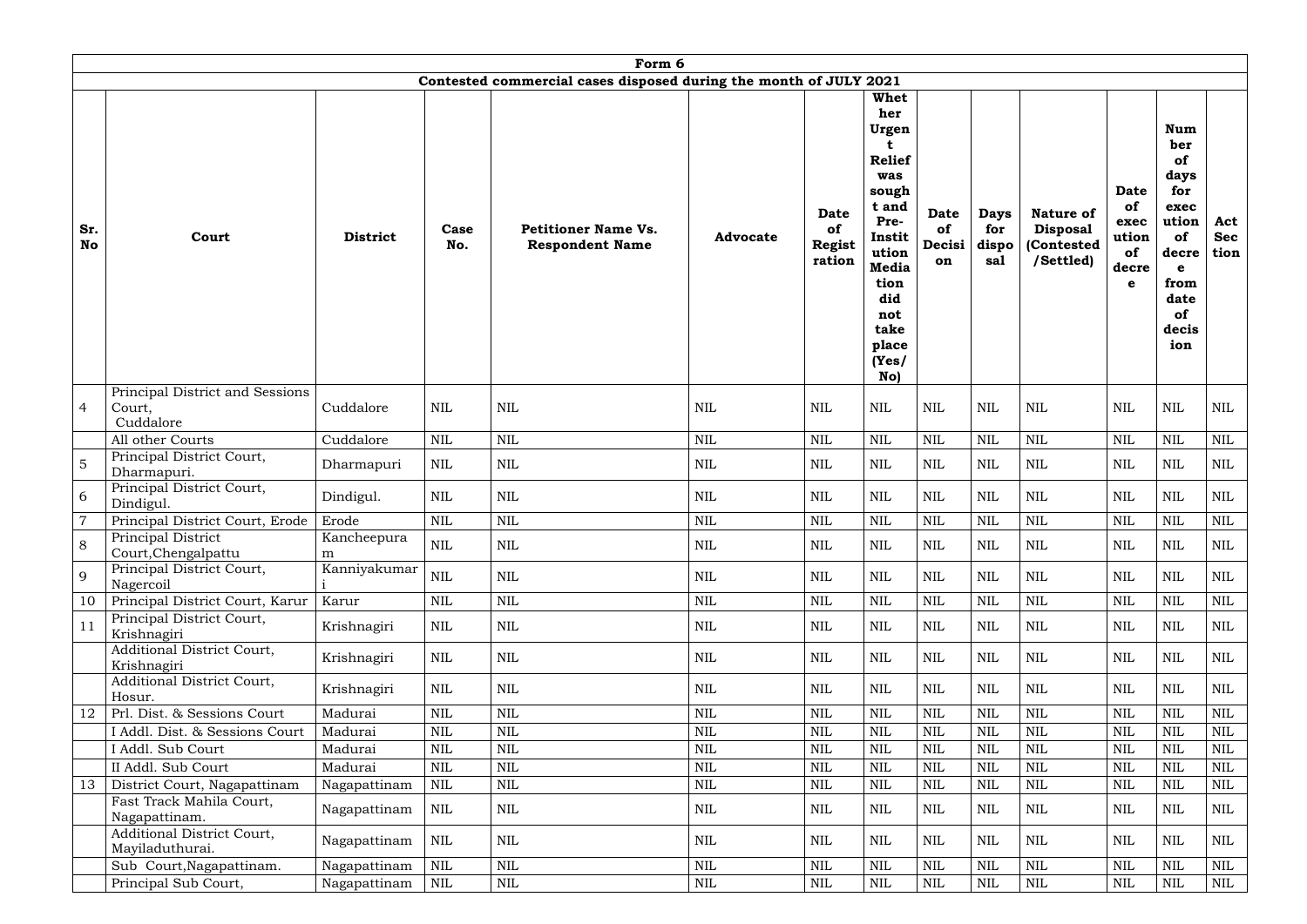|                  | Form 6                                          |                    |              |                                                                   |                              |                                              |                                                                                                                                                                  |                                   |                                    |                                                                |                                                        |                                                                                                                   |                                      |
|------------------|-------------------------------------------------|--------------------|--------------|-------------------------------------------------------------------|------------------------------|----------------------------------------------|------------------------------------------------------------------------------------------------------------------------------------------------------------------|-----------------------------------|------------------------------------|----------------------------------------------------------------|--------------------------------------------------------|-------------------------------------------------------------------------------------------------------------------|--------------------------------------|
|                  |                                                 |                    |              | Contested commercial cases disposed during the month of JULY 2021 |                              |                                              |                                                                                                                                                                  |                                   |                                    |                                                                |                                                        |                                                                                                                   |                                      |
| Sr.<br><b>No</b> | Court                                           | <b>District</b>    | Case<br>No.  | <b>Petitioner Name Vs.</b><br><b>Respondent Name</b>              | <b>Advocate</b>              | <b>Date</b><br>of<br><b>Regist</b><br>ration | Whet<br>her<br>Urgen<br><b>Relief</b><br>was<br>sough<br>t and<br>Pre-<br>Instit<br>ution<br><b>Media</b><br>tion<br>did<br>not<br>take<br>place<br>(Yes)<br>No) | <b>Date</b><br>of<br>Decisi<br>on | <b>Days</b><br>for<br>dispo<br>sal | <b>Nature of</b><br><b>Disposal</b><br>(Contested<br>/Settled) | <b>Date</b><br>of<br>exec<br>ution<br>of<br>decre<br>e | <b>Num</b><br>ber<br>of<br>days<br>for<br>exec<br>ution<br>of<br>decre<br>e<br>from<br>date<br>of<br>decis<br>ion | Act<br><b>Sec</b><br>tion            |
|                  | Mayiladuthurai.                                 |                    |              |                                                                   |                              |                                              |                                                                                                                                                                  |                                   |                                    |                                                                |                                                        |                                                                                                                   |                                      |
|                  | Additional Sub Court,<br>Mayiladuthurai.        | Nagapattinam       | $\mbox{NIL}$ | <b>NIL</b>                                                        | $\mbox{NIL}$                 | <b>NIL</b>                                   | <b>NIL</b>                                                                                                                                                       | <b>NIL</b>                        | $\mbox{NIL}$                       | NIL                                                            | <b>NIL</b>                                             | <b>NIL</b>                                                                                                        | NIL                                  |
|                  | The Principal District Judge                    | Nagapattinam       | $\mbox{NIL}$ | $\mbox{NIL}$                                                      | NIL                          | $\mbox{NIL}$                                 | $\mbox{NIL}$                                                                                                                                                     | <b>NIL</b>                        | <b>NIL</b>                         | <b>NIL</b>                                                     | <b>NIL</b>                                             | <b>NIL</b>                                                                                                        | <b>NIL</b>                           |
| 14               | The Principal District Judge                    | Namakkal           | $\mbox{NIL}$ | <b>NIL</b>                                                        | <b>NIL</b>                   | <b>NIL</b>                                   | $\mbox{NIL}$                                                                                                                                                     | <b>NIL</b>                        | <b>NIL</b>                         | <b>NIL</b>                                                     | <b>NIL</b>                                             | <b>NIL</b>                                                                                                        | <b>NIL</b>                           |
| 15               | District Court<br>Udhagamandalam, Nilgiri       | Nilgiris           | <b>NIL</b>   | <b>NIL</b>                                                        | <b>NIL</b>                   | <b>NIL</b>                                   | <b>NIL</b>                                                                                                                                                       | <b>NIL</b>                        | <b>NIL</b>                         | NIL                                                            | <b>NIL</b>                                             | <b>NIL</b>                                                                                                        | <b>NIL</b>                           |
| 16               | Principal District Court                        | Perambalur         | <b>NIL</b>   | <b>NIL</b>                                                        | <b>NIL</b>                   | <b>NIL</b>                                   | <b>NIL</b>                                                                                                                                                       | <b>NIL</b>                        | <b>NIL</b>                         | <b>NIL</b>                                                     | $\text{NIL}$                                           | <b>NIL</b>                                                                                                        | <b>NIL</b>                           |
|                  | Mahila Court                                    | Perambalur         | <b>NIL</b>   | $\mbox{NIL}$                                                      | <b>NIL</b>                   | <b>NIL</b>                                   | $\text{NIL}$                                                                                                                                                     | <b>NIL</b>                        | <b>NIL</b>                         | <b>NIL</b>                                                     | <b>NIL</b>                                             | <b>NIL</b>                                                                                                        | <b>NIL</b>                           |
|                  | Sub Court                                       | Perambalur         | $\mbox{NIL}$ | $\mbox{NIL}$                                                      | $\mbox{NIL}$                 | $\mbox{NIL}$                                 | $\mbox{NIL}$                                                                                                                                                     | $\mbox{NIL}$                      | $\mbox{NIL}$                       | <b>NIL</b>                                                     | $\mbox{NIL}$                                           | <b>NIL</b>                                                                                                        | $\mbox{NIL}$                         |
| 17               | The Principal District Court                    | Pudukkottai        | 75/21        | State Bank of India,<br>Thirumayam VS Tamilarasi                  | S.Selva<br>Vinayagam         | 7.4.20<br>21                                 | $\rm No$                                                                                                                                                         |                                   | 10.7.<br>2021                      | Settled in<br>Lok Adalat                                       |                                                        |                                                                                                                   | O7R<br>1 of<br><b>CPC</b>            |
|                  | The Principal District Court                    | Pudukkottai        | 43/20        | Canara Bank, Pudukkottai<br>VS Dr.K.Rajundran                     | S.Dhananjeyara<br>machandran | 10.6.2<br>020                                | N <sub>o</sub>                                                                                                                                                   | 7.7.20<br>21                      | 8.7.2<br>021                       | contested                                                      | 27.7.<br>21                                            | 15                                                                                                                | O7R<br>$1 \text{ of }$<br><b>CPC</b> |
| 18               | Principal District Court                        | Ramanathapu<br>ram | NIL          | <b>NIL</b>                                                        | <b>NIL</b>                   | NIL                                          | NIL                                                                                                                                                              | <b>NIL</b>                        | $\mbox{NIL}$                       | NIL                                                            | NIL                                                    | NIL                                                                                                               | <b>NIL</b>                           |
| 19               | Principal District Court, Salem                 | Salem              | NIL          | NIL                                                               | NIL                          | NIL                                          | <b>NIL</b>                                                                                                                                                       | <b>NIL</b>                        | <b>NIL</b>                         | NIL                                                            | NIL                                                    | <b>NIL</b>                                                                                                        | NIL                                  |
| 20               | Principal District and Sessions<br>Court        | Sivaganga          | $\mbox{NIL}$ | $\mbox{NIL}$                                                      | NIL                          | $\mbox{NIL}$                                 | $\mbox{NIL}$                                                                                                                                                     | <b>NIL</b>                        | $\mbox{NIL}$                       | <b>NIL</b>                                                     | NIL                                                    | <b>NIL</b>                                                                                                        | <b>NIL</b>                           |
| 21               | Prl. District Court, Thanjavur                  | Thanjavur          | $\mbox{NIL}$ | $\mbox{NIL}$                                                      | NIL                          | $\mbox{NIL}$                                 | $\mbox{NIL}$                                                                                                                                                     | <b>NIL</b>                        | $\mbox{NIL}$                       | <b>NIL</b>                                                     | $\mbox{NIL}$                                           | <b>NIL</b>                                                                                                        | NIL                                  |
|                  | III Additional District Judge,<br>Pattukkottai. | Thanjavur          | $\mbox{NIL}$ | <b>NIL</b>                                                        | NIL                          | NIL                                          | NIL                                                                                                                                                              | NIL                               | $\mbox{NIL}$                       | NIL                                                            | NIL                                                    | NIL                                                                                                               | <b>NIL</b>                           |
| 22               | Principal District Court, Theni                 | Theni              | $\mbox{NIL}$ | $\mbox{NIL}$                                                      | NIL                          | $\mbox{NIL}$                                 | NIL                                                                                                                                                              | <b>NIL</b>                        | <b>NIL</b>                         | <b>NIL</b>                                                     | <b>NIL</b>                                             | <b>NIL</b>                                                                                                        | <b>NIL</b>                           |
| 23               | Principal District Court,<br>Thoothukudi        | Thoothukudi        | <b>NIL</b>   | NIL                                                               | NIL                          | $\mbox{NIL}$                                 | <b>NIL</b>                                                                                                                                                       | NIL                               | $\mbox{NIL}$                       | <b>NIL</b>                                                     | NIL                                                    | <b>NIL</b>                                                                                                        | <b>NIL</b>                           |
| 24               | Principal District Court                        | Tiruchirappalli    | $\mbox{NIL}$ | <b>NIL</b>                                                        | NIL                          | $\mbox{NIL}$                                 | $\mbox{NIL}$                                                                                                                                                     | <b>NIL</b>                        | <b>NIL</b>                         | <b>NIL</b>                                                     | <b>NIL</b>                                             | <b>NIL</b>                                                                                                        | $\mbox{NIL}$                         |
| 25               | Principal District Court                        | Tirunelveli        | $\mbox{NIL}$ | <b>NIL</b>                                                        | <b>NIL</b>                   | <b>NIL</b>                                   | $\mbox{NIL}$                                                                                                                                                     | <b>NIL</b>                        | <b>NIL</b>                         | NIL                                                            | <b>NIL</b>                                             | <b>NIL</b>                                                                                                        | <b>NIL</b>                           |
| 26               | Principal District Court,                       | Tiruppur           | $\mbox{NIL}$ | $\mbox{NIL}$                                                      | $\text{NIL}$                 | $\mbox{NIL}$                                 | $\mbox{NIL}$                                                                                                                                                     | <b>NIL</b>                        | <b>NIL</b>                         | NIL                                                            | <b>NIL</b>                                             | <b>NIL</b>                                                                                                        | NIL                                  |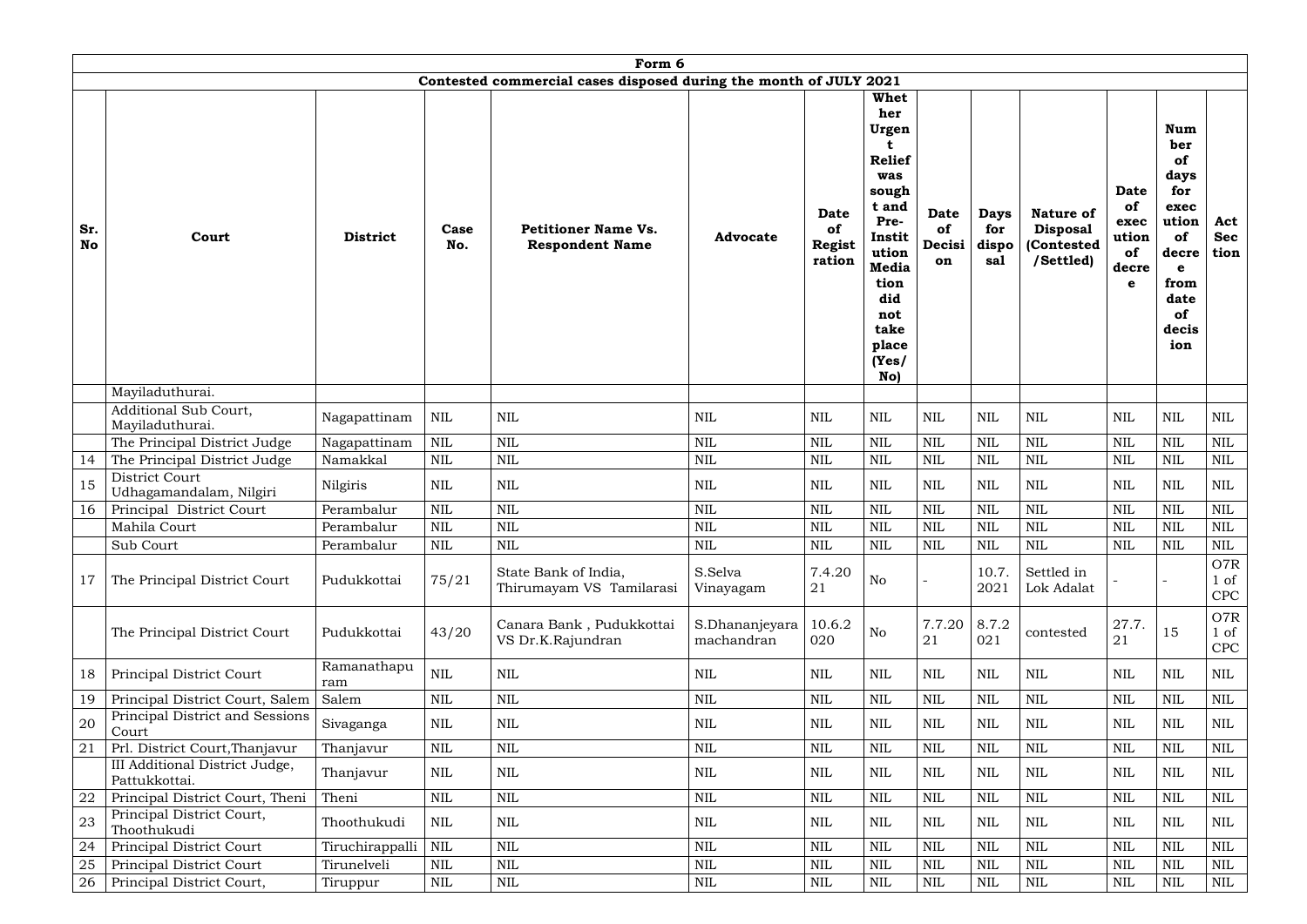|                  | Form 6                                                          |                    |              |                                                                   |                 |                                              |                                                                                                                                                                         |                                   |                                    |                                                                |                                                        |                                                                                                                          |                           |
|------------------|-----------------------------------------------------------------|--------------------|--------------|-------------------------------------------------------------------|-----------------|----------------------------------------------|-------------------------------------------------------------------------------------------------------------------------------------------------------------------------|-----------------------------------|------------------------------------|----------------------------------------------------------------|--------------------------------------------------------|--------------------------------------------------------------------------------------------------------------------------|---------------------------|
|                  |                                                                 |                    |              | Contested commercial cases disposed during the month of JULY 2021 |                 |                                              |                                                                                                                                                                         |                                   |                                    |                                                                |                                                        |                                                                                                                          |                           |
| Sr.<br><b>No</b> | Court                                                           | <b>District</b>    | Case<br>No.  | <b>Petitioner Name Vs.</b><br><b>Respondent Name</b>              | <b>Advocate</b> | <b>Date</b><br>of<br><b>Regist</b><br>ration | <b>Whet</b><br>her<br>Urgen<br><b>Relief</b><br>was<br>sough<br>t and<br>Pre-<br>Instit<br>ution<br><b>Media</b><br>tion<br>did<br>not<br>take<br>place<br>(Yes)<br>No) | <b>Date</b><br>of<br>Decisi<br>on | <b>Days</b><br>for<br>dispo<br>sal | <b>Nature of</b><br><b>Disposal</b><br>(Contested<br>/Settled) | <b>Date</b><br>of<br>exec<br>ution<br>of<br>decre<br>e | <b>Num</b><br>ber<br><b>of</b><br>days<br>for<br>exec<br>ution<br>of<br>decre<br>e<br>from<br>date<br>of<br>decis<br>ion | Act<br><b>Sec</b><br>tion |
|                  | Tiruppur                                                        |                    |              |                                                                   |                 |                                              |                                                                                                                                                                         |                                   |                                    |                                                                |                                                        |                                                                                                                          |                           |
|                  | I Additional District Court,<br>Tiruppur                        | Tiruppur           | NIL          | $\mbox{NIL}$                                                      | <b>NIL</b>      | $\mbox{NIL}$                                 | NIL                                                                                                                                                                     | $\mbox{NIL}$                      | $\mbox{NIL}$                       | NIL                                                            | <b>NIL</b>                                             | <b>NIL</b>                                                                                                               | NIL                       |
|                  | II Additional District Court,<br>Tiruppur                       | Tiruppur           | NIL          | $\mbox{NIL}$                                                      | <b>NIL</b>      | <b>NIL</b>                                   | NIL                                                                                                                                                                     | $\mbox{NIL}$                      | <b>NIL</b>                         | <b>NIL</b>                                                     | <b>NIL</b>                                             | <b>NIL</b>                                                                                                               | NIL                       |
|                  | Principal Sub Court, Tiruppur                                   | Tiruppur           | $\mbox{NIL}$ | $\mbox{NIL}$                                                      | $\mbox{NIL}$    | <b>NIL</b>                                   | <b>NIL</b>                                                                                                                                                              | $\mbox{NIL}$                      | $\mbox{NIL}$                       | $\mbox{NIL}$                                                   | <b>NIL</b>                                             | $\mbox{NIL}$                                                                                                             | NIL                       |
|                  | Additional Sub Court,<br>Tiruppur                               | Tiruppur           | NIL          | <b>NIL</b>                                                        | <b>NIL</b>      | <b>NIL</b>                                   | <b>NIL</b>                                                                                                                                                              | $\mbox{NIL}$                      | NIL                                | NIL                                                            | <b>NIL</b>                                             | <b>NIL</b>                                                                                                               | NIL                       |
|                  | Sub Court, Udumalpet                                            | Tiruppur           | $\mbox{NIL}$ | $\mbox{NIL}$                                                      | $\mbox{NIL}$    | <b>NIL</b>                                   | <b>NIL</b>                                                                                                                                                              | $\mbox{NIL}$                      | $\textsc{NIL}$                     | <b>NIL</b>                                                     | <b>NIL</b>                                             | <b>NIL</b>                                                                                                               | <b>NIL</b>                |
|                  | Sub Court, Avinashi                                             | Tiruppur           | NIL          | <b>NIL</b>                                                        | $\mbox{NIL}$    | <b>NIL</b>                                   | <b>NIL</b>                                                                                                                                                              | <b>NIL</b>                        | <b>NIL</b>                         | <b>NIL</b>                                                     | <b>NIL</b>                                             | <b>NIL</b>                                                                                                               | NIL                       |
| 27               | Principal District Court,<br>Tiruvallur                         | Tiruvallur         | NIL          | <b>NIL</b>                                                        | NIL             | NIL                                          | NIL                                                                                                                                                                     | $\mbox{NIL}$                      | $\text{NIL}$                       | NIL                                                            | <b>NIL</b>                                             | <b>NIL</b>                                                                                                               | $\rm NIL$                 |
|                  | The I Additional District and<br>Sessions Court, Tiruvallur.    | Tiruvallur         | NIL          | NIL                                                               | NIL             | <b>NIL</b>                                   | NIL                                                                                                                                                                     | NIL                               | $\mbox{NIL}$                       | NIL                                                            | NIL                                                    | <b>NIL</b>                                                                                                               | NIL                       |
|                  | The II Additional District and<br>Sessions Court, Poonamallee.  | Tiruvallur         | NIL          | NIL                                                               | NIL             | NIL                                          | NIL                                                                                                                                                                     | <b>NIL</b>                        | NIL                                | NIL                                                            | <b>NIL</b>                                             | NIL                                                                                                                      | $\rm NIL$                 |
|                  | The III Additional District and<br>Sessions Court, Poonamallee. | Tiruvallur         | NIL          | $\mbox{NIL}$                                                      | NIL             | NIL                                          | NIL                                                                                                                                                                     | $\mbox{NIL}$                      | NIL                                | NIL                                                            | <b>NIL</b>                                             | <b>NIL</b>                                                                                                               | $\rm NIL$                 |
|                  | The IV Additional District and<br>Sessions Court, Ponneri.      | Tiruvallur         | NIL          | NIL                                                               | NIL             | NIL                                          | NIL                                                                                                                                                                     | <b>NIL</b>                        | $\text{NIL}$                       | NIL                                                            | NIL                                                    | <b>NIL</b>                                                                                                               | NIL                       |
|                  | The Sub Court, Tiruvallur.                                      | Tiruvallur         | NIL          | NIL                                                               | $\mbox{NIL}$    | <b>NIL</b>                                   | NIL                                                                                                                                                                     | $\mbox{NIL}$                      | $\mbox{NIL}$                       | <b>NIL</b>                                                     | <b>NIL</b>                                             | <b>NIL</b>                                                                                                               | NIL                       |
|                  | The Sub Court, Poonamallee.                                     | Tiruvallur         | <b>NIL</b>   | $\mbox{NIL}$                                                      | $\mbox{NIL}$    | <b>NIL</b>                                   | <b>NIL</b>                                                                                                                                                              | $\mbox{NIL}$                      | <b>NIL</b>                         | <b>NIL</b>                                                     | <b>NIL</b>                                             | <b>NIL</b>                                                                                                               | NIL                       |
|                  | The Sub Court, Tiruttani.                                       | Tiruvallur         | NIL          | NIL                                                               | $\mbox{NIL}$    | $\mbox{NIL}$                                 | <b>NIL</b>                                                                                                                                                              | $\mbox{NIL}$                      | $\mbox{NIL}$                       | NIL                                                            | <b>NIL</b>                                             | <b>NIL</b>                                                                                                               | NIL                       |
| 28               | Principal District Court,<br>Tiruvannamalai                     | Tiruvannamal<br>ai | NIL          | <b>NIL</b>                                                        | NIL             | $\mbox{NIL}$                                 | <b>NIL</b>                                                                                                                                                              | $\mbox{NIL}$                      | <b>NIL</b>                         | NIL                                                            | <b>NIL</b>                                             | <b>NIL</b>                                                                                                               | NIL                       |
| 29               | Principal District Court                                        | Tiruvarur          | $\mbox{NIL}$ | $\mbox{NIL}$                                                      | $\mbox{NIL}$    | $\mbox{NIL}$                                 | NIL                                                                                                                                                                     | $\mbox{NIL}$                      | $\mbox{NIL}$                       | $\text{NIL}$                                                   | <b>NIL</b>                                             | $\mbox{NIL}$                                                                                                             | NIL                       |
| 30               | Principal District Court,<br>Vellore                            | Vellore            | NIL          | <b>NIL</b>                                                        | NIL             | NIL                                          | NIL                                                                                                                                                                     | NIL                               | NIL                                | NIL                                                            | NIL                                                    | <b>NIL</b>                                                                                                               | NIL                       |
|                  | II Additional District Court,<br>Ranipet                        | Vellore            | NIL          | $\mbox{NIL}$                                                      | <b>NIL</b>      | $\mbox{NIL}$                                 | <b>NIL</b>                                                                                                                                                              | $\mbox{NIL}$                      | $\mbox{NIL}$                       | NIL                                                            | <b>NIL</b>                                             | <b>NIL</b>                                                                                                               | NIL                       |
| 31               | Principal District Court,                                       | Villupuram         | $\mbox{NIL}$ | $\mbox{NIL}$                                                      | $\mbox{NIL}$    | $\mbox{NIL}$                                 | NIL                                                                                                                                                                     | $\mbox{NIL}$                      | $\mbox{NIL}$                       | $\mbox{NIL}$                                                   | <b>NIL</b>                                             | $\mbox{NIL}$                                                                                                             | NIL                       |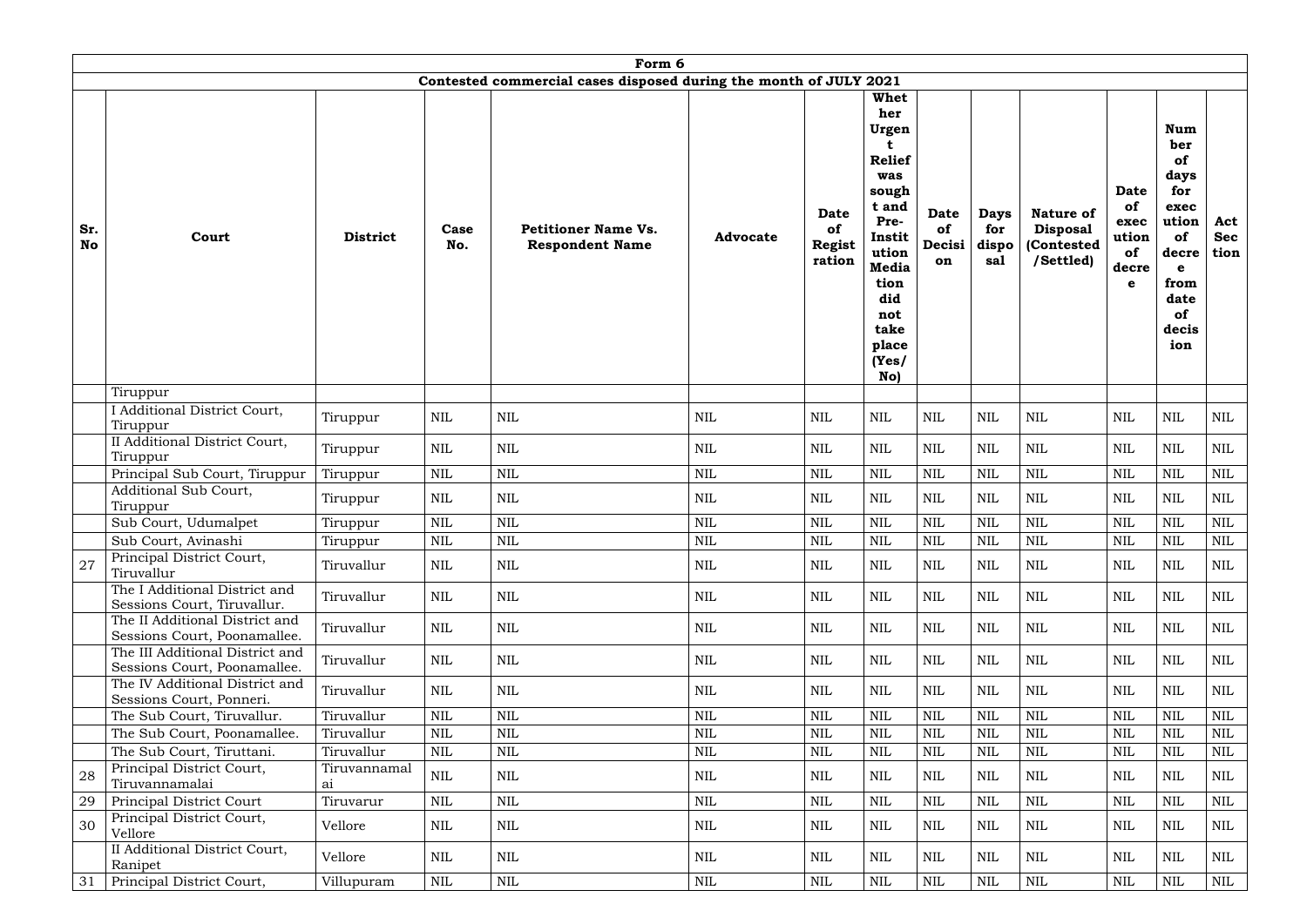|                  | Form 6                                                            |                 |              |                                                      |                 |                                              |                                                                                                                                                           |                                   |                                    |                                                                |                                                        |                                                                                                                          |                           |
|------------------|-------------------------------------------------------------------|-----------------|--------------|------------------------------------------------------|-----------------|----------------------------------------------|-----------------------------------------------------------------------------------------------------------------------------------------------------------|-----------------------------------|------------------------------------|----------------------------------------------------------------|--------------------------------------------------------|--------------------------------------------------------------------------------------------------------------------------|---------------------------|
|                  | Contested commercial cases disposed during the month of JULY 2021 |                 |              |                                                      |                 |                                              |                                                                                                                                                           |                                   |                                    |                                                                |                                                        |                                                                                                                          |                           |
| Sr.<br><b>No</b> | Court                                                             | <b>District</b> | Case<br>No.  | <b>Petitioner Name Vs.</b><br><b>Respondent Name</b> | <b>Advocate</b> | <b>Date</b><br>of<br><b>Regist</b><br>ration | Whet<br>her<br>Urgen<br><b>Relief</b><br>was<br>sough<br>t and<br>Pre-<br>Instit<br>ution<br>Media<br>tion<br>did<br>not<br>take<br>place<br>(Yes)<br>No) | <b>Date</b><br>of<br>Decisi<br>on | <b>Days</b><br>for<br>dispo<br>sal | <b>Nature of</b><br><b>Disposal</b><br>(Contested<br>/Settled) | <b>Date</b><br>of<br>exec<br>ution<br>of<br>decre<br>e | <b>Num</b><br>ber<br>of<br>days<br>for<br>exec<br>ution<br>of<br>decre<br>e<br>from<br>date<br><b>of</b><br>decis<br>ion | Act<br><b>Sec</b><br>tion |
|                  | Villupuram                                                        |                 |              |                                                      |                 |                                              |                                                                                                                                                           |                                   |                                    |                                                                |                                                        |                                                                                                                          |                           |
| 32               | Principal District Court,<br>Srivillliputtur                      | Virudhunagar    | $\mbox{NIL}$ | <b>NIL</b>                                           | $\mbox{NIL}$    | $\mbox{NIL}$                                 | <b>NIL</b>                                                                                                                                                | <b>NIL</b>                        | <b>NIL</b>                         | NIL                                                            | $\mbox{NIL}$                                           | $\mbox{NIL}$                                                                                                             | NIL                       |
|                  | Sub Court, Sivakasi                                               | Virudhunagar    | <b>NIL</b>   | <b>NIL</b>                                           | <b>NIL</b>      | $\mbox{NIL}$                                 | <b>NIL</b>                                                                                                                                                | <b>NIL</b>                        | <b>NIL</b>                         | <b>NIL</b>                                                     | $\mbox{NIL}$                                           | <b>NIL</b>                                                                                                               | $\mbox{NIL}$              |
| 33               | PRINCIPAL DISTRICT JUDGE,<br><b>PUDUCHERRY</b>                    | Puducherry      | NIL          | <b>NIL</b>                                           | <b>NIL</b>      | <b>NIL</b>                                   | <b>NIL</b>                                                                                                                                                | <b>NIL</b>                        | <b>NIL</b>                         | NIL                                                            | <b>NIL</b>                                             | <b>NIL</b>                                                                                                               | <b>NIL</b>                |
|                  | DISTRICT JUDGE, KARAIKAL                                          | Puducherry      | <b>NIL</b>   | <b>NIL</b>                                           | <b>NIL</b>      | $\mbox{NIL}$                                 | <b>NIL</b>                                                                                                                                                | <b>NIL</b>                        | <b>NIL</b>                         | <b>NIL</b>                                                     | NIL                                                    | <b>NIL</b>                                                                                                               | <b>NIL</b>                |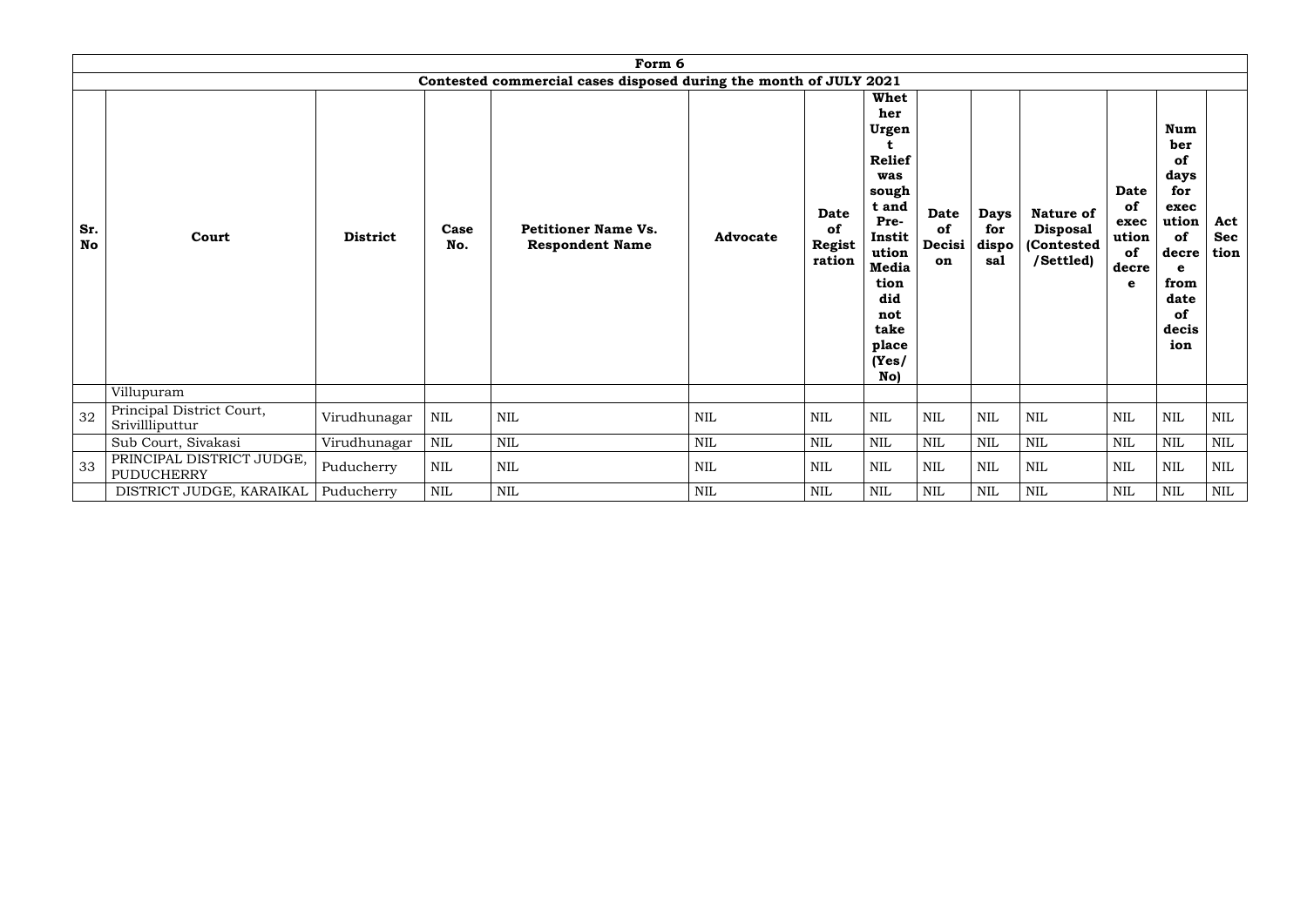#### **SUBORDINATE COURTS JULY 2021 FORM 7**

|                | Form 7                                              |                                                           |                                                                              |                                                                      |                                                                    |                                                                          |  |  |  |
|----------------|-----------------------------------------------------|-----------------------------------------------------------|------------------------------------------------------------------------------|----------------------------------------------------------------------|--------------------------------------------------------------------|--------------------------------------------------------------------------|--|--|--|
|                |                                                     | Summary of Commercial Cases during the month of JULY 2021 |                                                                              |                                                                      |                                                                    |                                                                          |  |  |  |
| Sr.No          | Court                                               | <b>District</b>                                           | <b>Total number</b><br>of cases<br>pending on the<br>1st day of the<br>month | <b>Total number</b><br>of cases<br>instituted<br>during the<br>month | <b>Total number</b><br>of cases<br>disposed<br>during the<br>month | <b>Total number</b><br>of cases<br>pending at<br>the end of the<br>month |  |  |  |
| $\mathbf{1}$   | Principal District Court                            | Ariyalur                                                  | $\overline{0}$                                                               | $\overline{0}$                                                       | $\overline{0}$                                                     | $\mathbf{0}$                                                             |  |  |  |
|                |                                                     | <b>Ariyalur Total</b>                                     | $\mathbf 0$                                                                  | $\mathbf 0$                                                          | $\mathbf 0$                                                        | $\mathbf 0$                                                              |  |  |  |
| $\overline{2}$ | Principal City Civil Court                          | Chennai                                                   | 10                                                                           | $\overline{2}$                                                       | $\mathbf{0}$                                                       | 12                                                                       |  |  |  |
|                |                                                     | <b>Chennai Total</b>                                      | 10                                                                           | $\mathbf 2$                                                          | $\mathbf 0$                                                        | 12                                                                       |  |  |  |
| $\mathfrak{Z}$ | Prl. District Court, CBE.                           | Coimbatore                                                | 208                                                                          | $\overline{4}$                                                       |                                                                    | 211                                                                      |  |  |  |
|                | I Addl.District Court, CBE                          | Coimbatore                                                | 10                                                                           | $\overline{0}$                                                       | $\mathbf{0}$                                                       | 10                                                                       |  |  |  |
|                | III Addl. Dist. Court, CBE                          | Coimbatore                                                | 26                                                                           | $\mathbf{0}$                                                         | $\mathbf{0}$                                                       | 26                                                                       |  |  |  |
|                | IV Addl. Dist. Court, CBE                           | Coimbatore                                                | 35                                                                           | $\overline{0}$                                                       | $\overline{0}$                                                     | 35                                                                       |  |  |  |
|                | V Addl. Dist. Court, CBE                            | Coimbatore                                                | 34                                                                           | $\overline{0}$                                                       | $\overline{0}$                                                     | 34                                                                       |  |  |  |
|                | PSJ Court, CBE                                      | Coimbatore                                                | 81                                                                           | 8                                                                    |                                                                    | 88                                                                       |  |  |  |
|                | I ASJ Court, CBE                                    | Coimbatore                                                | 129                                                                          | $\overline{0}$                                                       | $\mathbf{0}$                                                       | 129                                                                      |  |  |  |
|                | II ASJ Court, CBE                                   | Coimbatore                                                | 59                                                                           | $\overline{0}$                                                       | $\overline{0}$                                                     | 59                                                                       |  |  |  |
|                | III ASJ Court, CBE                                  | Coimbatore                                                | 59                                                                           | $\overline{0}$                                                       | $\mathbf{0}$                                                       | 59                                                                       |  |  |  |
|                | Sub Court, Pollachi                                 | Coimbatore                                                | 34                                                                           | 9                                                                    | $\mathbf{0}$                                                       | 43                                                                       |  |  |  |
|                |                                                     | <b>Coimbatore Total</b>                                   | 675                                                                          | 21                                                                   | $\overline{\mathbf{2}}$                                            | 694                                                                      |  |  |  |
| $\overline{4}$ | Principal District and Sessions Court,<br>Cuddalore | Cuddalore                                                 | 8                                                                            | $\overline{0}$                                                       | $\Omega$                                                           | 8                                                                        |  |  |  |
|                |                                                     | <b>Cuddalore Total</b>                                    | 8                                                                            | $\mathbf 0$                                                          | $\mathbf 0$                                                        | 8                                                                        |  |  |  |
| $5\phantom{.}$ | Principal District Court, Dharmapuri.               | Dharmapuri                                                | 11                                                                           | $\overline{0}$                                                       | $\Omega$                                                           | 11                                                                       |  |  |  |
|                |                                                     | <b>Dharmapuri Total</b>                                   | 11                                                                           | $\mathbf 0$                                                          | $\mathbf 0$                                                        | <b>11</b>                                                                |  |  |  |
| 6              | Principal District Court, Dindigul.                 | Dindigul                                                  | 84                                                                           | 11                                                                   |                                                                    | 94                                                                       |  |  |  |
|                |                                                     | <b>Dindigul Total</b>                                     | 84                                                                           | 11                                                                   |                                                                    | 94                                                                       |  |  |  |
| $\overline{7}$ | Principal District Court, Erode                     | Erode                                                     | 33                                                                           |                                                                      | $\overline{0}$                                                     | 34                                                                       |  |  |  |
|                | I Additional District Court, Erode                  | Erode                                                     |                                                                              | $\overline{0}$                                                       | $\overline{0}$                                                     |                                                                          |  |  |  |
|                | Principal Subordinate Court, Erode                  | Erode                                                     | 21                                                                           | $\overline{0}$                                                       | $\overline{0}$                                                     | 21                                                                       |  |  |  |
|                | I Additional Subordinate Court, Erode               | Erode                                                     | 20                                                                           |                                                                      | $\mathbf{0}$                                                       | 21                                                                       |  |  |  |
|                | II Additional Subordinate Court, Erode              | Erode                                                     | $\overline{4}$                                                               | $\mathbf{0}$                                                         | $\overline{0}$                                                     | $\overline{4}$                                                           |  |  |  |
|                | Sub Court, Gobichettipalayam                        | Erode                                                     |                                                                              | $\overline{0}$                                                       | $\mathbf{0}$                                                       |                                                                          |  |  |  |
|                | Principal District Munsif Court, Erode              | Erode                                                     | $\mathbf{0}$                                                                 | 12                                                                   | $\mathbf{0}$                                                       | 12                                                                       |  |  |  |
|                | I Additional District Munsif Court, Erode           | Erode                                                     | $\overline{0}$                                                               | 8                                                                    | $\overline{0}$                                                     | 8                                                                        |  |  |  |
|                |                                                     | <b>Erode Total</b>                                        | 80                                                                           | 22                                                                   | $\mathbf 0$                                                        | 102                                                                      |  |  |  |
| 8              | Principal District Court, Chengalpattu              | Kancheepuram                                              | 49                                                                           |                                                                      | $\mathbf{0}$                                                       | 50                                                                       |  |  |  |
|                |                                                     | <b>Kancheepuram Total</b>                                 | 49                                                                           | $\mathbf{1}$                                                         | $\mathbf 0$                                                        | 50                                                                       |  |  |  |
| 9              | Principal District Court, Nagercoil                 | Kanniyakumari                                             | 45                                                                           | $5\phantom{.}$                                                       | $\mathbf{0}$                                                       | 50                                                                       |  |  |  |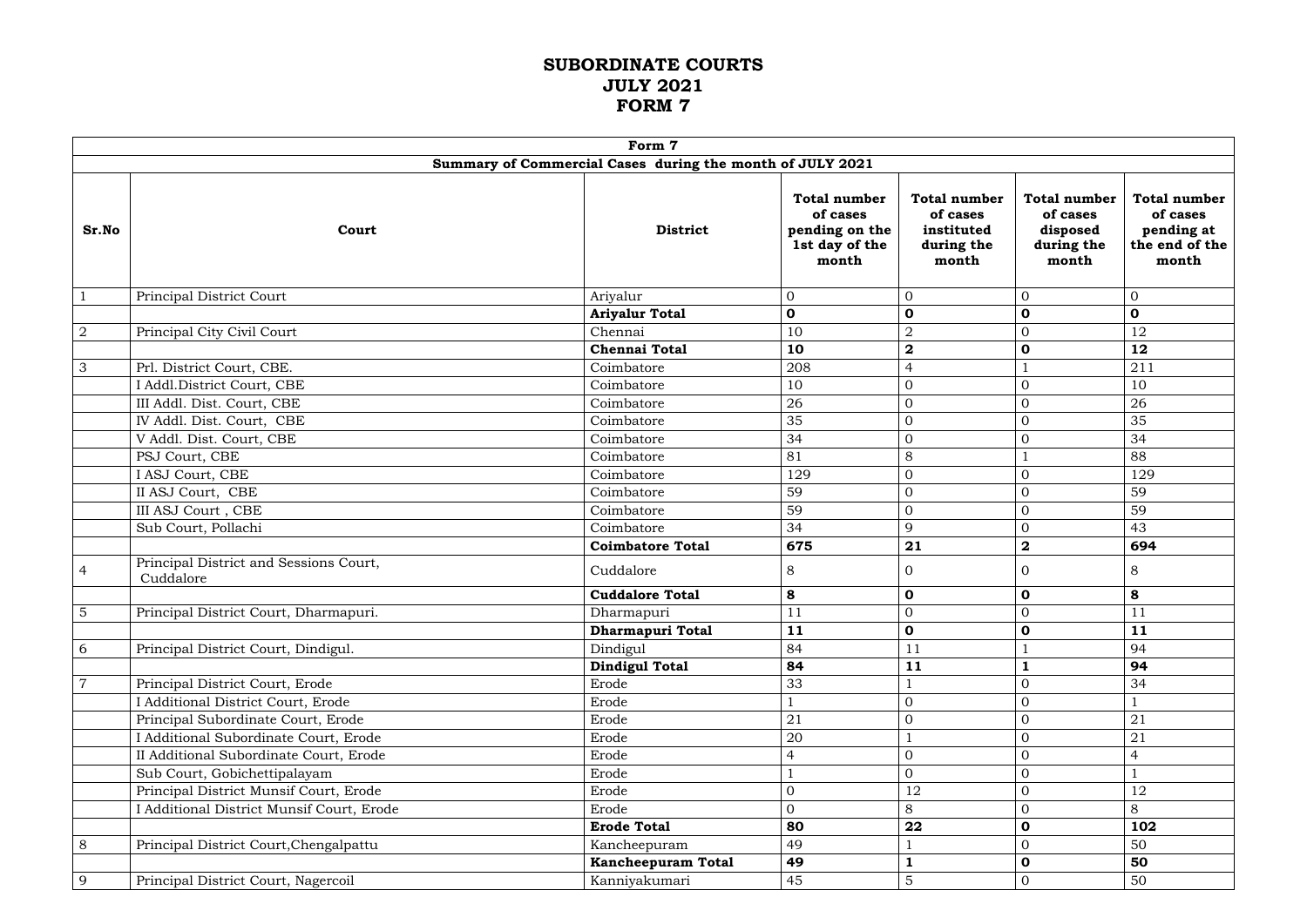|            |                                                           | Form 7                    |                                                                              |                                                                      |                                                                    |                                                                   |  |  |  |  |
|------------|-----------------------------------------------------------|---------------------------|------------------------------------------------------------------------------|----------------------------------------------------------------------|--------------------------------------------------------------------|-------------------------------------------------------------------|--|--|--|--|
|            | Summary of Commercial Cases during the month of JULY 2021 |                           |                                                                              |                                                                      |                                                                    |                                                                   |  |  |  |  |
| Sr.No      | Court                                                     | <b>District</b>           | <b>Total number</b><br>of cases<br>pending on the<br>1st day of the<br>month | <b>Total number</b><br>of cases<br>instituted<br>during the<br>month | <b>Total number</b><br>of cases<br>disposed<br>during the<br>month | Total number<br>of cases<br>pending at<br>the end of the<br>month |  |  |  |  |
|            |                                                           | Kanniyakumari Total       | 45                                                                           | $5\phantom{1}$                                                       | $\mathbf 0$                                                        | 50                                                                |  |  |  |  |
| 10         | Principal District Court, Karur                           | Karur                     | 5                                                                            | $\overline{0}$                                                       | $\overline{0}$                                                     | 5                                                                 |  |  |  |  |
|            |                                                           | <b>Karur Total</b>        | $5\phantom{1}$                                                               | $\mathbf 0$                                                          | $\mathbf 0$                                                        | $5\phantom{1}$                                                    |  |  |  |  |
| 11         | Principal District Court, Krishnagiri                     | Krishnagiri               | $\mathfrak{Z}$                                                               | $\mathbf{0}$                                                         | $\overline{0}$                                                     | 3                                                                 |  |  |  |  |
|            | Additional District Court, Krishnagiri                    | Krishnagiri               |                                                                              | $\Omega$                                                             | $\Omega$                                                           |                                                                   |  |  |  |  |
|            | Additional District Court, Hosur.                         | Krishnagiri               | 40                                                                           | $\overline{0}$                                                       |                                                                    | 39                                                                |  |  |  |  |
|            |                                                           | Krishnagiri Total         | 44                                                                           | $\mathbf 0$                                                          |                                                                    | 43                                                                |  |  |  |  |
| 12         | Prl. Dist. & Sessions Court                               | Madurai                   | 80                                                                           | $\sqrt{2}$                                                           | $\sqrt{2}$                                                         | 80                                                                |  |  |  |  |
|            | I Addl. Dist. & Sessions Court                            | Madurai                   |                                                                              | $\boldsymbol{0}$                                                     | $\overline{0}$                                                     |                                                                   |  |  |  |  |
|            | I Addl. Sub Court                                         | Madurai                   | 3                                                                            | $\Omega$                                                             | $\Omega$                                                           | 3                                                                 |  |  |  |  |
|            | II Addl. Sub Court                                        | Madurai                   | $\overline{2}$                                                               | $\mathbf{0}$                                                         | $\overline{0}$                                                     | $\overline{2}$                                                    |  |  |  |  |
|            |                                                           | <b>Madurai Total</b>      | 86                                                                           | $\overline{\mathbf{2}}$                                              | $\overline{\mathbf{2}}$                                            | 86                                                                |  |  |  |  |
| 13         | Principal District Court                                  | Nagapattinam              | $\overline{0}$                                                               | $\overline{0}$                                                       | $\Omega$                                                           | $\overline{0}$                                                    |  |  |  |  |
|            |                                                           | <b>Nagapattinam Total</b> | $\mathbf 0$                                                                  | $\mathbf 0$                                                          | $\mathbf 0$                                                        | $\mathbf 0$                                                       |  |  |  |  |
| 14         | The Principal District Judge                              | Namakkal                  | 67                                                                           | $\sqrt{2}$                                                           | $\Omega$                                                           | 69                                                                |  |  |  |  |
|            |                                                           | <b>Namakkal Total</b>     | 67                                                                           | $\mathbf 2$                                                          | $\mathbf 0$                                                        | 69                                                                |  |  |  |  |
| 15         | District Court Udhagamandalam, Nilgiri                    | Nilgiris                  | $\overline{2}$                                                               | $\Omega$                                                             | $\overline{0}$                                                     | $\overline{2}$                                                    |  |  |  |  |
|            |                                                           | <b>Nilgiris Total</b>     | $\mathbf{2}$                                                                 | $\mathbf 0$                                                          | $\mathbf 0$                                                        | $\mathbf 2$                                                       |  |  |  |  |
| 16         | Principal District Court                                  | Perambalur                | $\overline{0}$                                                               | $\overline{0}$                                                       | $\overline{0}$                                                     | $\overline{0}$                                                    |  |  |  |  |
|            |                                                           | <b>Perambalur Total</b>   | $\mathbf 0$                                                                  | $\mathbf 0$                                                          | $\mathbf 0$                                                        | $\mathbf 0$                                                       |  |  |  |  |
| 17         | The Principal District Court                              | Pudukottai                | 84                                                                           | $\mathbf{0}$                                                         | $\overline{2}$                                                     | 82                                                                |  |  |  |  |
|            |                                                           | <b>Pudukottai Total</b>   | 84                                                                           | $\mathbf 0$                                                          | $\mathbf 2$                                                        | 82                                                                |  |  |  |  |
| 18         | Principal District Court                                  | Ramanathapuram            | $\overline{2}$                                                               | $\overline{O}$                                                       | $\Omega$                                                           | $\overline{2}$                                                    |  |  |  |  |
|            |                                                           | Ramanathapuram Total      | $\boldsymbol{2}$                                                             | $\mathbf 0$                                                          | $\mathbf 0$                                                        | $\overline{\mathbf{2}}$                                           |  |  |  |  |
| 19         | Principal District Court, Salem                           | Salem                     | 96                                                                           | 12                                                                   |                                                                    | 107                                                               |  |  |  |  |
|            |                                                           | <b>Salem Total</b>        | 96                                                                           | 12                                                                   |                                                                    | 107                                                               |  |  |  |  |
| 20         | Principal District and Sessions Court                     | Sivaganga                 | $\overline{0}$                                                               | $\overline{0}$                                                       | $\overline{0}$                                                     | $\overline{0}$                                                    |  |  |  |  |
|            |                                                           | Sivaganga Total           | $\mathbf 0$                                                                  | $\mathbf 0$                                                          | $\mathbf 0$                                                        | $\mathbf 0$                                                       |  |  |  |  |
| 21         | Prl. District Court, Thanjavur                            | Thanjavur                 | 88                                                                           | 5                                                                    | $\Omega$                                                           | 93                                                                |  |  |  |  |
|            | III Additional District Judge, Pattukkottai.              | Thanjavur                 | $\overline{a}$                                                               | $\overline{0}$                                                       | $\overline{0}$                                                     | $\overline{2}$                                                    |  |  |  |  |
|            |                                                           | <b>Thanjavur Total</b>    | 90                                                                           | $5\phantom{1}$                                                       | $\mathbf 0$                                                        | 95                                                                |  |  |  |  |
| ${\bf 22}$ | Principal District Court, Theni                           | Theni                     | $\overline{a}$                                                               | $\overline{0}$                                                       | $\Omega$                                                           | $\overline{2}$                                                    |  |  |  |  |
|            |                                                           | <b>Theni Total</b>        | $\overline{\mathbf{2}}$                                                      | $\mathbf 0$                                                          | $\mathbf 0$                                                        | $\overline{\mathbf{2}}$                                           |  |  |  |  |
| 23         | Principal District Court, Thoothukudi                     | Thoothukudi               | 39                                                                           | 3                                                                    | $\overline{0}$                                                     | 42                                                                |  |  |  |  |
|            |                                                           | Thoothukudi Total         | 39                                                                           | 3                                                                    | $\mathbf 0$                                                        | 42                                                                |  |  |  |  |
| 24         | Principal District Court                                  | Tiruchirappalli           | 25                                                                           | $\overline{0}$                                                       | $\Omega$                                                           | 25                                                                |  |  |  |  |
|            | I Additional Sub Court, Trichy                            | Tiruchirappalli           | 9                                                                            | $\overline{0}$                                                       | $\overline{0}$                                                     | 9                                                                 |  |  |  |  |
|            | II Additional Sub Court, Trichy                           | Tiruchirappalli           | 8                                                                            | $\overline{0}$                                                       | $\overline{0}$                                                     | $8\,$                                                             |  |  |  |  |